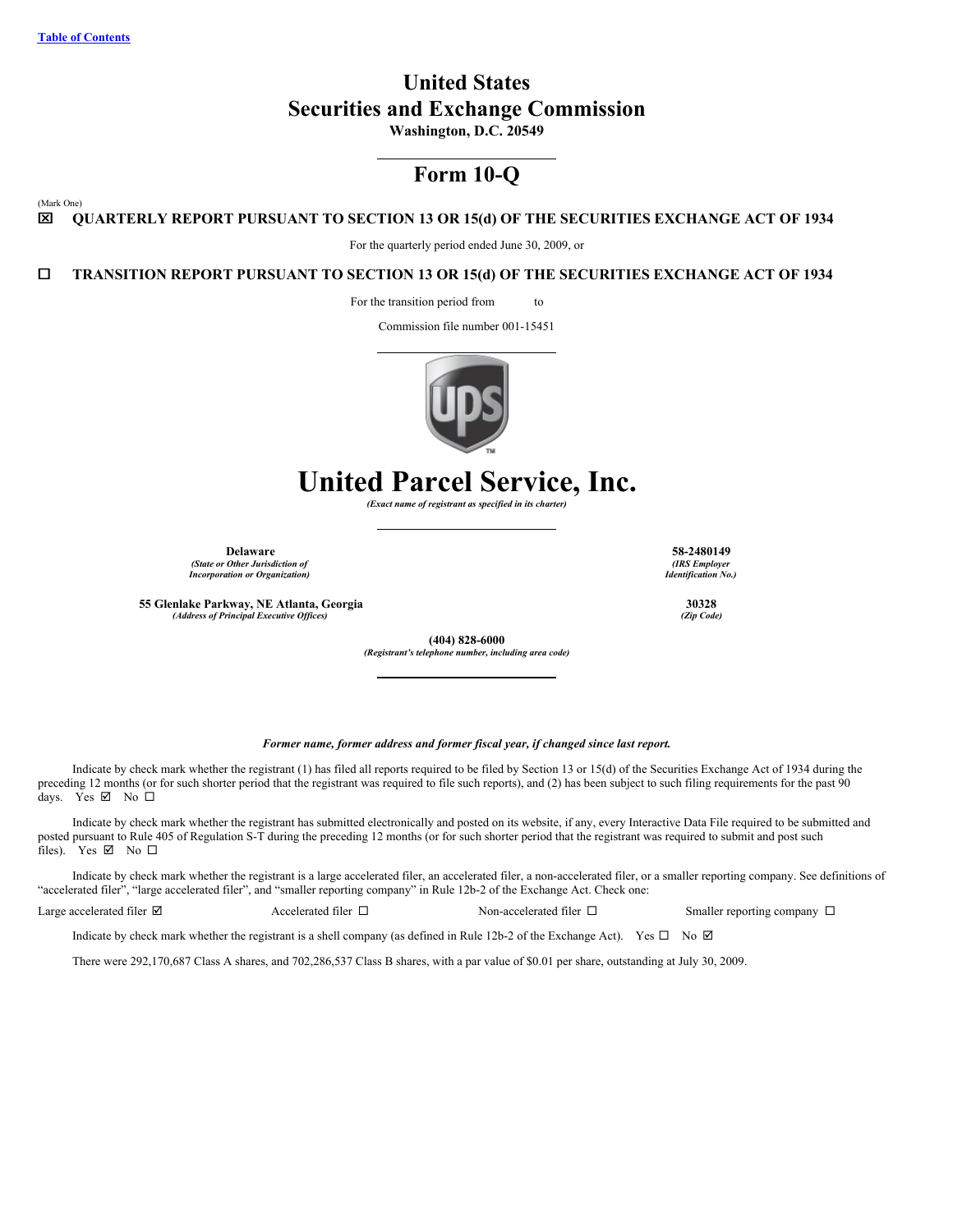# <span id="page-1-0"></span>**UNITED PARCEL SERVICE, INC.**

# **QUARTERLY REPORT ON FORM 10-Q FOR THE QUARTER ENDED JUNE 30, 2009 TABLE OF CONTENTS**

Item 6. [Exhibits](#page-46-0) 45

# **PART I—FINANCIAL INFORMATION**

| Item 1.  | <b>Financial Statements</b>                                                           | 1              |
|----------|---------------------------------------------------------------------------------------|----------------|
|          | <b>Consolidated Balance Sheets</b>                                                    | $\overline{1}$ |
|          | <b>Statements of Consolidated Income</b>                                              | $\overline{2}$ |
|          | <b>Statements of Consolidated Comprehensive Income</b>                                | $\overline{2}$ |
|          | <b>Statements of Consolidated Cash Flows</b>                                          | 3              |
|          | <b>Notes to Consolidated Financial Statements</b>                                     | $\overline{4}$ |
|          | Note 1-Basis of Presentation                                                          | $\overline{4}$ |
|          | <b>Note 2—Recent Accounting Pronouncements</b>                                        | $\overline{4}$ |
|          | Note 3-Stock-Based Compensation                                                       | 5              |
|          | <b>Note 4-Marketable Securities</b>                                                   | $\tau$         |
|          | Note 5—Property, Plant and Equipment                                                  | 9              |
|          | Note 6—Employee Benefit Plans                                                         | 10             |
|          | Note 7-Goodwill and Intangible Assets                                                 | 10             |
|          | Note 8-Debt and Financing Arrangements                                                | 11             |
|          | Note 9—Legal Proceedings and Contingencies                                            | 12             |
|          | Note 10—Shareowners' Equity                                                           | 14             |
|          | Note 11—Segment Information                                                           | 17             |
|          | Note 12-Fair Value Disclosures                                                        | 18             |
|          | Note 13-Earnings Per Share                                                            | 21             |
|          | Note 14—Derivative Instruments and Risk Management                                    | 21             |
|          | Note 15-Subsequent Events                                                             | $25\,$         |
| Item 2.  | Management's Discussion and Analysis of Financial Condition and Results of Operations | 26             |
|          | <b>Operations</b>                                                                     | 26             |
|          | Revenue, Volume, and Revenue Per Piece                                                | 26             |
|          | <b>Operating Profit and Operating Margin</b>                                          | 28             |
|          | <b>U.S. Domestic Package Operations</b>                                               | 29             |
|          | <b>International Package Operations</b>                                               | 30             |
|          | Supply Chain & Freight Operations                                                     | 31             |
|          | <b>Operating Expenses</b>                                                             | 32             |
|          | <b>Investment Income and Interest Expense</b>                                         | 33             |
|          | <b>Income Tax Expense</b>                                                             | 34             |
|          | Net Income and Earnings Per Share                                                     | 34             |
|          | <b>Liquidity and Capital Resources</b>                                                | 35             |
|          | <b>Net Cash from Operating Activities</b>                                             | 35             |
|          | Net Cash used in Investing Activities                                                 | 35             |
|          | <b>Net Cash used in Financing Activities</b>                                          | 35             |
|          | <b>Sources of Credit</b>                                                              | 37             |
|          | Contingencies                                                                         | 37             |
|          | <b>Other Matters</b>                                                                  | 39             |
|          | <b>Recent Accounting Pronouncements</b>                                               | 40             |
|          | <b>Forward-Looking Statements</b>                                                     | 41             |
| Item 3.  | Quantitative and Qualitative Disclosures About Market Risk                            | 42             |
| Item 4.  | <b>Controls and Procedures</b>                                                        | 42             |
|          | <b>PART II-OTHER INFORMATION</b>                                                      |                |
| Item 1.  | <b>Legal Proceedings</b>                                                              | 43             |
| Item 1A. | <b>Risk Factors</b>                                                                   | 43             |
| Item 2.  | Unregistered Sales of Equity Securities and Use of Proceeds                           | 43             |
| Item 4.  | Submission of Matters to a Vote of Security Holders                                   | 43             |
|          |                                                                                       |                |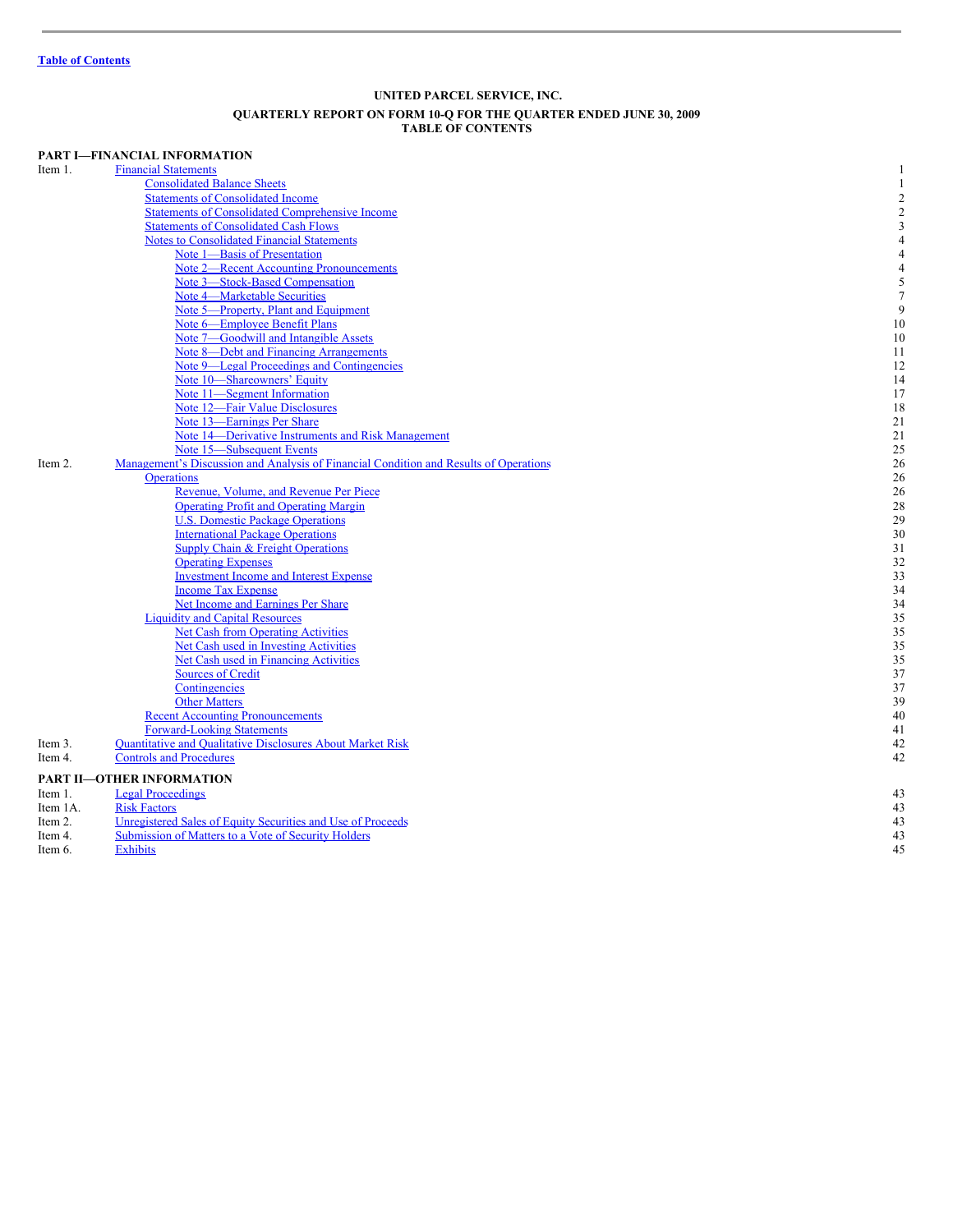# **PART I. FINANCIAL INFORMATION**

<span id="page-2-0"></span>**Item 1.** *Financial Statements*

# **UNITED PARCEL SERVICE, INC. AND SUBSIDIARIES**

# <span id="page-2-1"></span>**CONSOLIDATED BALANCE SHEETS June 30, 2009 (unaudited) and December 31, 2008**

**(In millions)**

|                                                                   | <b>June 30.</b><br>2009 | December 31,<br>2008   |
|-------------------------------------------------------------------|-------------------------|------------------------|
| <b>ASSETS</b>                                                     |                         |                        |
| <b>Current Assets:</b>                                            |                         |                        |
| Cash and cash equivalents                                         | \$2,818                 | $\mathbb{S}$<br>507    |
| Marketable securities                                             | 529                     | 542                    |
| Accounts receivable, net                                          | 4,569                   | 5,547                  |
| Finance receivables, net                                          | 325                     | 480                    |
| Deferred income tax assets                                        | 630                     | 494                    |
| Other current assets                                              | 1,311                   | 1,275                  |
| <b>Total Current Assets</b>                                       | 10,182                  | 8,845                  |
| Property, Plant and Equipment, Net                                | 17,974                  | 18,265                 |
| Goodwill                                                          | 1,991                   | 1,986                  |
| Intangible Assets, Net                                            | 497                     | 511                    |
| Non-Current Finance Receivables, Net                              | 379                     | 476                    |
| Other Non-Current Assets                                          | 1,517                   | 1,796                  |
| <b>Total Assets</b>                                               | \$32,540                | 31,879<br>\$           |
| <b>LIABILITIES AND SHAREOWNERS' EQUITY</b>                        |                         |                        |
| <b>Current Liabilities:</b>                                       |                         |                        |
| Current maturities of long-term debt and commercial paper         | \$ 2,017                | \$<br>2,074            |
| Accounts payable                                                  | 1.517                   | 1,855                  |
| Accrued wages and withholdings                                    | 1,688                   | 1,436                  |
| Self-insurance reserves                                           | 664                     | 732                    |
| Other current liabilities                                         | 1,271                   | 1,720                  |
| <b>Total Current Liabilities</b>                                  | 7,157                   | 7,817                  |
| Long-Term Debt                                                    | 8,866                   | 7,797                  |
| Pension and Postretirement Benefit Obligations                    | 6,465                   | 6,323                  |
| Deferred Income Tax Liabilities                                   | 824                     | 588                    |
| <b>Self-Insurance Reserves</b>                                    | 1.697                   | 1,710                  |
| Other Non-Current Liabilities                                     | 738                     | 864                    |
| Shareowners' Equity:                                              |                         |                        |
| Class A common stock (296 and 314 shares issued in 2009 and 2008) | 3                       | 3                      |
| Class B common stock (701 and 684 shares issued in 2009 and 2008) | $\overline{7}$          | $\overline{7}$         |
| Additional paid-in capital                                        | 59                      |                        |
| Retained earnings                                                 | 12,352                  | 12,412                 |
| Accumulated other comprehensive loss                              | (5,628)                 | (5,642)                |
| Deferred compensation obligations                                 | 107                     | 121                    |
|                                                                   | 6,900                   | 6,901                  |
| Less: Treasury stock (2 shares in 2009 and 2008)                  | (107)                   | (121)                  |
| Total Shareowners' Equity                                         | 6,793                   | 6,780                  |
|                                                                   |                         |                        |
| Total Liabilities and Shareowners' Equity                         | \$32,540                | 31,879<br>$\mathbb{S}$ |

See notes to unaudited consolidated financial statements.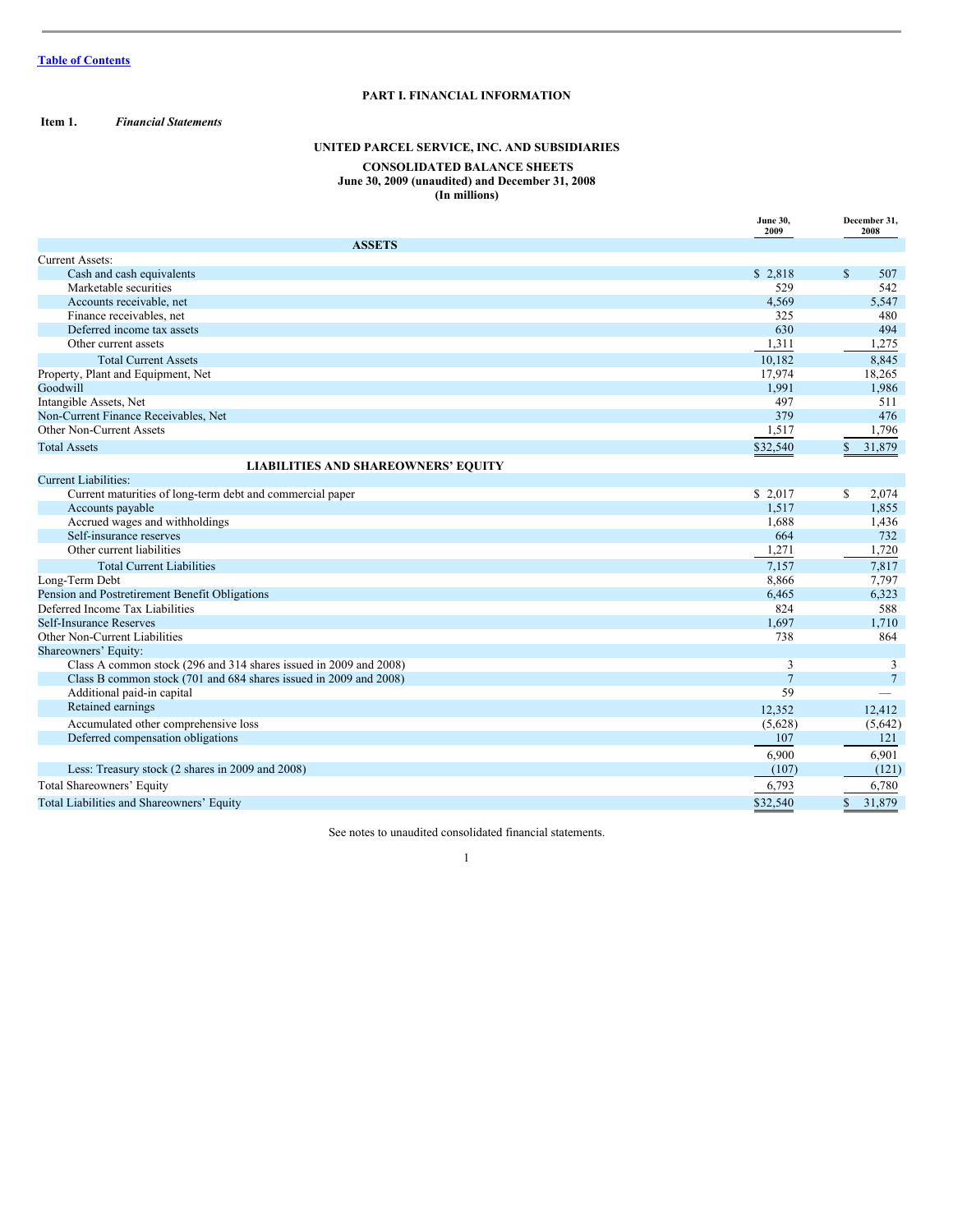## <span id="page-3-0"></span>**STATEMENTS OF CONSOLIDATED INCOME (In millions, except per share amounts) (unaudited)**

|                               |            | <b>Three Months Ended</b> |             | <b>Six Months Ended</b> |  |
|-------------------------------|------------|---------------------------|-------------|-------------------------|--|
|                               |            | <b>June 30,</b>           |             | June 30,                |  |
|                               | 2009       | 2008                      | 2009        | 2008                    |  |
| Revenue                       | \$10,829   | \$13,001                  | \$21,767    | \$25,676                |  |
| <b>Operating Expenses:</b>    |            |                           |             |                         |  |
| Compensation and benefits     | 6,330      | 6,522                     | 12,662      | 13,022                  |  |
| Repairs and maintenance       | 273        | 303                       | 549         | 601                     |  |
| Depreciation and amortization | 426        | 452                       | 856         | 904                     |  |
| Purchased transportation      | 1,188      | 1,679                     | 2,400       | 3,274                   |  |
| Fuel                          | 539        | 1,167                     | 1,035       | 2,117                   |  |
| Other occupancy               | 225        | 244                       | 497         | 524                     |  |
| Other expenses                | 953        | 1,180                     | 2,155       | 2,287                   |  |
|                               | 9,934      | 11,547                    | 20,154      | 22,729                  |  |
| <b>Operating Profit</b>       | 895        | 1,454                     | 1,613       | 2,947                   |  |
| Other Income and (Expense):   |            |                           |             |                         |  |
| Investment income (loss)      | (22)       | 14                        | (9)         | 71                      |  |
| Interest expense              | (181)      | (104)                     | (263)       | (238)                   |  |
|                               | (203)      | (90)                      | (272)       | (167)                   |  |
| Income Before Income Taxes    | 692        | 1,364                     | 1,341       | 2,780                   |  |
| <b>Income Taxes</b>           | 247        | 491                       | 495         | 1,001                   |  |
| Net Income                    | 445        | S<br>873                  | \$<br>846   | 1,779<br>\$             |  |
| Basic Earnings Per Share      | 0.45       | 0.86                      | 0.85<br>\$. | 1.73                    |  |
| Diluted Earnings Per Share    | \$<br>0.44 | \$<br>0.85                | \$<br>0.84  | \$<br>1.72              |  |

# <span id="page-3-1"></span>**STATEMENTS OF CONSOLIDATED COMPREHENSIVE INCOME (In millions) (unaudited)**

|                                                                             |       | <b>Three Months Ended</b> |      | <b>Six Months Ended</b> |  |
|-----------------------------------------------------------------------------|-------|---------------------------|------|-------------------------|--|
|                                                                             |       | <b>June 30.</b>           |      | <b>June 30,</b>         |  |
|                                                                             | 2009  | 2008                      | 2009 | 2008                    |  |
| Net income                                                                  | \$445 | \$873                     | 846  | \$1,779                 |  |
| Change in foreign currency translation adjustment                           | 38    |                           | (37  | 113                     |  |
| Change in unrealized gain (loss) on marketable securities, net of tax       | 24    | (20)                      | 21   | (40)                    |  |
| Change in unrealized gain (loss) on cash flow hedges, net of tax            | (91)  | 80                        | (49) | 30                      |  |
| Change in unrecognized pension and postretirement benefit costs, net of tax | 40    |                           | 79   | 66                      |  |
| Comprehensive income                                                        | \$456 | 971                       | 860  | \$1,948                 |  |

See notes to unaudited consolidated financial statements.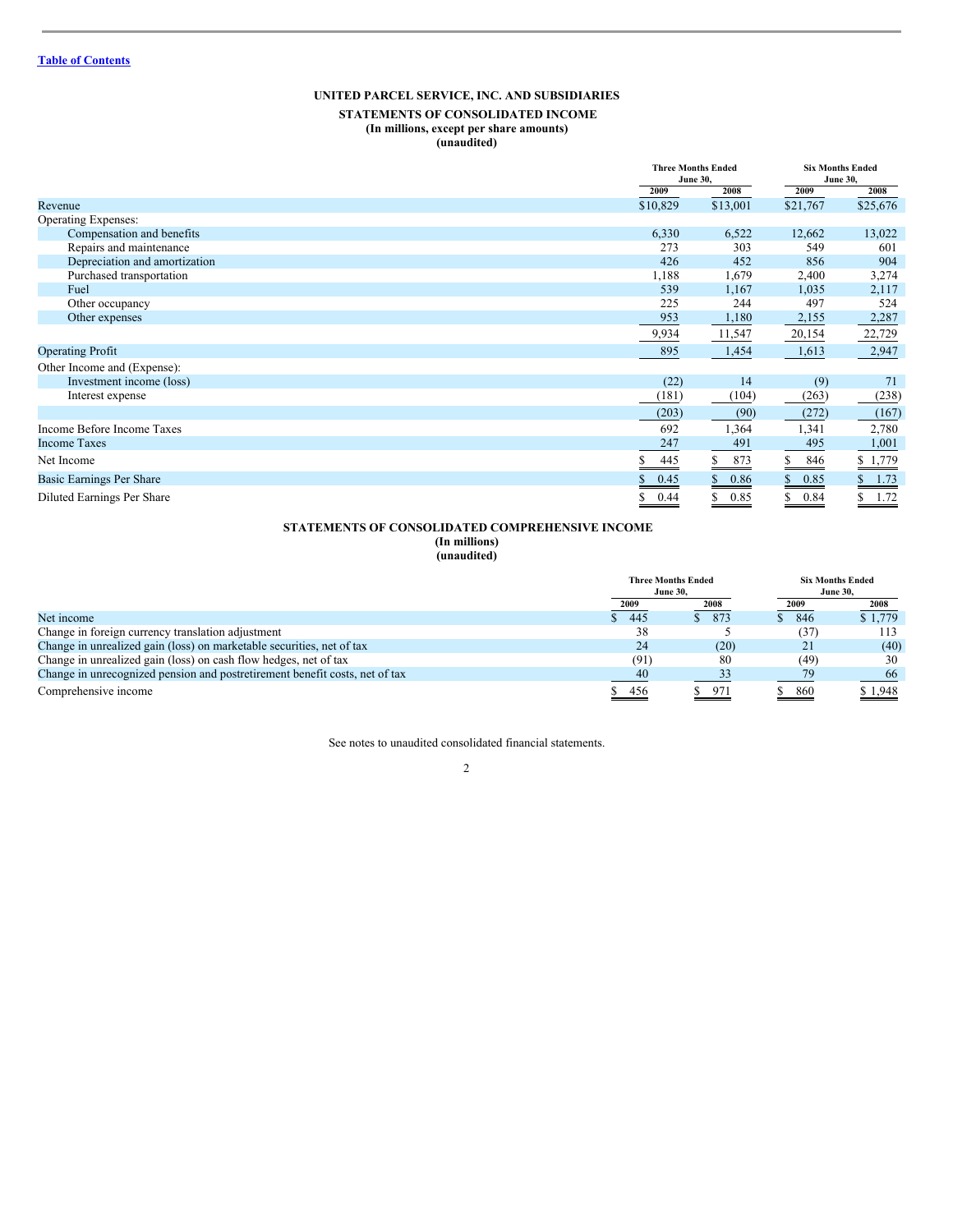# <span id="page-4-0"></span>**UNITED PARCEL SERVICE, INC. AND SUBSIDIARIES STATEMENTS OF CONSOLIDATED CASH FLOWS (In millions) (unaudited)**

|                                                                            |                | <b>Six months Ended</b><br><b>June 30,</b> |
|----------------------------------------------------------------------------|----------------|--------------------------------------------|
| <b>Cash Flows From Operating Activities:</b>                               | 2009           | 2008                                       |
| Net income                                                                 | \$<br>846      | \$1,779                                    |
| Adjustments to reconcile net income to net cash from operating activities: |                |                                            |
| Depreciation and amortization                                              | 856            | 904                                        |
| Pension and postretirement benefit expense                                 | 441            | 361                                        |
| Pension and postretirement benefit contributions                           | (180)          | (93)                                       |
| Self-insurance reserves                                                    | (81)           | 66                                         |
| Deferred taxes, credits and other                                          | (39)           | (51)                                       |
| Stock compensation expense                                                 | 219            | 251                                        |
| Asset impairment charges                                                   | 181            |                                            |
| Other (gains) losses                                                       | $\overline{2}$ | 423                                        |
| Changes in assets and liabilities, net of effect of acquisitions:          |                |                                            |
| Accounts receivable                                                        | 852            | 121                                        |
| Income taxes receivable                                                    | 55             | 1.076                                      |
| Other current assets                                                       | 46             | (183)                                      |
| Accounts payable                                                           | (293)          | 187                                        |
| Accrued wages and withholdings                                             | 274            | 246                                        |
| Other current liabilities                                                  | (96)           | (57)                                       |
| Other operating activities                                                 | 72             | (2)                                        |
| Net cash from operating activities                                         | 3,155          | 5,028                                      |
| <b>Cash Flows From Investing Activities:</b>                               |                |                                            |
| Capital expenditures                                                       | (671)          | (1, 387)                                   |
| Proceeds from disposals of property, plant and equipment                   | 17             | 71                                         |
| Purchases of marketable securities and short-term investments              | (1, 428)       | (1,939)                                    |
| Sales and maturities of marketable securities and short-term investments   | 1,430          | 1,664                                      |
| Net (increase) decrease in finance receivables                             | 155            | (66)                                       |
| Other investing activities                                                 | 82             | (282)                                      |
| Net cash (used in) investing activities                                    | (415)          | (1,939)                                    |
| <b>Cash Flows From Financing Activities:</b>                               |                |                                            |
| Net change in short-term debt                                              | (871)          | (1,315)                                    |
| Proceeds from long-term borrowings                                         | 3,134          | 5,435                                      |
| Repayments of long-term borrowings                                         | (1,360)        | (4,290)                                    |
| Purchases of common stock                                                  | (247)          | (2, 294)                                   |
| Issuances of common stock                                                  | 68             | 98                                         |
| Dividends                                                                  | (876)          | (1, 337)                                   |
| Other financing activities                                                 | (283)          | (283)                                      |
| Net cash (used in) financing activities                                    | (435)          | (3,986)                                    |
| <b>Effect Of Exchange Rate Changes On Cash And Cash Equivalents</b>        | 6              | 48                                         |
| Net Increase (Decrease) In Cash And Cash Equivalents                       | 2.311          | (849)                                      |
| <b>Cash And Cash Equivalents:</b>                                          |                |                                            |
| Beginning of period                                                        | 507            | 2,027                                      |
| End of period                                                              | \$2,818        | \$1,178                                    |

See notes to unaudited consolidated financial statements.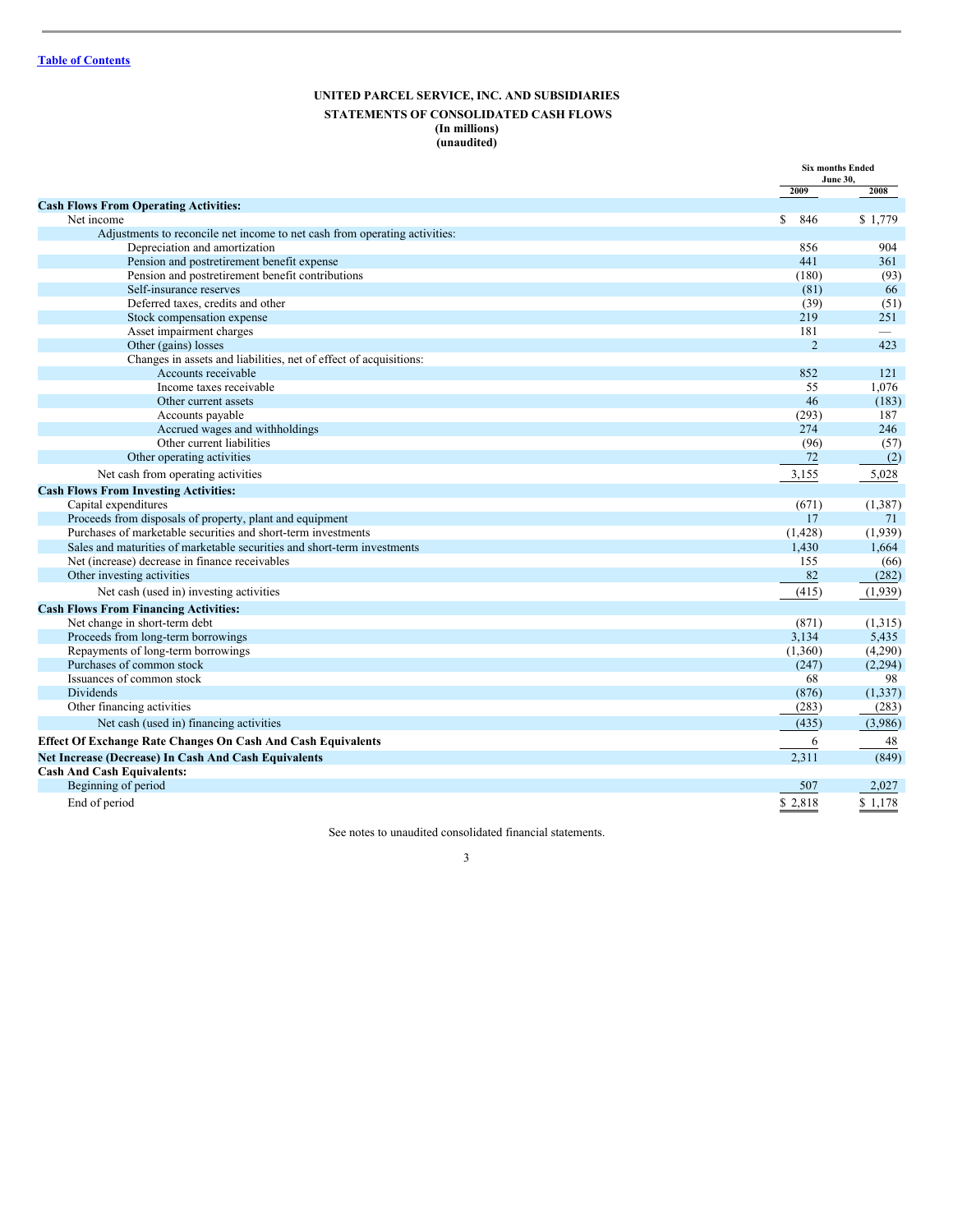### <span id="page-5-1"></span><span id="page-5-0"></span>**NOTE 1. BASIS OF PRESENTATION**

### *Principles of Consolidation*

In our opinion, the accompanying interim, unaudited, consolidated financial statements have been prepared in accordance with accounting principles generally accepted in the United States for interim financial information and with the instructions to Form 10-Q and Rule 10-01 of Regulation S-X. These consolidated financial statements contain all adjustments (consisting of normal recurring accruals) necessary to present fairly our financial position as of June 30, 2009, our results of operations for the three and six months ended June 30, 2009 and 2008, and cash flows for the six months ended June 30, 2009 and 2008. The results reported in these consolidated financial statements should not be regarded as necessarily indicative of results that may be expected for the entire year. The interim consolidated financial statements should be read in conjunction with the audited consolidated financial statements and notes thereto included in our Annual Report on Form 10-K for the year ended December 31, 2008.

For interim consolidated financial statement purposes, we provide for accruals under our various employee benefit plans and self-insurance reserves for each three month period based on one quarter of the estimated annual expense. We had \$192 and \$191 million of restricted cash related to our self-insurance requirements, as of June 30, 2009 and December 31, 2008, respectively, which is reported in "Other Non-Current Assets" on the consolidated balance sheet.

Certain prior period amounts have been reclassified to conform to the current period presentation.

#### *Accounting Estimates*

The preparation of the accompanying interim, unaudited, consolidated financial statements requires management to make estimates and judgments that affect the reported amounts of assets and liabilities and the disclosure of contingencies at the date of the financial statements as well as the reported amounts of revenues and expenses during the reporting period. Estimates have been prepared on the basis of the most current and best information and actual results could differ materially from those estimates.

#### *Subsequent Events*

We have evaluated the period from July 1, 2009 through August 7, 2009, the date the financial statements herein were issued, for subsequent events requiring recognition or disclosure in the financial statements. During this period, no material recognizable subsequent events were identified, other than the business acquisition discussed in Note 15 "Subsequent Events".

### <span id="page-5-2"></span>**NOTE 2. RECENT ACCOUNTING PRONOUNCEMENTS**

*Adoption of New Accounting Standards*

- The disclosure requirements of Statement No. 157 "Fair Value Measurements" ("FAS 157"), which took effect on January 1, 2008, are presented in Note 12. On January 1, 2009, we implemented the previously deferred provisions of FAS 157 for nonfinancial assets and liabilities recorded at fair value, as required.
- The disclosure requirements of Statement No. 161 "Disclosures about Derivative Instruments and Hedging Activities" ("FAS 161"), which took effect on January 1, 2009, are presented in Note 14.
- The accounting requirements of Statement No. 141(R) "Business Combinations" ("FAS 141(R)"), which took effect on January 1, 2009, were adopted but had no impact on our financial statements.

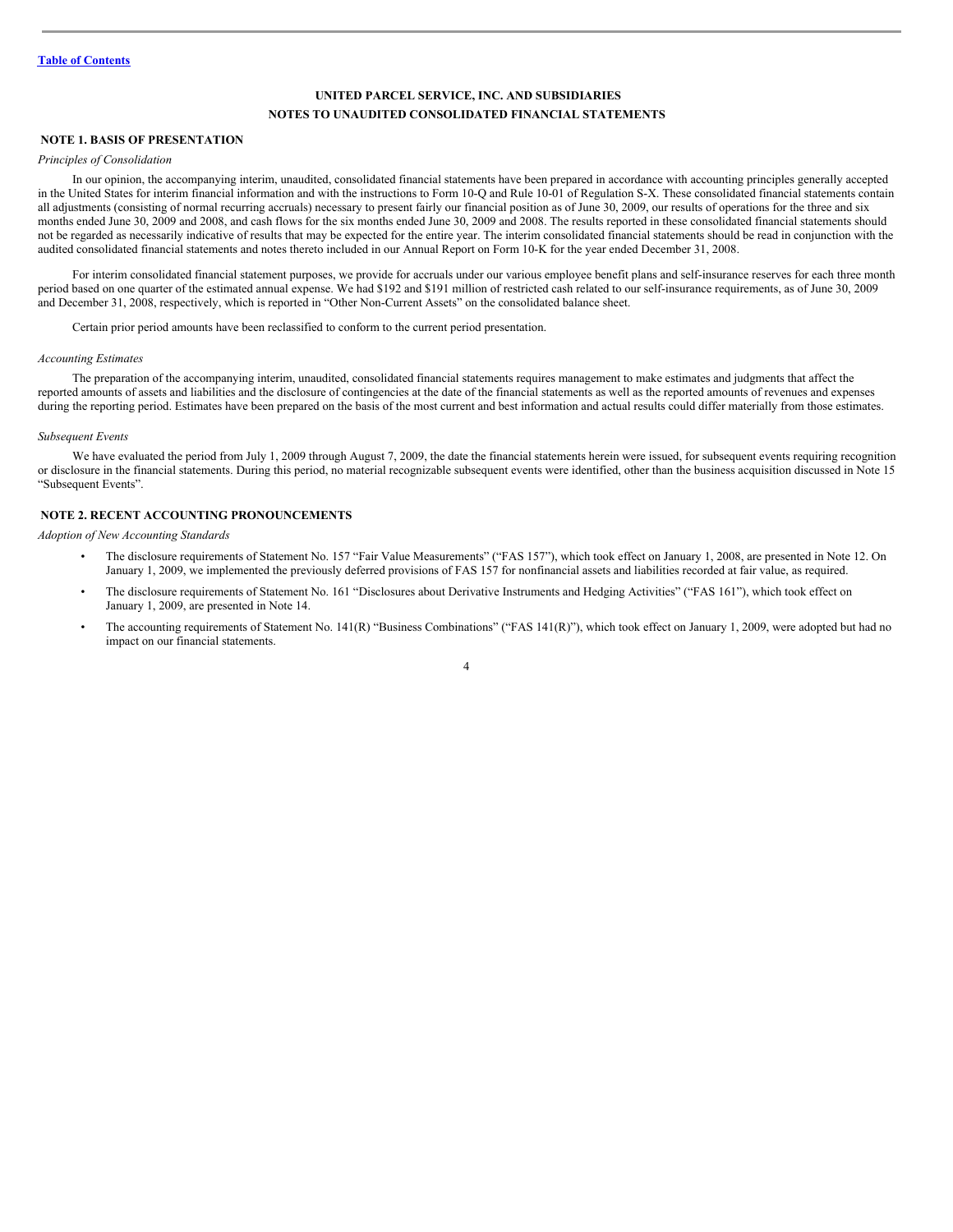- The accounting and presentation requirements of Statement No. 160 "Noncontrolling Interests in Consolidated Financial Statements—an amendment of Accounting Research Bulletin No. 51" ("FAS 160"), which took effect on January 1, 2009, had an immaterial impact on the financial statements.
- The disclosure requirements of FASB Staff Position ("FSP") FAS 107-1 and APB 28-1 "Interim Disclosures about Fair Value of Financial Instruments" are presented in Note 12.
- The accounting requirements of FSP 157-4—"Determining Fair Value When the Volume and Level of Activity for the Asset or Liability Have Significantly Decreased and Identifying Transactions That Are Not Orderly" ("FSP 157-4"), which took effect on April 1, 2009, were adopted but had an immaterial impact on our financial statements. The disclosure requirements of FSP 157-4 are presented in Note 4 and Note 12.

#### *Standards Issued But Not Yet Ef ective*

- In June 2009, the FASB issued Statement No. 168, "The FASB Accounting Standards Codification (Codification) and the Hierarchy of GAAP" ("FAS No. 168"), which replaces Statement No. 162, "The Hierarchy of GAAP" and establishes the Codification as the single source of authoritative U.S. GAAP recognized by the FASB to be applied by nongovernmental entities. SEC rules and interpretive releases are also sources of authoritative GAAP for SEC registrants. FAS 168 modifies the GAAP hierarchy to include only two levels of GAAP: authoritative and nonauthoritative. FAS 168 is effective beginning for periods ended after September 15, 2009. As FAS 168 is not intended to change or alter existing GAAP, it will not impact our results of operations, cash flows or financial position. We will adjust historical GAAP references in our third quarter 2009 Form 10-Q to reflect accounting guidance references included in the codification.
- In December 2008, the FASB issued FSP FAS 132(R)-1, "Employers' Disclosures about Postretirement Benefit Plan Assets." This FSP amends Statement No. 132 (revised 2003), "Employers' Disclosures about Pensions and Other Postretirement Benefits," to provide guidance on an employer's disclosures about plan assets of a defined benefit pension or other postretirement plan, investment policies and strategies, major categories of plan assets, inputs and valuation techniques used to measure the fair value of plan assets and significant concentrations of risk within plan assets. This FSP will be effective for fiscal years ending after December 15, 2009, with earlier application permitted. Upon initial application, the provisions of this FSP are not required for earlier periods that are presented for comparative purposes.

Other new pronouncements issued but not effective until after June 30, 2009, are not expected to have a significant effect on our consolidated financial position or results of operations.

### <span id="page-6-0"></span>**NOTE 3. STOCK-BASED COMPENSATION**

We issue employee share-based awards under the UPS Incentive Compensation Plan, which permits the grant of nonqualified stock options, incentive stock options, stock appreciation rights, restricted stock, performance shares, performance units, and management incentive awards to eligible employees. The primary compensation programs offered under the UPS Incentive Compensation Plan include the UPS Management Incentive Awards Program, the UPS Long-Term Incentive Program and the UPS Long-Term Incentive Performance Award program. We also maintain an employee stock purchase plan which allows eligible employees to purchase shares of UPS class A common stock at a discount.

During the first quarter of 2009, we granted target restricted stock units ("RSUs") under the UPS Long-Term Incentive Performance Award program to eligible management. Of the total 2009 target award, 90% of the target award will be divided into three substantially equal tranches, one for each calendar year in the three-year

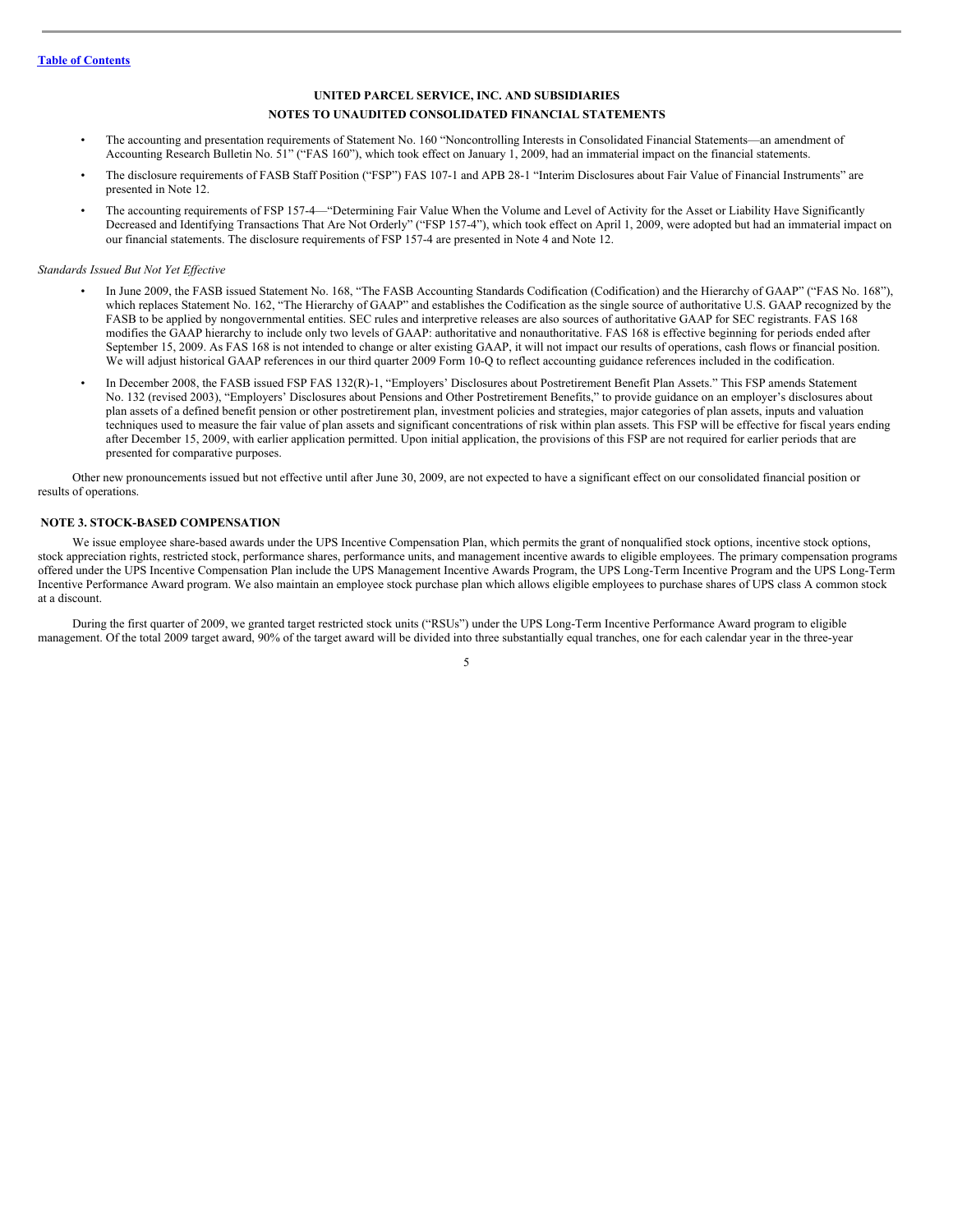award cycle from 2009 to 2011, using performance criteria targets established each year. For 2009, those targets consist of consolidated operating return on invested capital and growth in consolidated revenue. The remaining 10% of the total 2009 target award will be based upon our achievement of adjusted earnings per share for the three-year award cycle compared to a target established at the beginning of the award cycle.

The number of RSUs earned each year will be the target number adjusted for the percentage achievement of performance criteria targets for the year. The percentage of achievement used to determine the RSUs earned may be a percentage less than or more than 100% of the target RSUs for each tranche. Based on the date that the eligible management population and performance targets were approved for the 2009 performance tranches, we determined the award measurement date to be March 13, 2009, and therefore the target RSU grant was valued for stock compensation expense purposes using the closing New York Stock Exchange price of \$43.09 on that date.

During the second quarter of 2009, we granted stock option and restricted performance unit ("RPU") awards to eligible employees under the UPS Long-Term Incentive Program. Stock options are granted to a limited group of employees, while a larger proportion of the total award under the UPS Long-Term Incentive Program is being made in the form of RPUs. Additionally, stock option and RPU awards will generally vest over a five year period with approximately 20% of the award vesting at each anniversary date of the grant (except in the case of death, disability, or retirement, whereby immediate vesting occurs). Prior to 2008, stock option and RPU grants vested five years after the date of grant (again with the exception of death, disability, or retirement). Consistent with previous awards, the options granted will expire ten years after the date of grant. In the second quarter of 2009, we granted 0.3 million stock options and 2.2 million RPUs at a grant price of \$55.83. In the second quarter of 2008, we granted 0.2 million stock options and 1.9 million RPUs at a grant price of \$71.58. The fair value of our employee stock options granted, as determined by the Black-Scholes valuation model, was \$10.86 and \$16.77 for 2009 and 2008, respectively, using the following assumptions:

|                          | 2009     | 2008   |
|--------------------------|----------|--------|
| Expected life (in years) | ن.       | 7.5    |
| Risk-free interest rate  | 3.22%    | 3.79%  |
| Expected volatility      | 23.16%   | 22.24% |
| Expected dividend yield  | $3.25\%$ | 2.39%  |

Awards granted under the Management Incentive Awards program are normally granted during the fourth quarter of each year. Compensation expense for share-based awards recognized in net income for the three months ended June 30, 2009 and 2008 was \$113 and \$134 million pre-tax, respectively. Compensation expense for share-based awards recognized in net income for the six months ended June 30, 2009 and 2008 was \$219 and \$251 million pre-tax, respectively.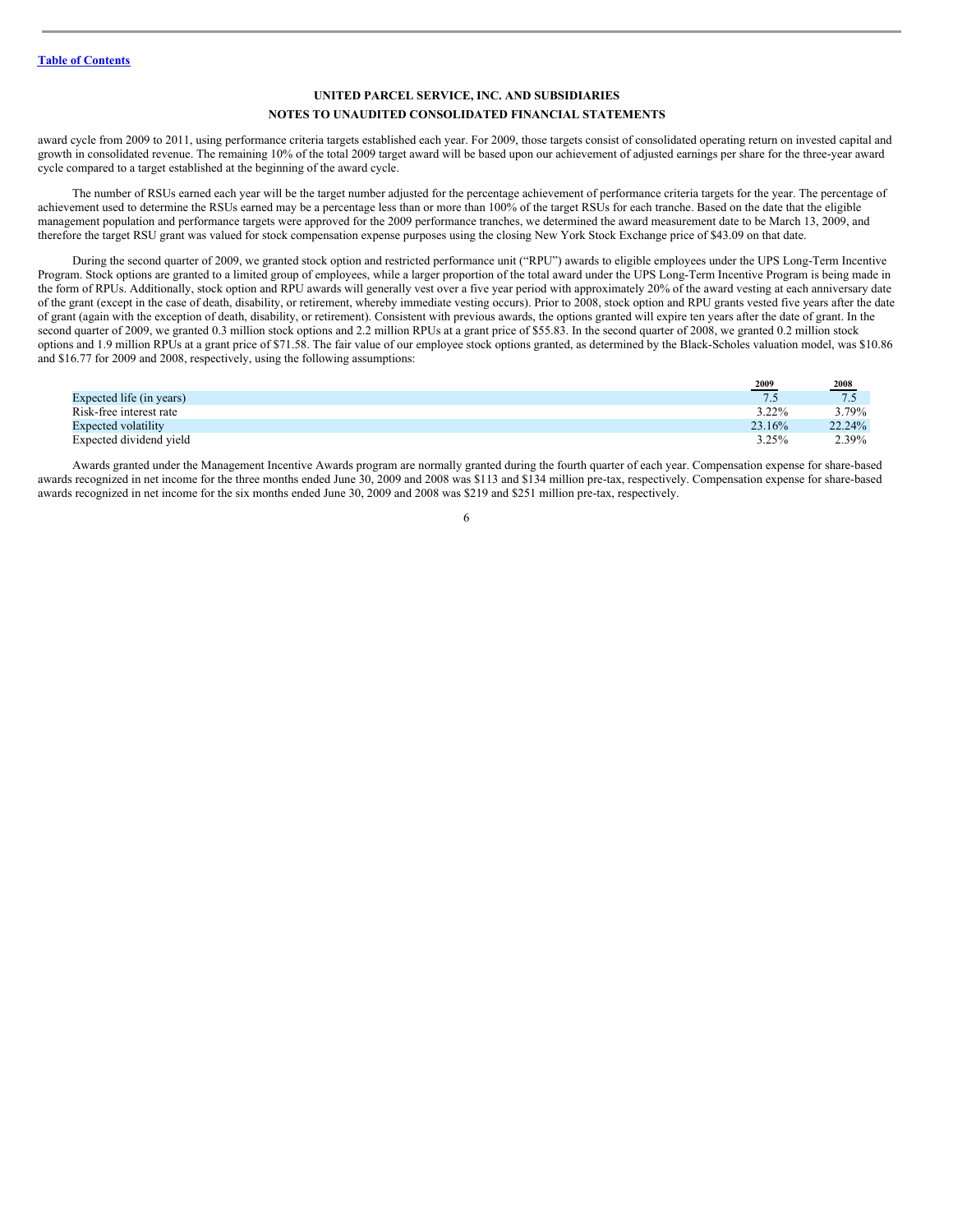# <span id="page-8-0"></span>**NOTE 4. MARKETABLE SECURITIES**

The following is a summary of marketable securities as of June 30, 2009 and December 31, 2008 (in millions):

|                                                | Cost   | <b>Unrealized</b><br>Gains | <b>Unrealized</b><br>Losses | <b>Estimated</b><br><b>Fair Value</b> |
|------------------------------------------------|--------|----------------------------|-----------------------------|---------------------------------------|
| June 30, 2009                                  |        |                            |                             |                                       |
| Current marketable securities:                 |        |                            |                             |                                       |
| U.S. government and agency debt securities     | \$150  | $\mathbb{S}$<br>1          | $\mathbb{S}$                | $\mathbb{S}$<br>150                   |
| Mortgage and asset-backed debt securities      | 158    | $\overline{2}$             | 5                           | 155                                   |
| Corporate debt securities                      | 177    | 5                          |                             | 181                                   |
| U.S. state and local municipal debt securities | 22     |                            |                             | 22                                    |
| Other debt and equity securities               | 22     | $\overline{\phantom{0}}$   |                             | 21                                    |
| Current marketable securities                  | 529    | 8                          | 8                           | 529                                   |
| Non-current marketable securities:             |        |                            |                             |                                       |
| Asset-backed debt securities                   | 150    |                            | 45                          | 105                                   |
| U.S. state and local municipal debt securities | 116    |                            | 24                          | 92                                    |
| Preferred equity securities                    | 12     |                            |                             | 11                                    |
| Common equity securities                       | 19     |                            |                             | 26                                    |
| Non-current marketable securities              | 297    |                            | 70                          | 234                                   |
| Total marketable securities                    | \$826  | 15<br>\$                   | 78                          | 763<br>\$                             |
| <b>December 31, 2008</b>                       |        |                            |                             |                                       |
| Current marketable securities:                 |        |                            |                             |                                       |
| U.S. government and agency debt securities     | \$93   | $\mathbb{S}$<br>2          | \$                          | \$<br>95                              |
| Mortgage and asset-backed debt securities      | 278    | $\overline{3}$             | 11                          | 270                                   |
| Corporate debt securities                      | 158    | 5                          | 3                           | 160                                   |
| Other debt and equity securities               | 30     |                            | 13                          | 17                                    |
| Current marketable securities                  | 559    | 10                         | 27                          | 542                                   |
| Non-current marketable securities:             |        |                            |                             |                                       |
| Asset-backed debt securities                   | 150    |                            | 34                          | 116                                   |
| U.S. state and local municipal debt securities | 116    |                            | 29                          | 87                                    |
| Preferred equity securities                    | 21     |                            | 8                           | 13                                    |
| Common equity securities                       | $25\,$ | 3                          |                             | 28                                    |
| Non-current marketable securities              | 312    | 3                          | 71                          | 244                                   |
| Total marketable securities                    | \$871  | 13<br>$\mathbf{s}$         | 98<br>\$                    | 786<br>\$                             |

At June 30, 2009, we have investments in auction rate securities with a carrying value of \$278 million. Some of these investments take the form of debt securities, and are structured as direct obligations of local governments or agencies (classified as "U.S. state and local municipal securities"). Other auction rate security investments are structured as obligations of asset-backed trusts (classified as "Asset-backed debt securities"), generally all of which are collateralized by student loans and are guaranteed by the U.S. Government or through private insurance. The remaining auction rate securities take the form of preferred stock, and are collateralized by securities issued directly by large corporations or money market securities. Substantially all of our investments in auction rate securities maintain investment-grade ratings of BBB / Baa or higher by Standard  $\&$ Poor's Rating Service ("Standard & Poor's") and Moody's Investors Service ("Moody's"), respectively.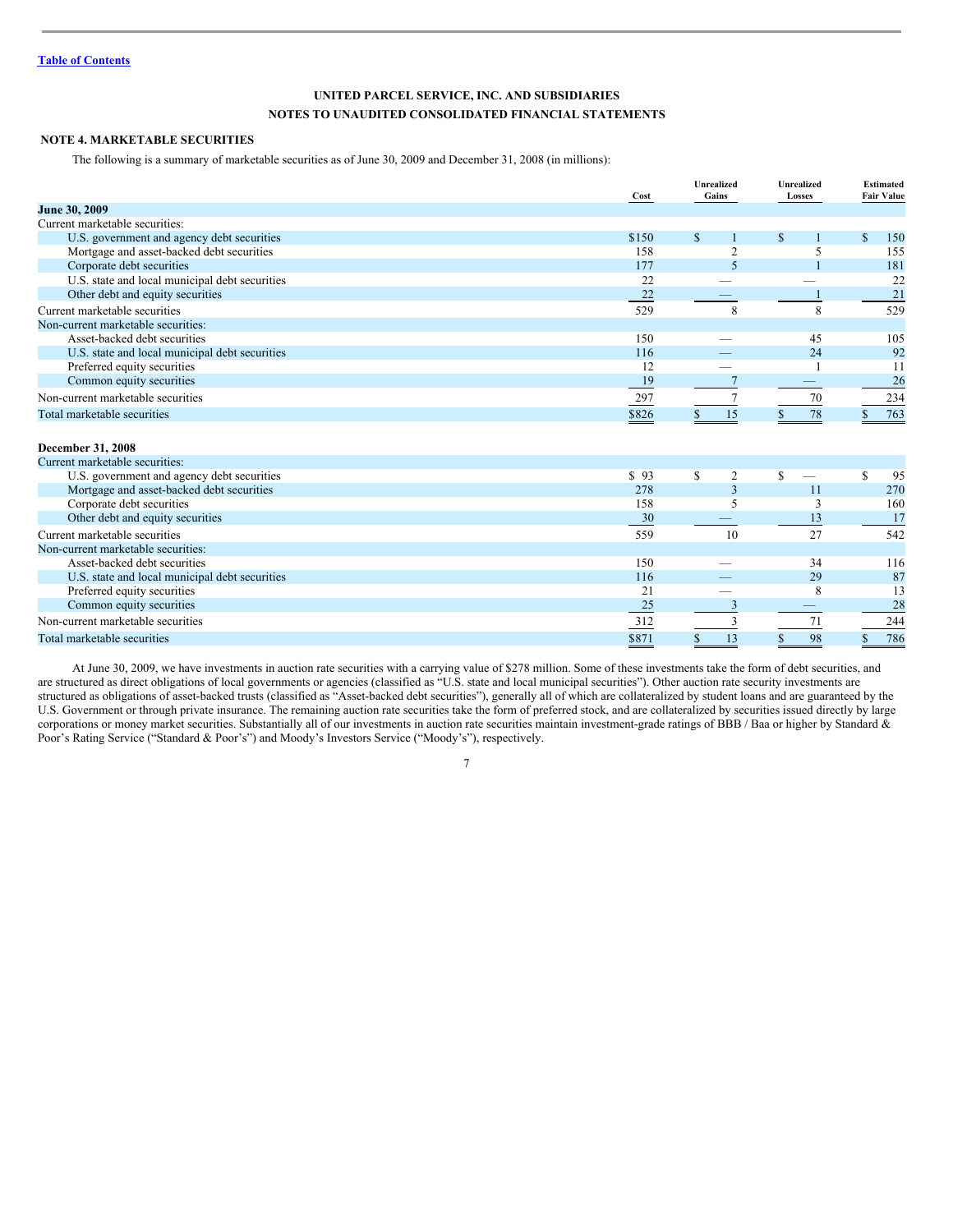**NOTES TO UNAUDITED CONSOLIDATED FINANCIAL STATEMENTS**

During the first quarter of 2008, market auctions, including auctions for substantially our entire auction rate securities portfolio, began to fail due to insufficient buyers. As a result of the persistent failed auctions, and the uncertainty of when these investments could successfully be liquidated at par, we have continued to classify all of our investments in auction rate securities as non-current marketable securities (which are reported in "Other Non-Current Assets" on the consolidated balance sheet), as noted in the table above, as of June 30, 2009. The securities for which auctions have failed will continue to accrue interest and be auctioned at each respective reset date until the auction succeeds, the issuer redeems the securities, or the securities mature.

Historically, the par value of the auction rate securities approximated fair value due to the frequent resetting of the interest rate. While we will continue to earn interest on these investments in failed auction rate securities (often at the maximum contractual interest rate), the estimated fair value of the auction rate securities no longer approximates par value due to the lack of liquidity. We estimated the fair value of these securities after considering several factors, including the credit quality of the securities, the rate of interest received since the failed auctions began, the yields of securities similar to the underlying auction rate securities, and the input of broker-dealers in these securities. As a result, we recorded an after-tax unrealized loss of approximately \$44 million on these securities as of June 30, 2009 in other comprehensive income (\$70 million pre-tax), reflecting the decline in the estimated fair value of these securities.

During the second quarter of 2009, we recorded impairment losses on certain perpetual preferred securities, and an auction rate security collateralized by preferred securities, issued by large financial institutions. The impairment charge results from conversion offers from the issuers of these securities at prices well below the stated redemption value of the preferred shares. These securities, which had a cost basis of \$42 million, were written down to their fair value of \$25 million as of June 30, 2009, as an other-than-temporary impairment. The \$17 million total impairment charge during the quarter was recorded in investment income (loss) on the consolidated income statement.

For the remaining auction rate securities, and equity and debt securities, we have concluded that no additional other-than-temporary impairment losses existed as of June 30, 2009. In making this determination, we considered the financial condition and prospects of the issuer, the magnitude of the losses in market value compared with the investments' cost, the length of time the investments have been in an unrealized loss position, the probability that we will be unable to collect all amounts due according to the contractual terms of the security, the credit rating of the security, and our ability and intent to hold these investments until the anticipated recovery in market value or maturity occurs.

The amortized cost and estimated fair value of marketable securities and short-term investments at June 30, 2009, by contractual maturity, are shown below (in millions). Actual maturities may differ from contractual maturities because the issuers of the securities may have the right to prepay obligations without prepayment penalties.

**Estimated**

|                                          |                           | езишате           |
|------------------------------------------|---------------------------|-------------------|
|                                          |                           | <b>Fair Value</b> |
| Due in one year or less                  | $rac{\text{Cost}}{\$}$ 23 | 23                |
| Due after one year through three years   | 181                       | 183               |
| Due after three years through five years | 59                        | 60                |
| Due after five years                     | 512                       | 440               |
|                                          | 775                       | 706               |
| Equity securities                        |                           | 57                |
|                                          | \$826                     | 763               |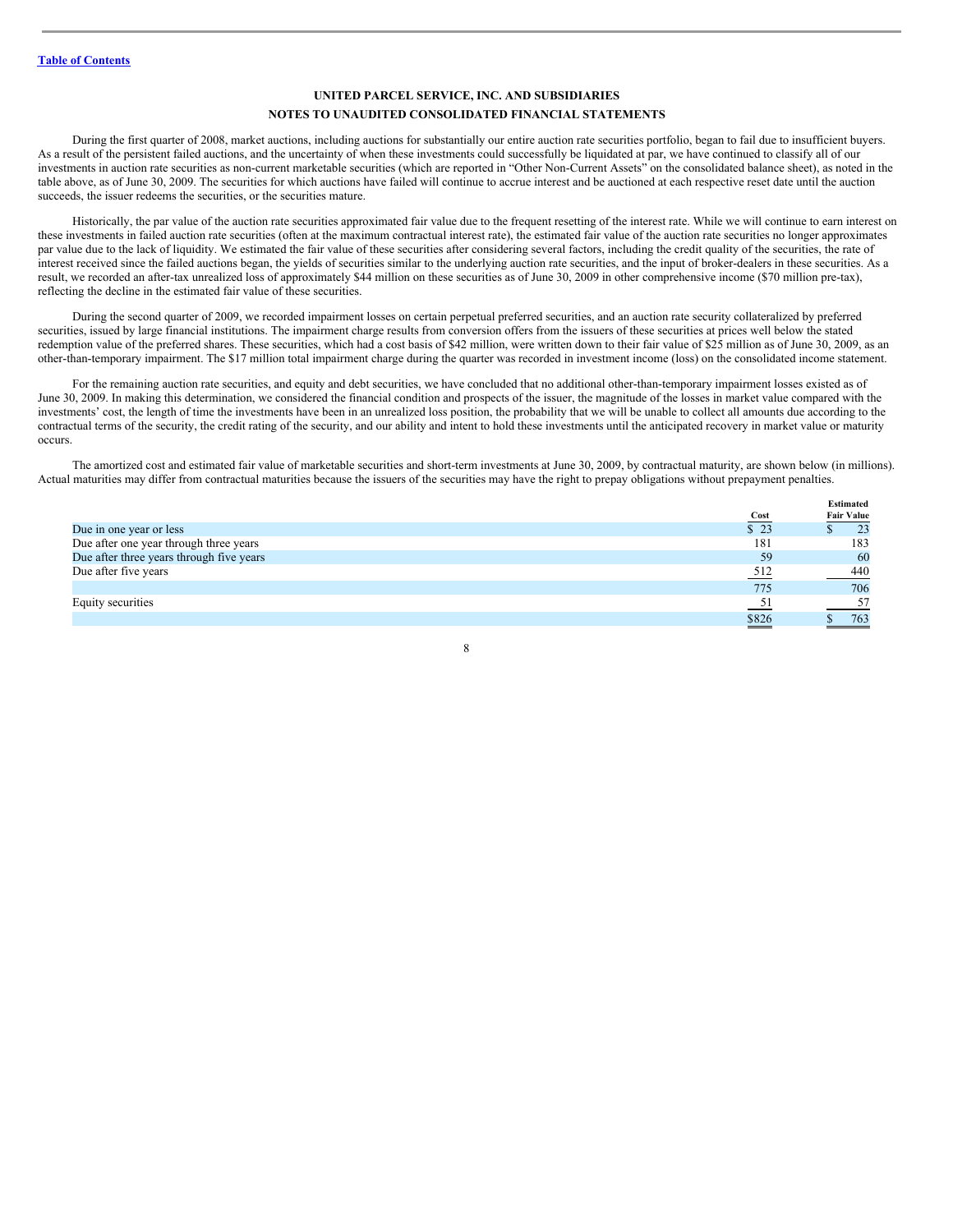# <span id="page-10-0"></span>**NOTE 5. PROPERTY, PLANT AND EQUIPMENT**

Property, plant and equipment as of June 30, 2009 and December 31, 2008 consists of the following (in millions):

|          | 2008             |
|----------|------------------|
| \$5,474  | \$5,508          |
| 13.448   | 14,564           |
| 1,075    | 1,068            |
| 2,884    | 2,836            |
| 2,759    | 2,702            |
| 5,838    | 5,720            |
| 1,629    | 1,620            |
| 158      | 136              |
| 1,001    | 944              |
| 34,266   | 35,098           |
| (16,292) | (16, 833)        |
|          | \$18,265         |
|          | 2009<br>\$17,974 |

We continually monitor our aircraft fleet utilization in light of current and projected volume levels, aircraft fuel prices, and other factors. In 2008, we had announced that we were in negotiations with DHL to provide air transportation services for all of DHL's express, deferred and international package volume within the United States, as well as air transportation services between the United States, Canada and Mexico. In early April 2009, UPS and DHL mutually agreed to terminate further discussions on providing these services. Additionally, our U.S. Domestic Package air delivery volume has declined since the first quarter of 2008 as a result of persistent economic weakness and shifts in product mix from our premium air services to our lower cost ground services. As a result of these factors, the utilization of certain aircraft fleet types has declined and is expected to be lower in the future.

Based on the factors noted above, as well as FAA aging aircraft directives that would require significant future maintenance expenditures, we determined that a triggering event had occurred that required an impairment assessment of our McDonnell-Douglas DC-8-71 and DC-8-73 aircraft fleets. We conducted an impairment analysis as of March 31, 2009, and determined that the cost basis of these fleets was not recoverable due to the accelerated expected retirement dates of the aircraft. Based on anticipated residual values for the airframes, engines, and parts, we recognized an impairment charge of \$181 million in the first quarter of 2009. This charge is included in the caption "Other expenses" in the Statement of Consolidated Income, and impacted our U.S. Domestic Package segment. We currently continue to utilize and operate all of our other aircraft fleets.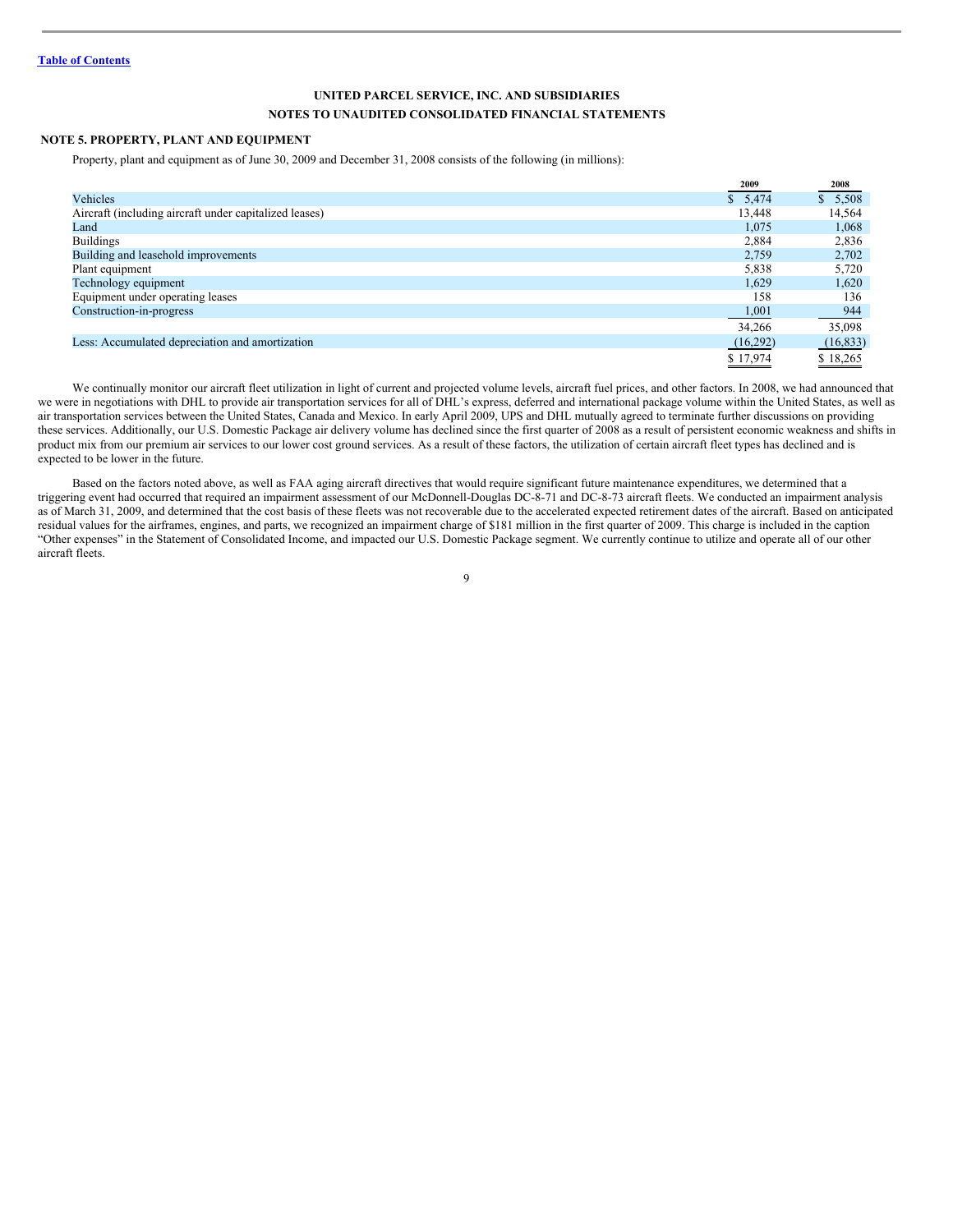# <span id="page-11-0"></span>**NOTE 6. EMPLOYEE BENEFIT PLANS**

Information about net periodic benefit cost for our pension and postretirement benefit plans is as follows for the three and six month period ended June 30, 2009 and 2008 (in millions):

**Three Months Ended June 30,**

|                            |       | <b>U.S. Pension Benefits</b> |         | <b>U.S. Postretirement</b><br><b>Medical Benefits</b> |      | <b>International</b><br><b>Pension Benefits</b> |  |
|----------------------------|-------|------------------------------|---------|-------------------------------------------------------|------|-------------------------------------------------|--|
|                            | 2009  | 2008                         | 2009    | 2008                                                  | 2009 | 2008                                            |  |
| <b>Net Periodic Cost:</b>  |       |                              |         |                                                       |      |                                                 |  |
| Service cost               | 173   | \$<br>177                    | S<br>22 | S<br>24                                               | S    |                                                 |  |
| Interest cost              | 282   | 263                          | 53      | 50                                                    |      | 8                                               |  |
| Expected return on assets  | (372) | (380)                        | (7)     | (13)                                                  | (6)  | (9)                                             |  |
| Amortization of:           |       |                              |         |                                                       |      |                                                 |  |
| Transition obligation      |       |                              |         |                                                       |      |                                                 |  |
| Prior service cost         | 44    | 47                           |         | (1)                                                   |      |                                                 |  |
| Actuarial (gain) loss      | 12    | $\sim$                       |         | 4                                                     |      |                                                 |  |
| Settlements / curtailments |       |                              |         |                                                       |      |                                                 |  |
| Net periodic benefit cost  | 143   | 110                          | 73      | -64                                                   |      | -6                                              |  |

### **Six Months Ended June 30,**

|                            |        | <b>U.S. Pension Benefits</b> |      | <b>U.S. Postretirement</b><br><b>Medical Benefits</b> |      | <b>International</b><br><b>Pension Benefits</b> |  |
|----------------------------|--------|------------------------------|------|-------------------------------------------------------|------|-------------------------------------------------|--|
|                            | 2009   | 2008                         | 2009 | 2008                                                  | 2009 | 2008                                            |  |
| <b>Net Periodic Cost:</b>  |        |                              |      |                                                       |      |                                                 |  |
| Service cost               | 345    | \$<br>354                    | 43   | S<br>47                                               | 10   | 14                                              |  |
| Interest cost              | 565    | 526                          | 106  | 100                                                   | 14   | 16                                              |  |
| Expected return on assets  | (744)  | (759)                        | (14) | (25)                                                  | (12) | (18)                                            |  |
| Amortization of:           |        |                              |      |                                                       |      |                                                 |  |
| Transition obligation      | $\sim$ | ◠                            |      |                                                       |      |                                                 |  |
| Prior service cost         | 89     | 93                           |      | (2)                                                   |      |                                                 |  |
| Actuarial (gain) loss      | 23     | 4                            |      | Q                                                     |      | _                                               |  |
| Settlements / curtailments |        |                              |      |                                                       |      |                                                 |  |
| Net periodic benefit cost  | 283    | 220                          | 145  | 129<br>ъ                                              | 13   | 12                                              |  |

During the first six months of 2009, we contributed \$134 and \$46 million to our company-sponsored pension and postretirement medical benefit plans, respectively. We expect to contribute \$682 and \$47 million over the remainder of the year to the pension and postretirement medical benefit plans, respectively.

# <span id="page-11-1"></span>**NOTE 7. GOODWILL AND INTANGIBLE ASSETS**

The following table indicates the allocation of goodwill by reportable segment as of June 30, 2009 and December 31, 2008 (in millions):

|                           | <b>U.S. Domestic</b><br>Package | International<br>Package | Supply Chain &<br>Freight | Consolidated |
|---------------------------|---------------------------------|--------------------------|---------------------------|--------------|
| December 31, 2008 balance | $\overline{\phantom{a}}$        | 288                      | .698                      | .986         |
| Acquired                  | $\overline{\phantom{a}}$        |                          | $\sim$                    |              |
| Disposed of               | $\overline{\phantom{a}}$        | _                        | (6)                       | (6)          |
| Currency / Other          | $\overline{\phantom{a}}$        | $\overline{\phantom{a}}$ |                           |              |
| June 30, 2009 balance     |                                 | 291                      | 1,700                     | .991         |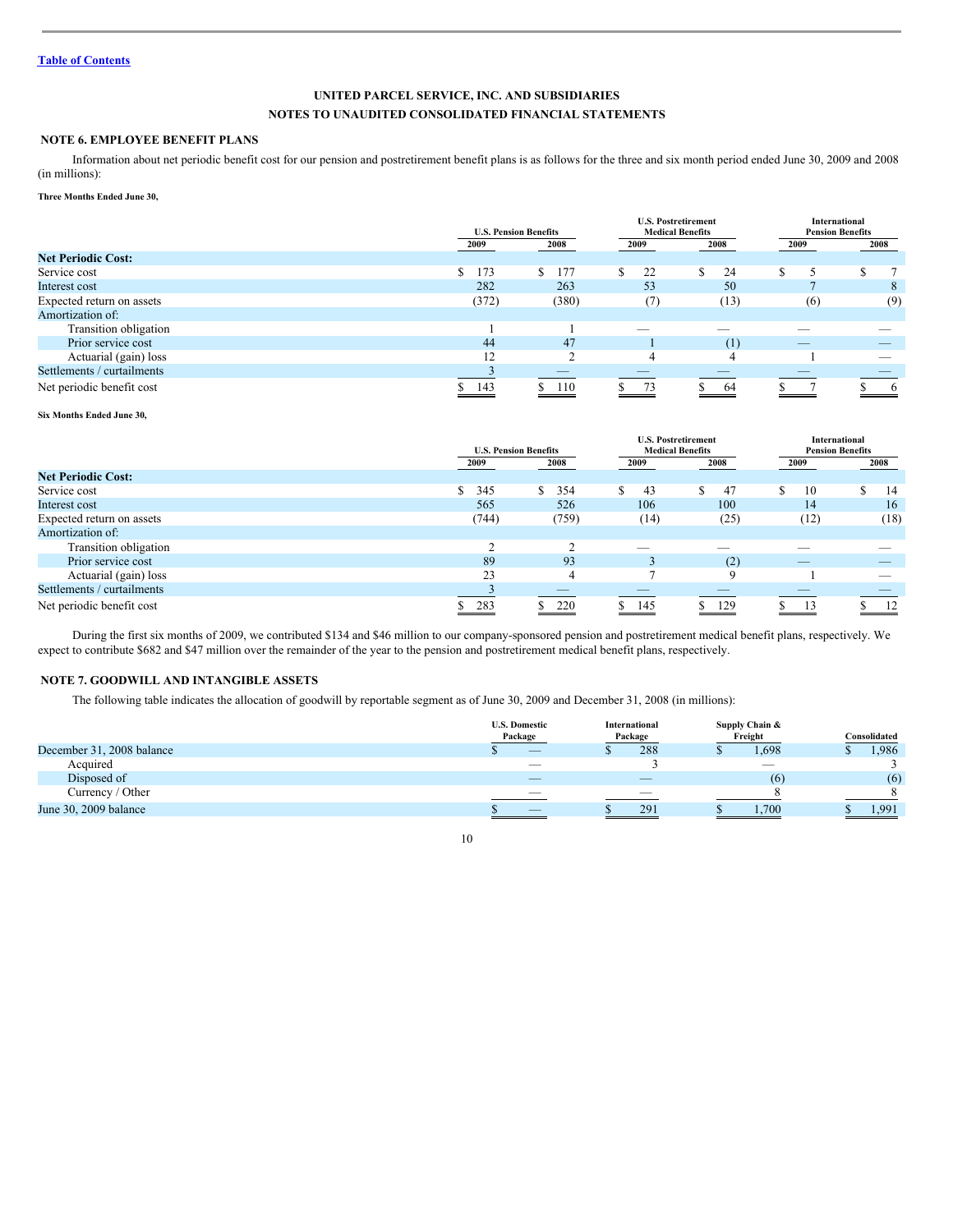## **NOTES TO UNAUDITED CONSOLIDATED FINANCIAL STATEMENTS**

The goodwill acquired in the International Package segment was due to the acquisition of an agent in Slovenia during the second quarter of 2009. The increase in goodwill in the Supply Chain & Freight segment was due to the impact of fluctuations in the U.S. Dollar with other currencies on the translation of non-U.S. Dollar goodwill balances, partially offset by the allocation of goodwill to the sale of certain non-U.S. Mail Boxes Etc. franchises.

The following is a summary of intangible assets as of June 30, 2009 and December 31, 2008 (in millions):

|                                          | <b>Gross Carrying</b><br>Amount |   | Accumulated<br>Amortization | <b>Net Carrying</b><br>Value |
|------------------------------------------|---------------------------------|---|-----------------------------|------------------------------|
| June 30, 2009:                           |                                 |   |                             |                              |
| Trademarks, licenses, patents, and other | 48                              | S | (43)                        |                              |
| Customer lists                           | 111                             |   | (55)                        | 56                           |
| Franchise rights                         | 109                             |   | (43)                        | 66                           |
| Capitalized software                     | 1,781                           |   | (1,411)                     | 370                          |
| Total Intangible Assets, Net             | 2,049                           |   | (1, 552)                    | 497                          |
| December 31, 2008:                       |                                 |   |                             |                              |
| Trademarks, licenses, patents, and other | 47                              | S | (40)                        |                              |
| Customer lists                           | 113                             |   | (48)                        | 65                           |
| Franchise rights                         | 110                             |   | (41)                        | 69                           |
| Capitalized software                     | 1,728                           |   | (1,358)                     | 370                          |
| Total Intangible Assets, Net             | 1,998                           |   | (1, 487)                    | 511                          |

# <span id="page-12-0"></span>**NOTE 8. DEBT AND FINANCING ARRANGEMENTS**

The carrying value of our outstanding debt as of June 30, 2009 and December 31, 2008 consists of the following (in millions):

|                            | Maturity  | 2009    | 2008    |
|----------------------------|-----------|---------|---------|
| Commercial paper           | 2009      | \$1,878 | \$2,922 |
| 4.50% senior notes         | 2013      | 1,751   | 1,739   |
| 3.875% senior notes        | 2014      | 1,001   |         |
| 5.50% senior notes         | 2018      | 754     | 745     |
| 5.125% senior notes        | 2019      | 995     |         |
| 8.38% debentures           | 2020-2030 | 740     | 741     |
| 6.20% senior notes         | 2038      | 1,480   | 1,479   |
| Floating rate senior notes | 2049-2053 | 431     | 438     |
| Facility notes and bonds   | 2009-2036 | 432     | 433     |
| Pound Sterling notes       | 2031-2050 | 817     | 730     |
| Capital lease obligations  | 2009-2021 | 407     | 425     |
| <b>UPS</b> Notes           | 2009-2027 | 177     | 198     |
| Other debt                 | 2009      | 20      | 21      |
| Total debt                 |           | 10,883  | 9,871   |
| Less current maturities    |           | (2,017) | (2,074) |
| Long-term debt             |           | \$8,866 | \$7,797 |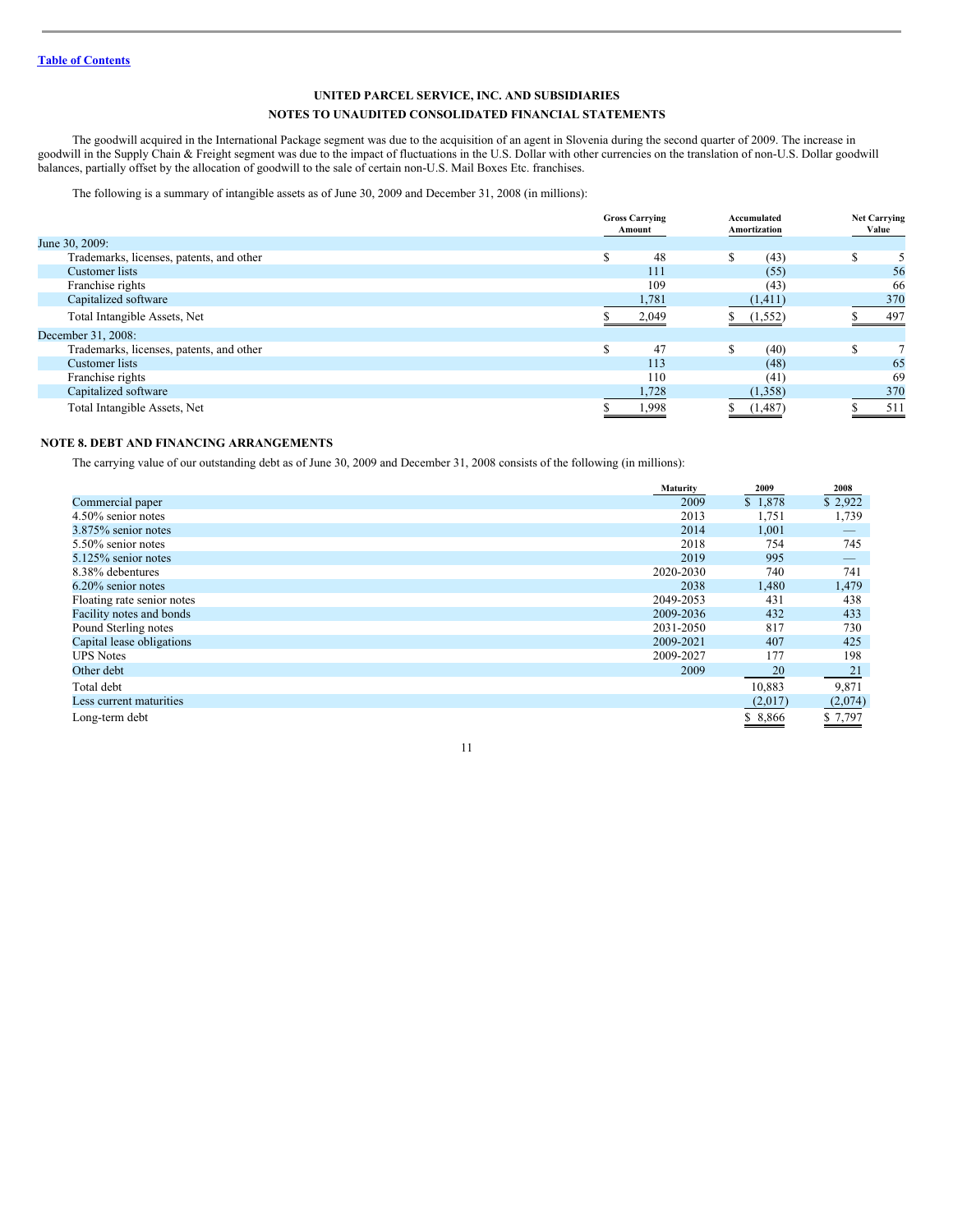# **NOTES TO UNAUDITED CONSOLIDATED FINANCIAL STATEMENTS**

We are authorized to borrow up to \$10.0 billion under the U.S. commercial paper program we maintain. We had \$1.878 billion outstanding under this program as of June 30, 2009, with an average interest rate of 0.21%. As of June 30, 2009, we have classified the entire commercial paper balance as a current liability in our consolidated balance sheet. As of December 31, 2008, \$1.0 billion of commercial paper was classified as long-term debt in anticipation of the subsequent issuance of fixed rate notes, as discussed further below. We also maintain a European commercial paper program under which we are authorized to borrow up to €1.0 billion in a variety of currencies, however there were no amounts outstanding under this program as of June 30, 2009.

We maintain two credit agreements with a consortium of banks. One of these agreements provides revolving credit facilities of \$3.0 billion, and expires on April 15, 2010. Interest on any amounts we borrow under this facility would be charged at 90-day LIBOR plus a percentage determined by quotations from Markit Group Ltd. for our 1 year credit default swap spread, subject to certain minimum rates and maximum rates based on our public debt ratings from Standard & Poor's and Moody's. If our public debt ratings are A / A2 or above, the minimum applicable margin is 1.00% and the maximum applicable margin is 2.00%; if our public debt ratings are lower than A / A2, the minimum applicable margin is 1.50% and the maximum applicable margin is 3.00%.

The second agreement provides revolving credit facilities of \$1.0 billion, and expires on April 19, 2012. Interest on any amounts we borrow under this facility would be charged at 90-day LIBOR plus 15 basis points. At June 30, 2009, there were no outstanding borrowings under either of these facilities.

In addition to these credit facilities, we have an automatically effective registration statement on Form S-3 filed with the SEC that is available for registered offerings of short or long-term debt securities.

In March 2009, we completed an offering of \$1.0 billion of 3.875% senior notes due April 2014 and \$1.0 billion of 5.125% senior notes due April 2019. These notes pay interest semiannually, and we may redeem the notes at any time by paying the greater of the principal amount or a "make-whole" amount, plus accrued interest. After pricing and underwriting discounts, we received a total of \$1.989 billion in cash proceeds from the offering. The proceeds from the offering were used for general corporate purposes, including the reduction of our outstanding commercial paper balance.

Our existing debt instruments and credit facilities do not have cross-default or ratings triggers, however these debt instruments and credit facilities do subject us to certain financial covenants. As of June 30, 2009 and for all prior periods, we have satisfied these financial covenants. These covenants limit the amount of secured indebtedness that we may incur, and limit the amount of attributable debt in sale-leaseback transactions, to 10% of net tangible assets. As of June 30, 2009, 10% of net tangible assets is equivalent to \$2.289 billion, however we have no covered sale-leaseback transactions or secured indebtedness outstanding. Additionally, we are required to maintain a minimum net worth, as defined, of \$5.0 billion on a quarterly basis. As of June 30, 2009, our net worth, as defined, was equivalent to \$12.421 billion. We do not expect these covenants to have a material impact on our financial condition or liquidity.

### <span id="page-13-0"></span>**NOTE 9. LEGAL PROCEEDINGS AND CONTINGENCIES**

We are a defendant in a number of lawsuits filed in state and federal courts containing various class-action allegations under state wage-and-hour laws. In one of these cases, Marlo v. UPS, which was certified as a class action in a California federal court in June 2004, plaintiffs allege that they improperly were denied overtime, and seek penalties for missed meal and rest periods, and interest and attorneys' fees. Plaintiffs purport to represent a class of 1,300 full-time supervisors. In August 2005, the court granted summary judgment in favor of UPS on all claims, and plaintiffs appealed the ruling. In October 2007, the appeals court reversed the lower court's ruling. In April 2008, the Court decertified the class and vacated the trial scheduled for April 29, 2008. We have denied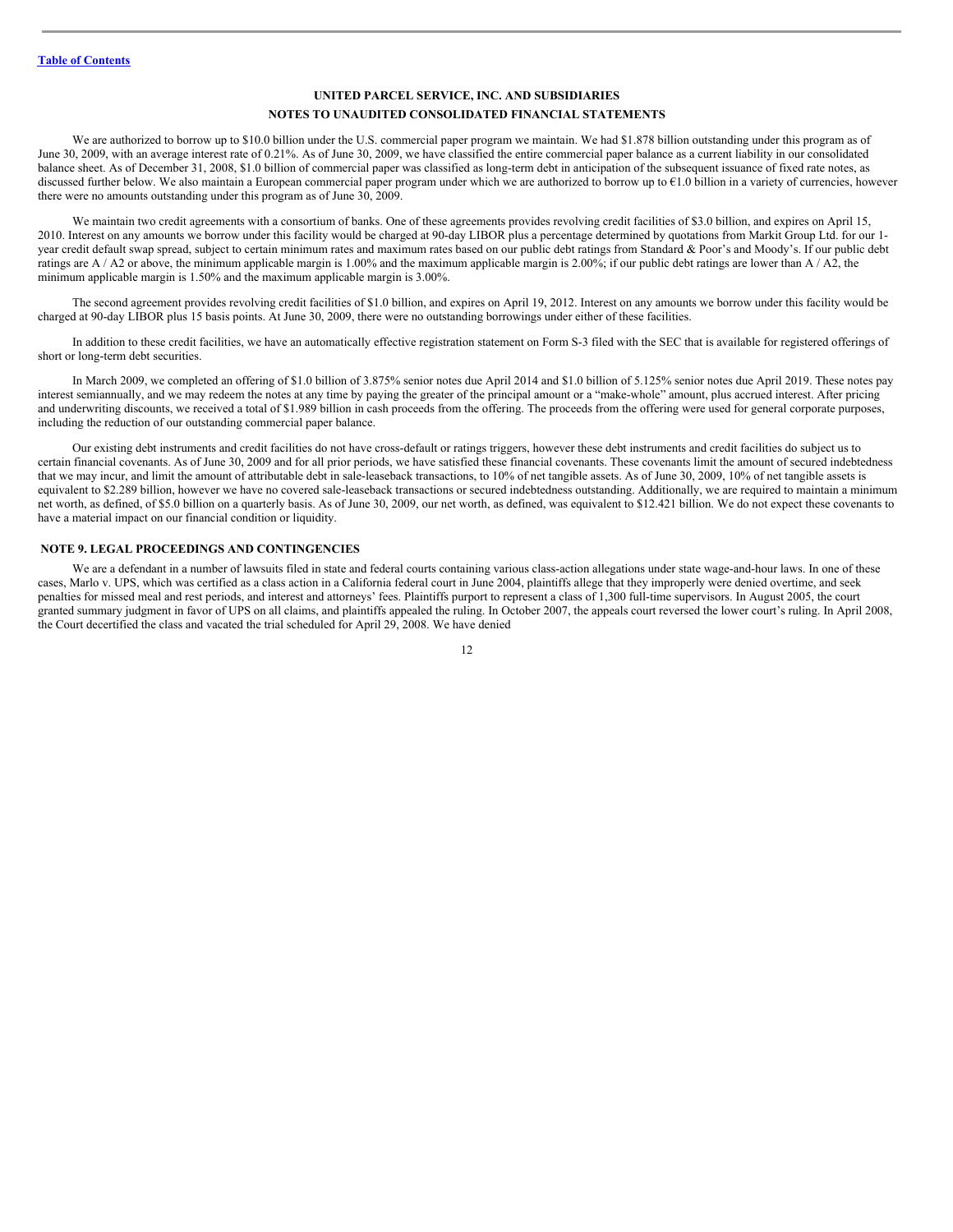# **NOTES TO UNAUDITED CONSOLIDATED FINANCIAL STATEMENTS**

any liability with respect to these claims and intend to vigorously defend ourselves in this case. At this time, we have not determined the amount of any liability that may result from this matter or whether such liability, if any, would have a material adverse effect on our financial condition, results of operations, or liquidity.

In another case, Hohider v. UPS, which in July 2007 was certified as a class action in a Pennsylvania federal court, plaintiffs have challenged certain aspects of the Company's interactive process for assessing requests for reasonable accommodation under the Americans with Disabilities Act. Plaintiffs purport to represent a class of over 35,000 current and former employees, and seek back-pay, and compensatory and punitive damages, as well as attorneys' fees. In August 2007, the Third Circuit Court of Appeals granted our petition to hear the appeal of the trial court's certification order. In July 2009, the Third Circuit issued its decision decertifying the class and remanding the case to the trial court for further proceedings. We have denied any liability with respect to these claims and intend to vigorously defend ourselves in this case. At this time, we have not determined the amount of any liability that may result from this matter or whether such liability, if any, would have a material adverse effect on our financial condition, results of operations, or liquidity.

UPS and Mail Boxes Etc., Inc. are defendants in various lawsuits brought by franchisees who operate Mail Boxes Etc. centers and The UPS Store locations. These lawsuits relate to the rebranding of Mail Boxes Etc. centers to The UPS Store, The UPS Store business model, the representations made in connection with the rebranding and the sale of The UPS Store franchises, and UPS's sale of services in the franchisees' territories. In one of the actions, which is pending in California state court, the court recently certified a class consisting of all Mail Boxes Etc. branded stores that rebranded to The UPS Store in March 2003. We have denied any liability with respect to these claims and intend to defend ourselves vigorously. At this time, we have not determined the amount of any liability that may result from these matters or whether such liability, if any, would have a material adverse effect on our financial condition, results of operations, or liquidity.

In January 2008, a class action complaint was filed in the United States District Court for the Eastern District of New York alleging price-fixing activities relating to the provision of freight forwarding services. UPS was not named in this case. On July 21, 2009, the plaintiffs filed a first amended complaint naming numerous global freight forwarders as defendants. UPS and UPS Supply Chain Solutions are among the 60 defendants named in the amended complaint. We intend to vigorously defend ourselves in this case. At this time, we have not determined the amount of any liability that may result from these matters or whether such liability, if any, would have a material adverse effect on our financial condition, results of operations, or liquidity.

We are a defendant in various other lawsuits that arose in the normal course of business. We believe that the eventual resolution of these cases will not have a material adverse effect on our financial condition, results of operations, or liquidity.

We file income tax returns in the U.S. federal jurisdiction, most U.S. state and local jurisdictions, and many non-U.S. jurisdictions. As of June 30, 2009, we had substantially resolved all U.S. federal income tax matters for tax years prior to 2003. During the second quarter of 2009, we resolved tax years 1999 through 2002 with the Internal Revenue Service ("IRS") Appeals Office. In July 2008, the IRS completed its audit of the tax years 2003 through 2004, with only a limited number of issues that will be considered by the IRS Appeals Office by the end of 2009. In late 2008, the IRS began the initial planning phase of the income tax audit for tax years 2005 through 2007. Along with this audit for tax years 2005 through 2007, the IRS is currently examining non-income based taxes, including employment and excise taxes on transportation of property by air and fuel purchases, which could lead to proposed assessments. The IRS has not presented an official position with regard to these taxes at this time, and therefore we are not able to determine the technical merit of any potential assessment; however, we do not believe that the resolution of this matter would have a material adverse effect on our financial condition,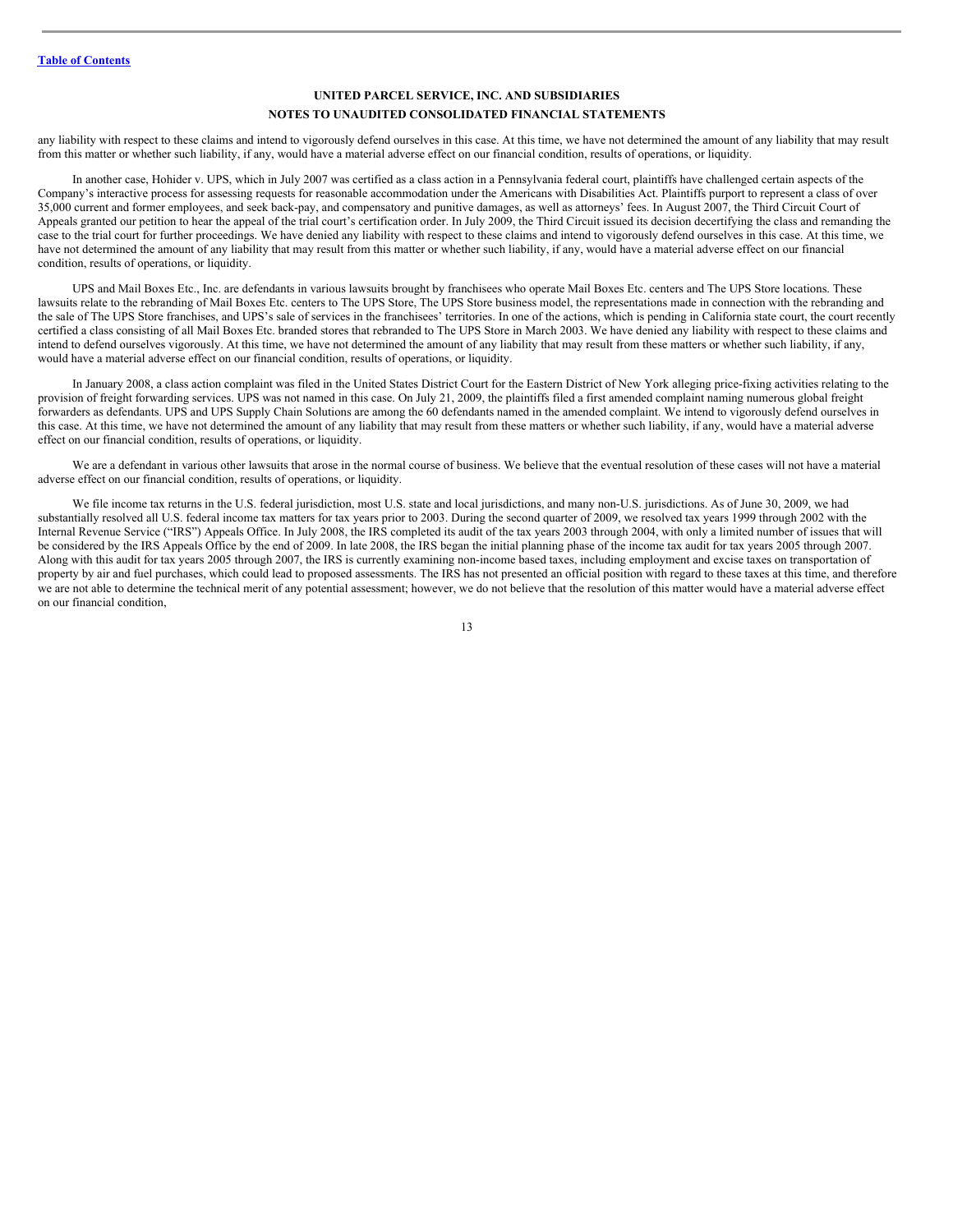# **NOTES TO UNAUDITED CONSOLIDATED FINANCIAL STATEMENTS**

results of operations, or liquidity. Certain foreign jurisdictions are reviewing transfer pricing transactions between U.S. and related foreign companies. The Italian Guardia di Finanza, under the authority of the Minister of Economy and Finance, has challenged whether a UPS entity has a permanent establishment in Italy beginning with tax year 2005. No final report or assessment has been issued. We disagree with the basis for these challenges and intend to defend our position vigorously. However, it is reasonably possible that the amount of unrecognized tax benefits could change within the next 12 months as we continue to pursue resolution of this matter with the Italian authorities. At this time, we do not expect this matter to have a material adverse effect on our financial condition, results of operations, or liquidity. With few exceptions, we are no longer subject to U.S. state and local and non-U.S. income tax examinations by tax authorities for tax years prior to 1999, but certain U.S. state and local matters are subject to ongoing litigation.

As of December 31, 2008, we had approximately 260,000 employees employed under a national master agreement and various supplemental agreements with local unions affiliated with the International Brotherhood of Teamsters ("Teamsters"). In September 2007, we reached a new national master agreement with the Teamsters, which was ratified in December 2007. The new agreement provides for wage increases as well as contributions to healthcare and pension plans, and most economic provisions of the new five year agreement took effect on August 1, 2008, with the exception of our withdrawal from the Central States Pension Fund which occurred in 2007. We have approximately 2,900 pilots who are employed under a collective bargaining agreement with the Independent Pilots Association, which becomes amendable at the end of 2011. Our airline mechanics are covered by a collective bargaining agreement with Teamsters Local 2727, which became amendable in November 2006. We began formal negotiations with Teamsters Local 2727 in October 2006. In addition, the majority (approximately 3,000) of our ground mechanics who are not employed under agreements with the Teamsters are employed under collective bargaining agreements with the International Association of Machinists and Aerospace Workers ("IAM"). In June of 2009, we reached a new agreement with the IAM, which was subsequently ratified in July 2009. The new agreement runs through July 31, 2014.

We participate in a number of trustee-managed multi-employer pension and health and welfare plans for employees covered under collective bargaining agreements. Several factors could cause us to make significantly higher future contributions to these plans, including unfavorable investment performance, changes in demographics, and increased benefits to participants. At this time, we are unable to determine the amount of additional future contributions, if any, or whether any material adverse effect on our financial condition, results of operations, or liquidity would result from our participation in these plans.

### <span id="page-15-0"></span>**NOTE 10. SHAREOWNERS' EQUITY**

#### *Capital Stock, Additional Paid-In Capital, and Retained Earnings*

We maintain two classes of common stock, which are distinguished from each other primarily by their respective voting rights. Class A shares are entitled to 10 votes per share, whereas Class B shares are entitled to one vote per share. Class A shares are primarily held by UPS employees and retirees, and these shares are fully convertible into Class B shares at any time. Class B shares are publicly traded on the New York Stock Exchange (NYSE) under the symbol "UPS". Class A and B shares both have a \$0.01 par value, and as of June 30, 2009, there were 4.6 billion Class A shares and 5.6 billion Class B shares authorized to be issued. Additionally, there are 200 million preferred shares, with no par value, authorized to be issued; as of June 30, 2009, no preferred shares had been issued.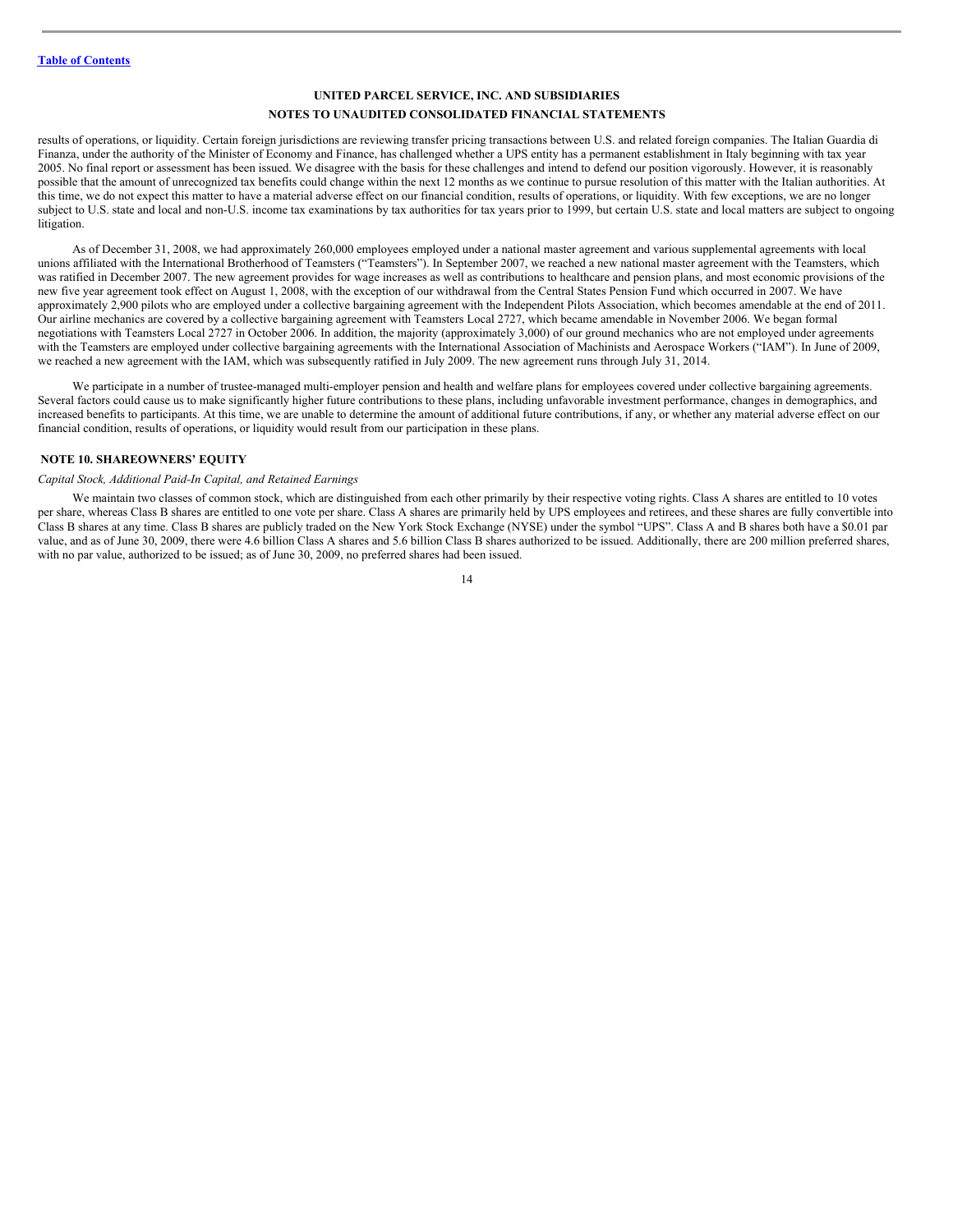The following is a roll-forward of our common stock, additional paid-in capital, and retained earnings accounts for the six months ended June 30, 2009 and 2008 (in millions, except per share amounts):

|                                                | 2009            |                                         | 2008          |                          |
|------------------------------------------------|-----------------|-----------------------------------------|---------------|--------------------------|
|                                                | <b>Shares</b>   | <b>Dollars</b>                          | <b>Shares</b> | <b>Dollars</b>           |
| <b>Class A Common Stock</b>                    |                 |                                         |               |                          |
| Balance at beginning of period                 | 314             | \$<br>3                                 | 349           | \$<br>3                  |
| Common stock purchases                         | (5)             |                                         | (7)           |                          |
| Stock award plans                              | 2               |                                         | 3             |                          |
| Common stock issuances                         | 2               |                                         |               |                          |
| Conversions of Class A to Class B common stock | (17)            |                                         | (16)          |                          |
| Class A shares issued at end of period         | $\frac{296}{2}$ | $\overline{\mathbf{3}}$<br>$\mathbb{S}$ | 330<br>$\sim$ | $\overline{\phantom{a}}$ |
| <b>Class B Common Stock</b>                    |                 |                                         |               |                          |
| Balance at beginning of period                 | 684             | <sup>\$</sup>                           | 694           | \$                       |
| Common stock purchases                         |                 |                                         | (29)          |                          |
| Conversions of Class A to Class B common stock | 17              |                                         | 16            |                          |
| Class B shares issued at end of period         | 701             | \$                                      | 681           |                          |
| <b>Additional Paid-In Capital</b>              |                 |                                         |               |                          |
| Balance at beginning of period                 |                 | <sup>\$</sup>                           |               | $\mathbf S$              |
| Stock award plans                              |                 | 211                                     |               | 262                      |
| Common stock purchases                         |                 | (248)                                   |               | (349)                    |
| Common stock issuances                         |                 | 96                                      |               | 87                       |
| Balance at end of period                       |                 | 59                                      |               |                          |
| <b>Retained Earnings</b>                       |                 |                                         |               |                          |
| Balance at beginning of period                 |                 | \$12,412                                |               | \$14,186                 |
| Net income                                     |                 | 846                                     |               | 1,779                    |
| Cumulative adjustment for accounting changes   |                 |                                         |               | (60)                     |
| Dividends (\$0.90 and \$0.90 per share)        |                 | (906)                                   |               | (927)                    |
| Common stock purchases                         |                 |                                         |               | (2,137)                  |
| Balance at end of period                       |                 | \$12,352                                |               | \$12,841                 |

On January 1, 2008, we recognized a \$44 million reduction to retained earnings as a result of changing our measurement date under FAS 158 "Employers' Accounting for Defined Benefit Pension and Other Postretirement Plans (an amendment of FASB Statements No. 87, 88, 106, and 132(R))". Also on January 1, 2008, we recognized a \$16 million reduction to retained earnings as a result of adopting FAS 159, which is discussed further in Note 12.

As a result of the uncertain economic environment, we have slowed our share repurchase activity. We currently intend to repurchase shares in 2009 at a rate that should approximately offset the dilution from our stock compensation programs. We repurchased a total of 5.1 million shares of Class A and Class B common stock for \$248 million during the six months ended June 30, 2009, and 35.7 million shares for \$2.486 billion for the six months ended June 30, 2008. As of June 30, 2009, we had \$6.324 billion of our share repurchase authorization remaining.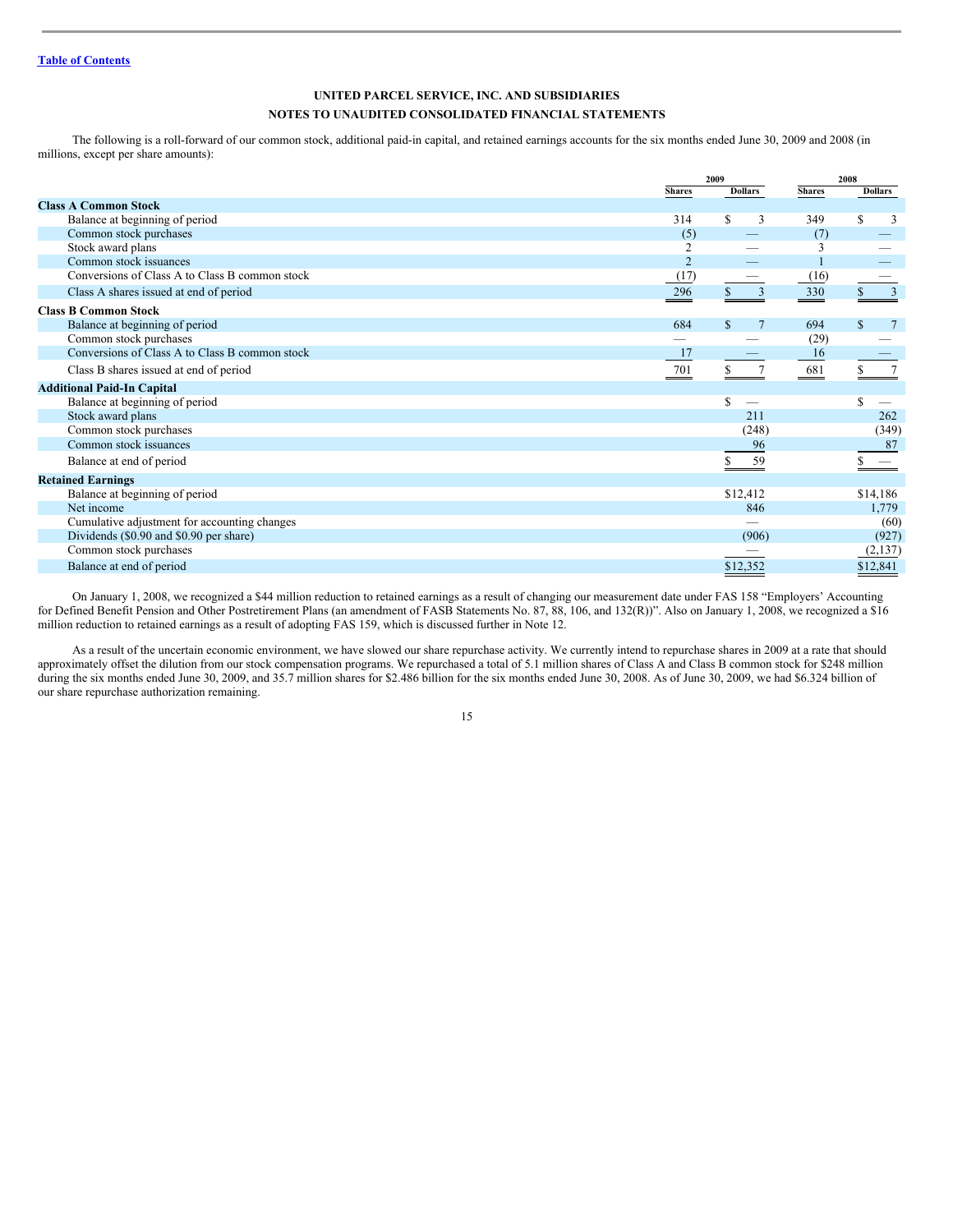# *Accumulated Other Comprehensive Income (Loss)*

We incur activity in AOCI for unrealized holding gains and losses on available-for-sale securities, foreign currency translation adjustments, unrealized gains and losses from derivatives that qualify as hedges of cash flows, and unrecognized pension and postretirement benefit costs. The activity in AOCI for the six months ended June 30, 2009 and 2008 is as follows (in millions):

|                                                                                                                                                  | 2009      | 2008      |
|--------------------------------------------------------------------------------------------------------------------------------------------------|-----------|-----------|
| Foreign currency translation gain (loss):                                                                                                        |           |           |
| Balance at beginning of period                                                                                                                   | (38)<br>S | \$<br>-81 |
| Aggregate adjustment for the period                                                                                                              | (37)      | 113       |
| Balance at end of period                                                                                                                         | (75)      | 194       |
| Unrealized gain (loss) on marketable securities, net of tax:                                                                                     |           |           |
| Balance at beginning of period                                                                                                                   | (60)      | 9         |
| Current period changes in fair value (net of tax effect of $$(6)$ , and $$(22)$ )                                                                | 11        | (38)      |
| Reclassification to earnings (net of tax effect of \$7 and $\$(1)\)$ )                                                                           | 10        | (2)       |
| Balance at end of period                                                                                                                         | (39)      | (31)      |
| Unrealized gain (loss) on cash flow hedges, net of tax:                                                                                          |           |           |
| Balance at beginning of period                                                                                                                   | (107)     | (250)     |
| Current period changes in fair value (net of tax effect of \$38 and \$(92))                                                                      | 63        | (153)     |
| Reclassification to earnings (net of tax effect of $$(67)$ and $$111)$ )                                                                         | (112)     | 183       |
| Balance at end of period                                                                                                                         | (156)     | (220)     |
| Unrecognized pension and postretirement benefit costs, net of tax:                                                                               |           |           |
| Balance at beginning of period                                                                                                                   | (5, 437)  | (1, 853)  |
| Reclassification to earnings (net of tax effect of \$46 and \$40)                                                                                | 79        | -66       |
| Net actuarial gain / loss and prior service cost resulting from remeasurements of plan assets and liabilities (net of tax effect of \$0 and \$8) |           | 13        |
| Balance at end of period                                                                                                                         | (5,358)   | (1,774)   |
| Accumulated other comprehensive income (loss) at end of period                                                                                   |           |           |
|                                                                                                                                                  | \$(5,628) | \$(1,831) |

# *Deferred Compensation Obligations and Treasury Stock*

Activity in the deferred compensation program for the six months ended June 30, 2009 and 2008 is as follows (in millions):

|                                          | 2009          |                |                          | 2008           |
|------------------------------------------|---------------|----------------|--------------------------|----------------|
|                                          | <b>Shares</b> | <b>Dollars</b> | <b>Shares</b>            | <b>Dollars</b> |
| <b>Deferred Compensation Obligations</b> |               |                |                          |                |
| Balance at beginning of period           |               | \$121          |                          | \$137          |
| Reinvested dividends                     |               |                |                          |                |
| Benefit payments                         |               | (16)           |                          | (21)           |
| Balance at end of period                 |               | \$107          |                          | \$119          |
| <b>Treasury Stock</b>                    |               |                |                          |                |
| Balance at beginning of period           | (2)           | \$(121)        | (2)                      | \$(137)        |
| Reinvested dividends                     |               | (2)            |                          | (3)            |
| Benefit payments                         |               | 16             | $\overline{\phantom{0}}$ | 21             |
| Balance at end of period                 |               | \$(107         |                          | \$(119)        |

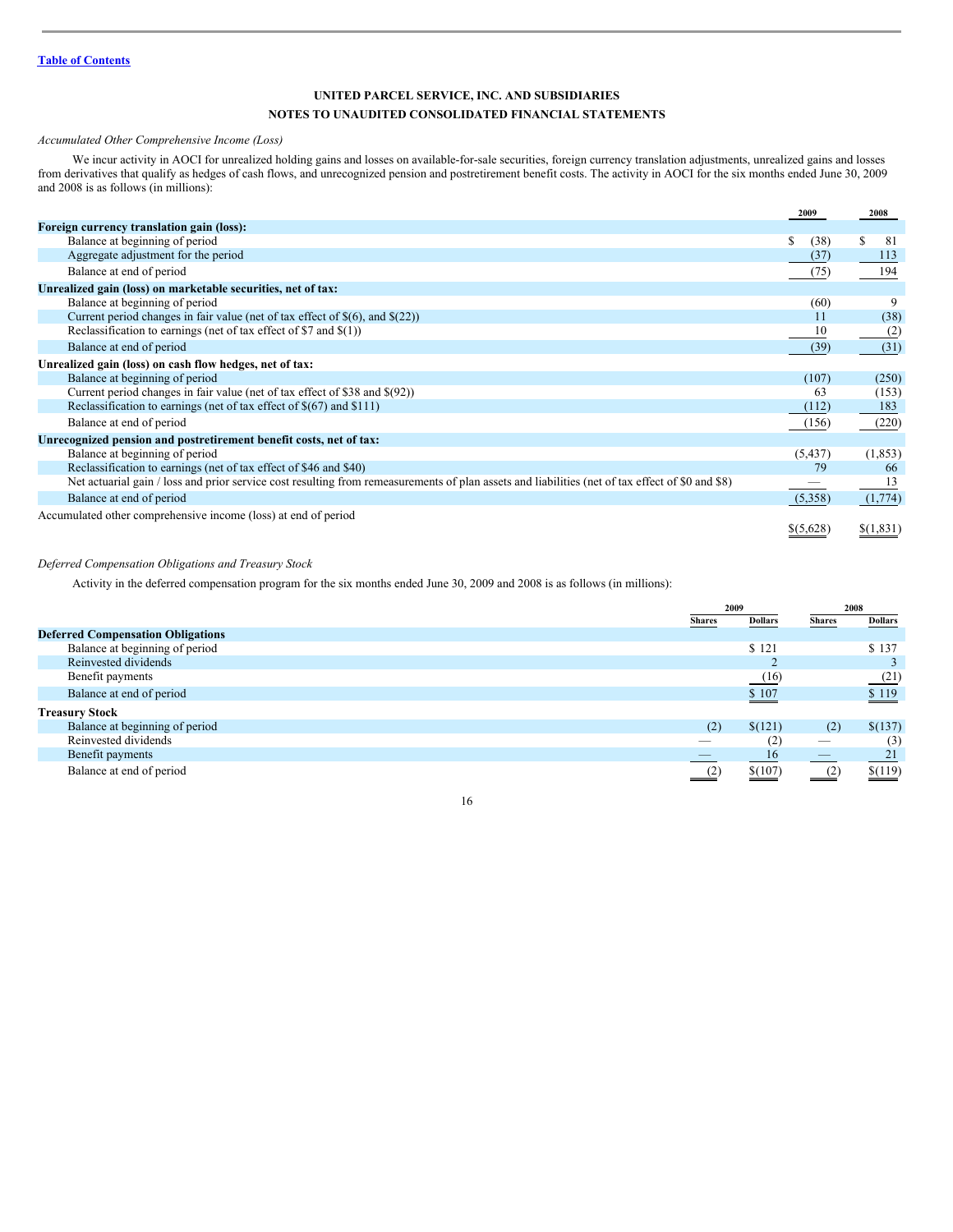## **NOTES TO UNAUDITED CONSOLIDATED FINANCIAL STATEMENTS**

### <span id="page-18-0"></span>**NOTE 11. SEGMENT INFORMATION**

We report our operations in three segments: U.S. Domestic Package operations, International Package operations, and Supply Chain & Freight operations. Package operations represent our most significant business and are broken down into regional operations around the world. Regional operations managers are responsible for both domestic and export operations within their geographic area.

#### *U.S. Domestic Package*

Domestic Package operations include the time-definite delivery of letters, documents, and packages throughout the United States.

#### *International Package*

International Package operations include delivery to more than 200 countries and territories worldwide, including shipments wholly outside the United States, as well as shipments with either origin or distribution outside the United States. Our International Package reporting segment includes the operations of our Europe, Asia, and Americas operating segments.

#### *Supply Chain & Freight*

Supply Chain & Freight includes our forwarding and logistics operations, UPS Freight, and other aggregated business units. Our forwarding and logistics business provides services in more than 175 countries and territories worldwide, and includes supply chain design and management, freight distribution, customs brokerage, mail and consulting services. UPS Freight offers a variety of less-than-truckload ("LTL") and truckload ("TL") services to customers in North America. Other aggregated business units within this segment include Mail Boxes, Etc. (the franchisor of Mail Boxes, Etc. and The UPS Store) and UPS Capital.

In evaluating financial performance, we focus on operating profit as a segment's measure of profit or loss. Operating profit is before investment income, interest expense, and income taxes. The accounting policies of the reportable segments are the same as those described in the summary of accounting policies included in the financial statements in our Annual Report on Form 10-K for the year ended December 31, 2008, with certain expenses allocated between the segments using activity-based costing methods. Unallocated assets are comprised primarily of cash, marketable securities, short-term investments, and investments in limited partnerships.

Segment information for the three and six months ended June 30, 2009 and 2008 is as follows (in millions):

|                              |          | <b>Three Months Ended</b><br><b>June 30,</b> |           | <b>Six Months Ended</b><br><b>June 30,</b> |
|------------------------------|----------|----------------------------------------------|-----------|--------------------------------------------|
|                              | 2009     | 2008                                         | 2009      | 2008                                       |
| Revenue:                     |          |                                              |           |                                            |
| U.S. Domestic Package        | \$6,789  | \$7,714                                      | \$13,738  | \$15,449                                   |
| <b>International Package</b> | 2,246    | 2,948                                        | 4,486     | 5,707                                      |
| Supply Chain & Freight       | 1,794    | 2,339                                        | 3,543     | 4,520                                      |
| Consolidated                 | \$10,829 | \$13,001                                     | \$21,767  | \$25,676                                   |
| <b>Operating Profit:</b>     |          |                                              |           |                                            |
| U.S. Domestic Package        | 476      | 899<br>\$.                                   | 860<br>S. | 1,858<br>\$.                               |
| <b>International Package</b> | 293      | 407                                          | 587       | 828                                        |
| Supply Chain & Freight       | 126      | 148                                          | 166       | 261                                        |
| Consolidated                 | 895      | 1,454                                        | \$1,613   | \$2,947                                    |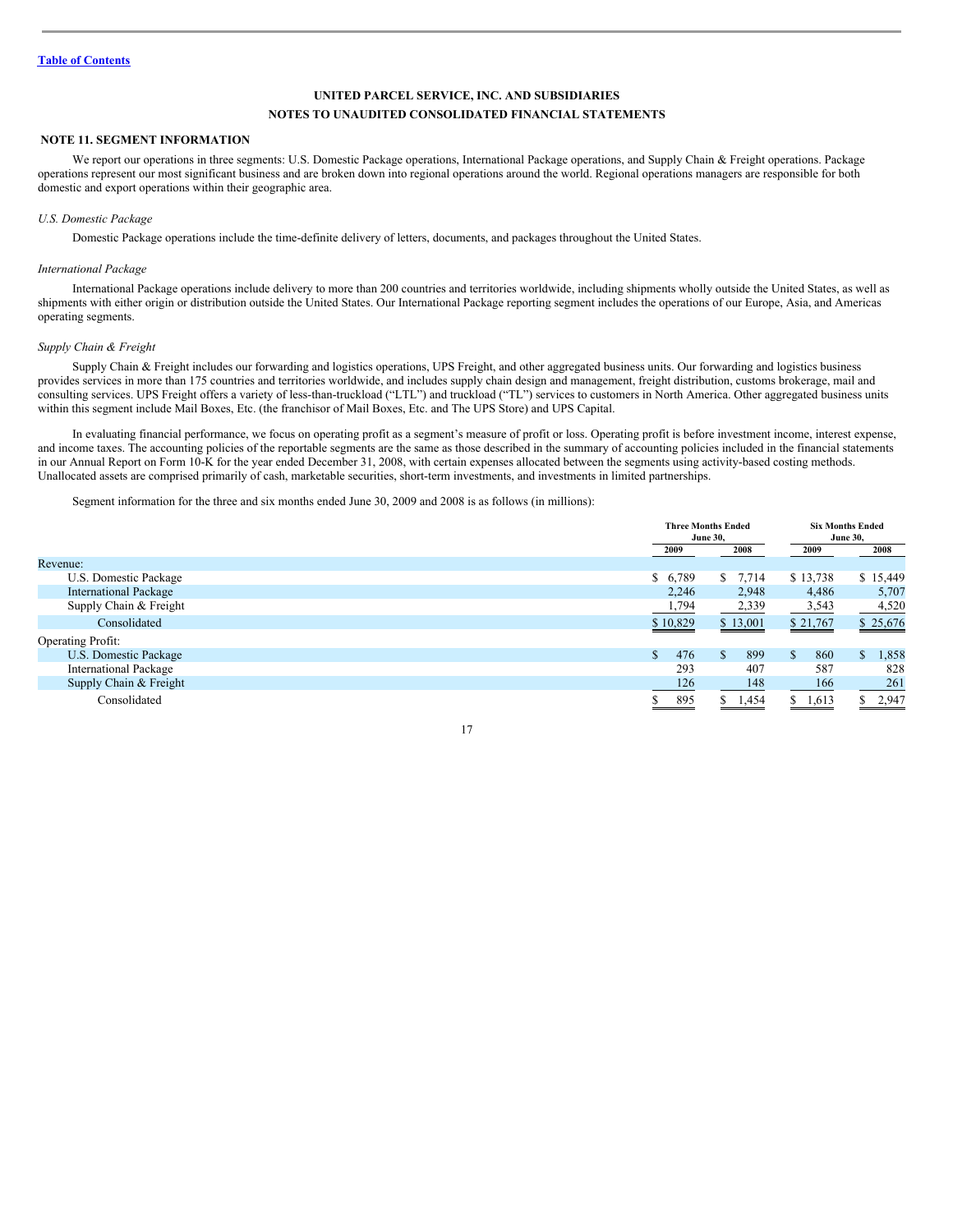As discussed in Note 5, the U.S. Domestic Package segment operating profit was adversely impacted by a \$181 million impairment charge in the first quarter of 2009, related to our McDonnell-Douglas DC-8-71 and DC-8-73 airframes, engines, and related parts.

### <span id="page-19-0"></span>**NOTE 12. FAIR VALUE DISCLOSURES**

Effective January 1, 2008, we adopted FAS 157, which requires disclosures about our assets and liabilities that are measured at fair value. Further information about such assets and liabilities is presented below. We began to apply the provisions of FAS 157 to non-financial assets and liabilities beginning January 1, 2009, in accordance with FASB Staff Position No. 157-2, "Effective Date of FASB Statement No. 157".

In February 2007, the FASB issued Statement No. 159 "The Fair Value Option for Financial Assets and Financial Liabilities" ("FAS 159"), which gives entities the option to measure eligible financial assets, financial liabilities and firm commitments at fair value (i.e., the fair value option), on an instrument-by-instrument basis, that are otherwise not accounted for at fair value under other accounting standards. The election to use the fair value option is available at specified election dates, such as when an entity first recognizes a financial asset or financial liability or upon entering into a firm commitment. Subsequent changes in fair value must be recorded in earnings. Additionally, FAS 159 allows for a one-time election for existing positions upon adoption, with the transition adjustment recorded to beginning retained earnings. We adopted FAS 159 on January 1, 2008, and elected to apply the fair value option to our investment in certain investment partnerships that were previously accounted for under the equity method. Accordingly, we recorded a \$16 million reduction to retained earnings as of January 1, 2008, representing the cumulative effect adjustment of adopting FAS 159. These investments are reported in "other non-current assets" on the consolidated balance sheet.

Our assets and liabilities recorded at fair value have been categorized based upon a fair value hierarchy in accordance with FAS 157. Level 1 inputs utilize quoted prices in active markets for identical assets or liabilities. Level 2 inputs are based on other observable market data, such as quoted prices for similar assets and liabilities, and inputs other than quoted prices that are observable, such as interest rates and yield curves. Level 3 inputs are developed from unobservable data reflecting our own assumptions, and include situations where there is little or no market activity for the asset or liability.

The following is a general description of the valuation methodologies used for financial assets and liabilities measured at fair value, including the general classification of such assets and liabilities pursuant to the valuation hierarchy.

*Marketable Securities—*Marketable securities utilizing Level 1 inputs include active exchange-traded equity securities and equity index funds, and most U.S. Government debt securities, as these securities all have quoted prices in active markets. Marketable securities utilizing Level 2 inputs include non-auction rate asset-backed securities, corporate bonds, and municipal bonds. These securities are valued using market corroborated pricing, matrix pricing, or other models that utilize observable inputs such as yield curves.

We have classified our auction rate securities portfolio as utilizing Level 3 inputs, as their valuation requires substantial judgment and estimation of factors that are not currently observable in the market due to the lack of trading in the securities. Valuations may be revised in future periods as market conditions evolve. These securities were valued as of June 30, 2009 considering several factors, including the credit quality of the securities, the rate of interest received since the failed auctions began, the yields of securities similar to the underlying auction rate securities, and the input of broker-dealers in these securities.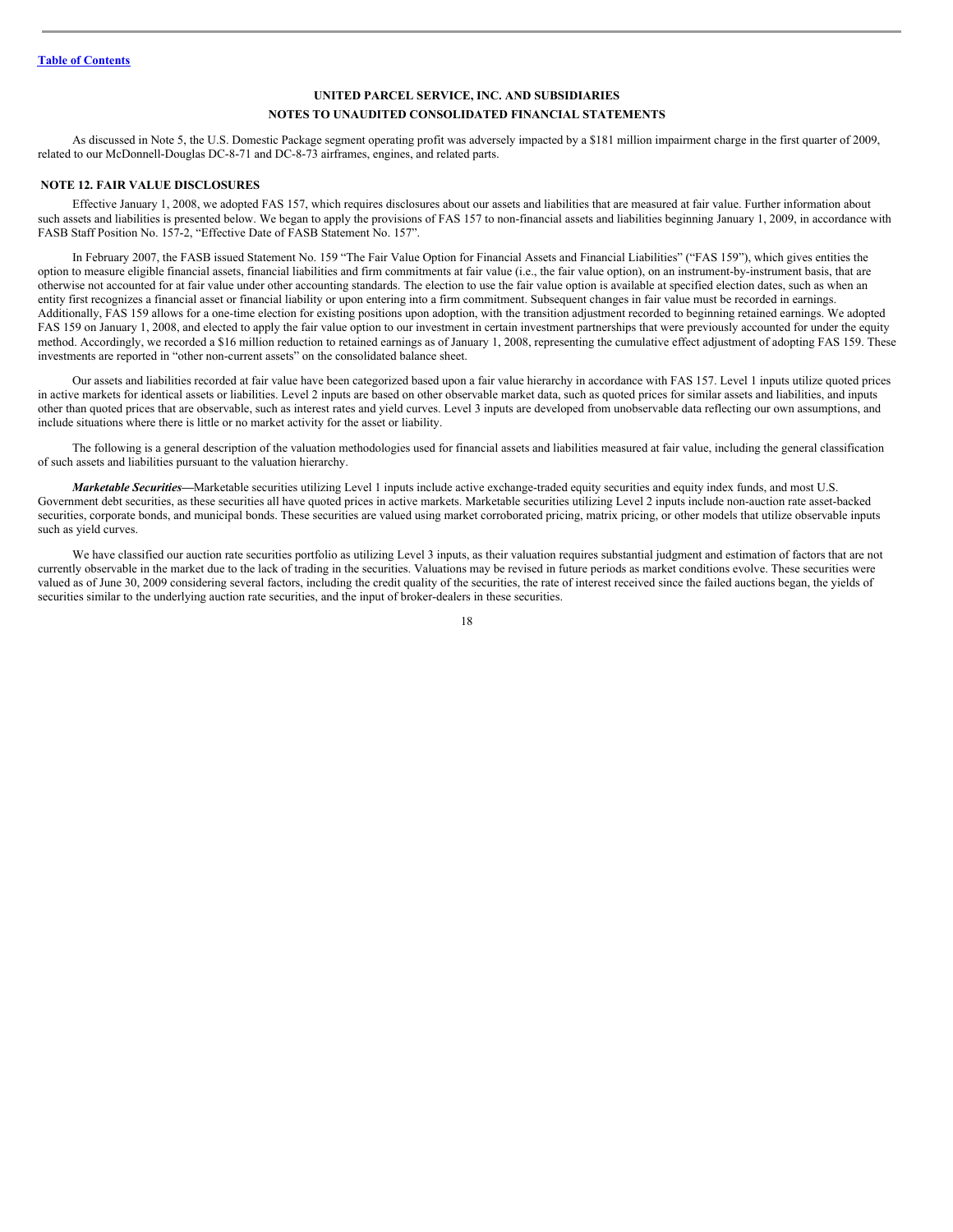### **NOTES TO UNAUDITED CONSOLIDATED FINANCIAL STATEMENTS**

*Derivative Contracts*—Our foreign currency, interest rate, and energy derivatives are largely comprised of over-the-counter derivatives, which are primarily valued using pricing models that rely on market observable inputs such as yield curves, currency exchange rates, and commodity forward prices, and therefore are classified as Level 2.

*Other Investments—*Financial assets and liabilities utilizing Level 3 inputs include our holdings in certain investment partnerships. These partnership holdings do not have any quoted prices, nor can they be valued using inputs based on observable market data. These investments are valued internally using a discounted cash flow model based on each partnership's financial statements and cash flow projections.

The following table presents information about our assets and liabilities measured at fair value on a recurring basis as of June 30, 2009, and indicates the fair value hierarchy of the valuation techniques utilized to determine such fair value (in millions).

|                       | <b>Ouoted Prices in</b><br><b>Active Markets for</b><br><b>Identical Assets</b><br>(Level 1) | <b>Significant Other</b><br><b>Observable Inputs</b><br>(Level 2) | Significant<br>Unobservable<br>Inputs (Level 3) | <b>Balance as of</b><br>June 30, 2009 |
|-----------------------|----------------------------------------------------------------------------------------------|-------------------------------------------------------------------|-------------------------------------------------|---------------------------------------|
| <b>Assets</b>         |                                                                                              |                                                                   |                                                 |                                       |
| Marketable securities | 185                                                                                          | 370                                                               | 208                                             | 763                                   |
| Derivative contracts  | $-$                                                                                          | 129                                                               | $-$                                             | 129                                   |
| Other investments     | _                                                                                            | _                                                                 | 312                                             | 312                                   |
| Total                 | 185                                                                                          | 499                                                               | 520                                             | 1,204                                 |
| <b>Liabilities</b>    |                                                                                              |                                                                   |                                                 |                                       |
| Derivative contracts  |                                                                                              | 23                                                                | _                                               | 23                                    |
| Total                 |                                                                                              | າາ                                                                |                                                 | 23                                    |

The following table presents the changes in Level 3 instruments measured on a recurring basis for the three and six months ended June 30, 2009 (in millions).

**Three Months Ended June 30, 2009:**

|                                             | Marketable<br><b>Securities</b> | Other<br>Investments     | Total |
|---------------------------------------------|---------------------------------|--------------------------|-------|
| Balance on April 1, 2009                    | 207                             | 328                      | \$535 |
| Transfers into (out of) Level 3             |                                 | $\overline{\phantom{a}}$ |       |
| Net realized and unrealized gains (losses): |                                 |                          |       |
| Included in earnings (in investment income) | (5)                             | (16)                     | (21)  |
| Included in AOCI (pre-tax)                  |                                 |                          | 6     |
| Purchases, issuances, and settlements       | $\overline{\phantom{a}}$        |                          |       |
| Balance on June 30, 2009                    | 208                             | 312                      | \$520 |
|                                             |                                 |                          |       |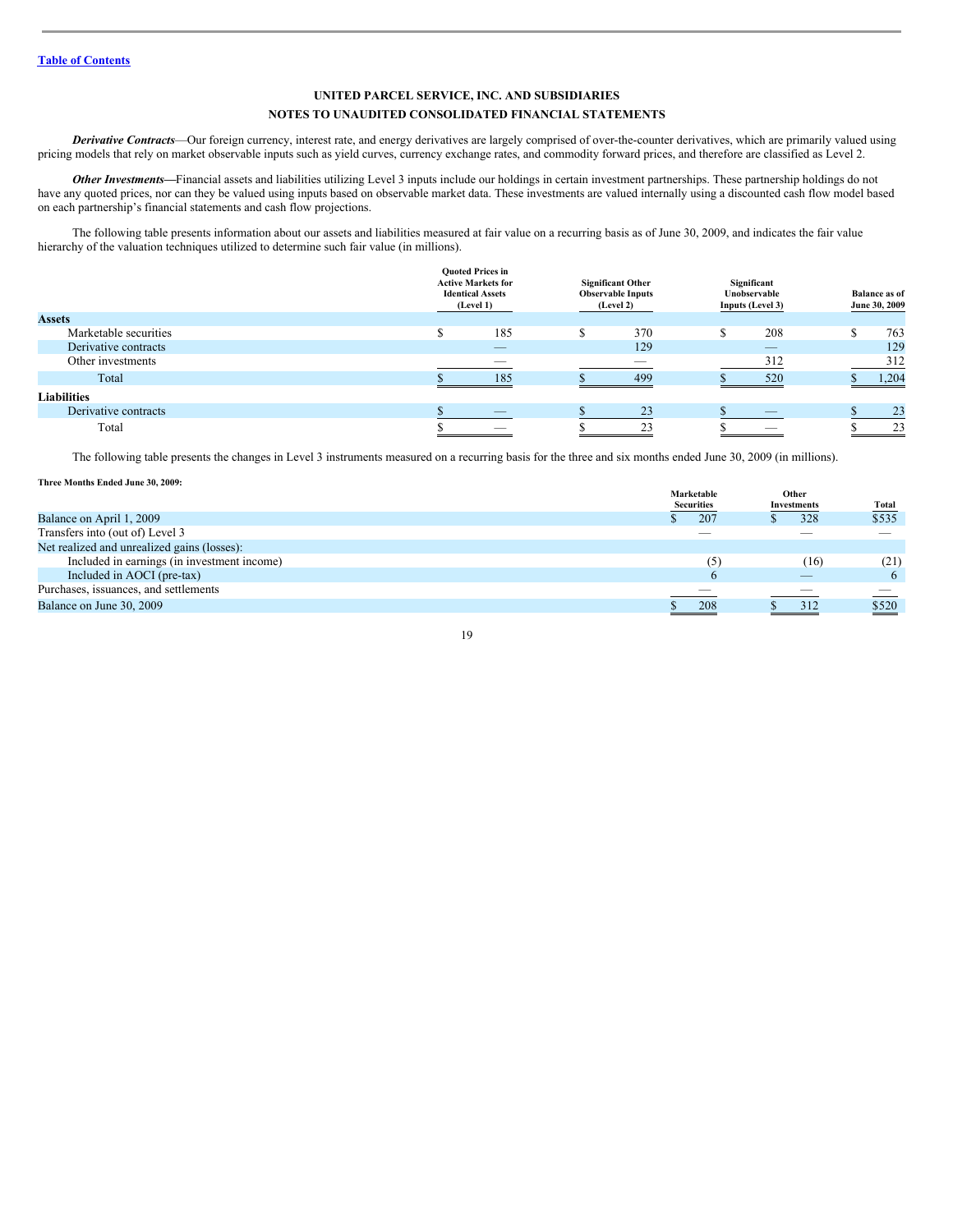#### **Six Months Ended June 30, 2009:**

|                                             | Marketable<br><b>Securities</b> | Other<br>Investments | Total           |
|---------------------------------------------|---------------------------------|----------------------|-----------------|
| Balance on January 1, 2009                  | 216                             | 331                  | \$547           |
| Transfers into (out of) Level 3             | (3)                             |                      | (3)             |
| Net realized and unrealized gains (losses): |                                 |                      |                 |
| Included in earnings (in investment income) | (5)                             | (19)                 | (24)            |
| Included in AOCI (pre-tax)                  |                                 |                      |                 |
| Purchases, issuances, and settlements       |                                 |                      |                 |
| Balance on June 30, 2009                    | 208                             | 312                  | \$520<br>$\sim$ |
|                                             |                                 |                      |                 |

Certain assets are measured at fair value on a nonrecurring basis. For the three months ended June 30, 2009, impaired finance receivables with a carrying amount of \$13 million were written down to a net fair value of \$8 million, based on the fair value for the related collateral which was determined using unobservable inputs (Level 3). In addition to these receivables, for the six months ended June 30, 2009, impaired airframes, engines, and parts with a net carrying value of \$192 million were written down to an aggregate fair value of \$11 million, as discussed further in Note 5. The fair values for the impaired airframes, engines, and parts were determined using unobservable inputs (Level 3).

The carrying value of cash and cash equivalents, accounts receivable, and accounts payable contained in the consolidated balance sheet approximates fair value. The following table sets forth our financial assets and liabilities that were not carried at fair value as of June 30, 2009 and December 31, 2008 (in millions):

|                          |                   | As of June 30,<br>2009 | As of December 31,<br>2008 |               |
|--------------------------|-------------------|------------------------|----------------------------|---------------|
|                          | Carrying<br>Value | Fair<br>Value          | Carrying<br>Value          | Fair<br>Value |
| Finance receivables      | 704               | 701                    | 956                        | 957           |
| Short and long-term debt | 10.883            | 1.127                  | 9,871                      | 10,287        |

The above fair values were computed based on comparable transactions, quoted market prices, discounted future cash flows or an estimate of the amount to be received or paid to terminate or settle the agreement, as applicable. Differences from carrying amounts are attributable to interest and or credit rate changes subsequent to when the transaction occurred.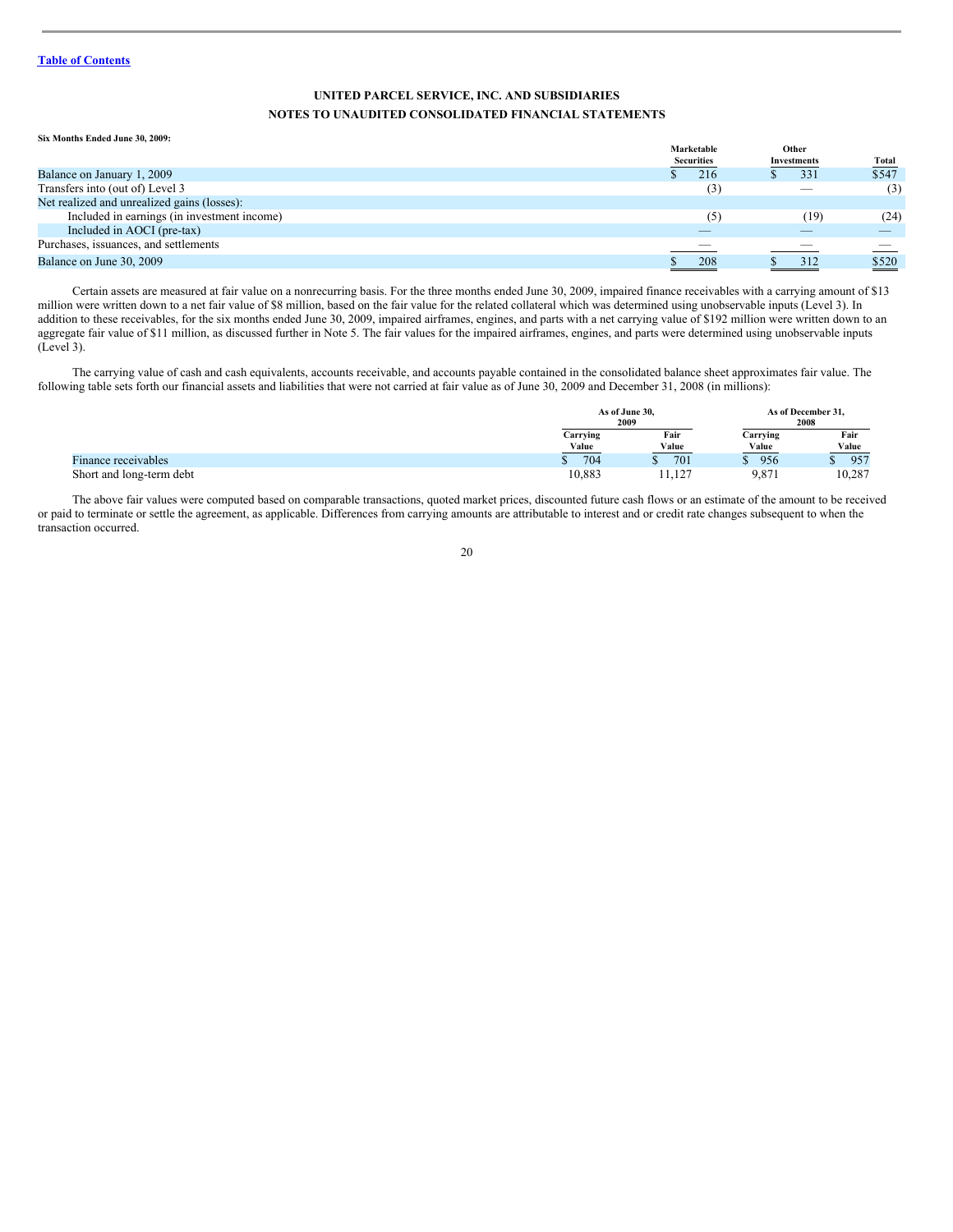# <span id="page-22-0"></span>**NOTE 13. EARNINGS PER SHARE**

The following table sets forth the computation of basic and diluted earnings per share for the three and six months ended June 30, 2009 and 2008 (in millions, except per share amounts):

|                                            |               | <b>Three Months Ended</b><br><b>June 30,</b> |                | <b>Six Months Ended</b><br><b>June 30,</b> |
|--------------------------------------------|---------------|----------------------------------------------|----------------|--------------------------------------------|
|                                            | 2009          | 2008                                         | 2009           | 2008                                       |
| Numerator:                                 |               |                                              |                |                                            |
| Net income                                 | 445<br>S.     | $\mathbb{S}$<br>873                          | \$846          | \$1,779                                    |
| Denominator:                               |               |                                              |                |                                            |
| Weighted average shares                    | 995           | 1,019                                        | 995            | 1,027                                      |
| Deferred compensation obligations          |               |                                              | $\mathcal{P}$  |                                            |
| Vested portion of restricted shares        |               |                                              |                |                                            |
| Denominator for basic earnings per share   | 998           | 1,021                                        | 998            | 1,029                                      |
| Effect of dilutive securities:             |               |                                              |                |                                            |
| Restricted performance units               | $\mathcal{D}$ | 3                                            | $\overline{2}$ |                                            |
| Restricted stock units                     | 4             | 4                                            | 3              |                                            |
| Stock option plans                         |               |                                              |                |                                            |
| Denominator for diluted earnings per share | 1,004         | 1,029                                        | 1,003          | 1,036                                      |
| Basic earnings per share                   | 0.45          | 0.86                                         | \$0.85         | 1.73                                       |
| Diluted earnings per share                 | 0.44          | 0.85                                         | \$0.84         | \$1.72                                     |

Diluted earnings per share for the three months ended June 30, 2009 and 2008 exclude the effect of 17.2 and 9.8 million shares of common stock (17.7 and 9.8 million for the six months ended June 30, 2009 and 2008), respectively, that may be issued upon the exercise of employee stock options because such effect would be antidilutive.

# <span id="page-22-1"></span>**NOTE 14. DERIVATIVE INSTRUMENTS AND RISK MANAGEMENT**

### *Risk Management Policies*

We are exposed to market risk, primarily related to foreign exchange rates, commodity prices, equity prices, and interest rates. These exposures are actively monitored by management. To manage the volatility relating to certain of these exposures, we enter into a variety of derivative financial instruments. Our objective is to reduce, where it is deemed appropriate to do so, fluctuations in earnings and cash flows associated with changes in foreign currency rates, commodity prices, equity prices, and interest rates. It is our policy and practice to use derivative financial instruments only to the extent necessary to manage exposures. As we use price sensitive instruments to hedge a certain portion of our existing and anticipated transactions, we expect that any loss in value for those instruments generally would be offset by increases in the value of those hedged transactions. We do not hold or issue derivative financial instruments for trading or speculative purposes.

#### *Credit Risk Management*

The forward contracts, swaps, and options discussed below contain an element of risk that the counterparties may be unable to meet the terms of the agreements. However, we minimize such risk exposures for these instruments by limiting the counterparties to banks and financial institutions that meet established credit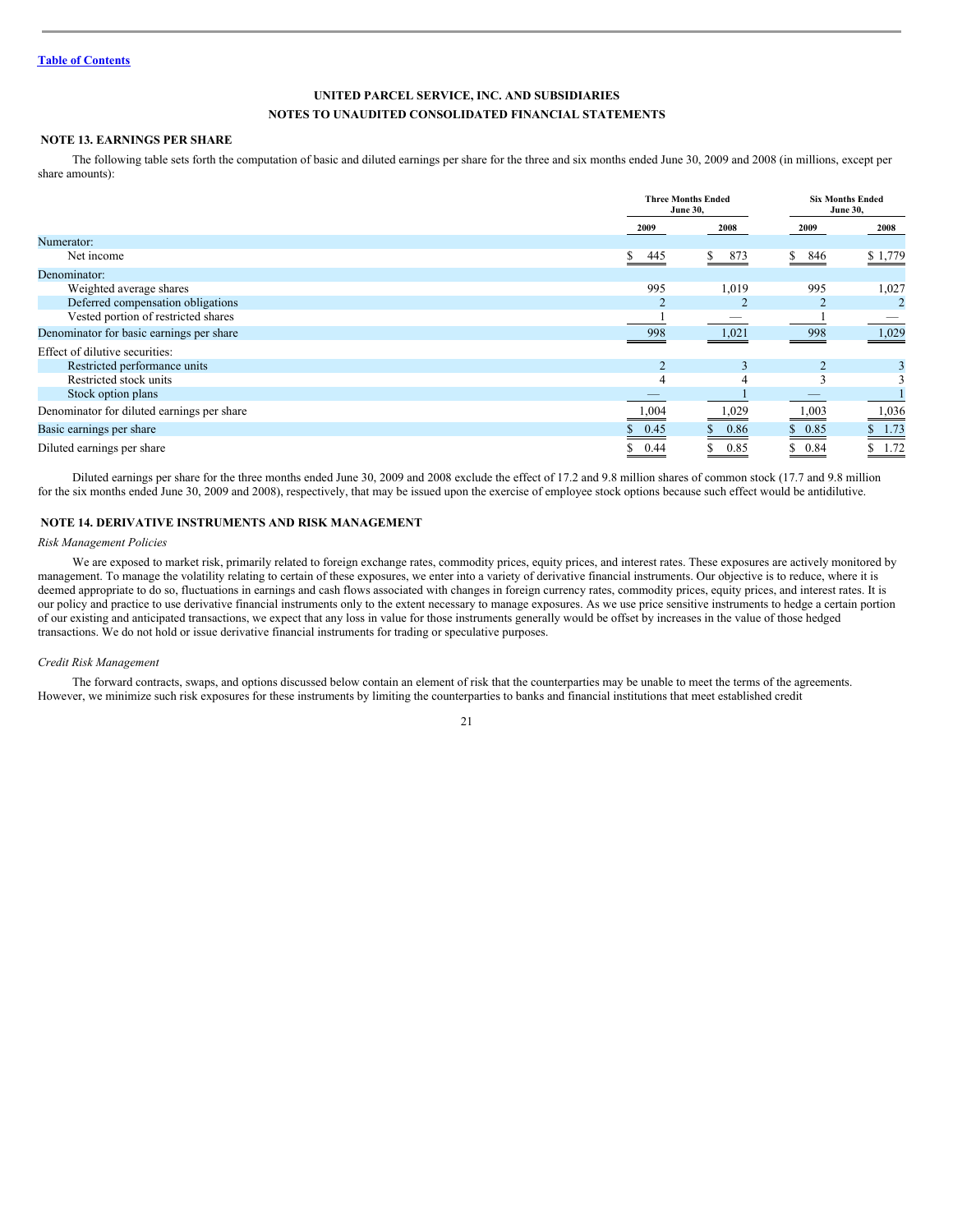guidelines, and monitoring counterparty credit risk to prevent concentrations of credit risk with any single counterparty. Additionally, the majority of our master agreements for derivatives provide for the early termination of any derivative transactions in the event that either the bank counterparty or UPS receives a credit rating below BBB by Standard & Poor's or Baa2 by Moody's, or ceases to be rated by either firm. We do not have any credit-risk triggers in our outstanding master agreements that require UPS or the bank counterparties to post collateral.

We have not historically incurred, and do not expect to incur in the future, any losses as a result of counterparty default.

#### *Accounting Policy for Derivative Instruments*

FASB Statement No. 133, "Accounting for Derivative Instruments and Hedging Activities" ("FAS 133"), requires companies to recognize all derivative instruments as assets or liabilities in the balance sheet at fair value. The accounting for changes in the fair value of a derivative instrument depends on whether it has been designated and qualifies as part of a hedging relationship and, further, on the type of hedging relationship. For those derivative instruments that are designated and qualify as hedging instruments, a company must designate the derivative, based upon the exposure being hedged, as a fair value hedge, a cash flow hedge, or a hedge of a net investment in a foreign operation.

A cash flow hedge refers to hedging the exposure to variability in expected future cash flows that is attributable to a particular risk. For derivative instruments that are designated and qualify as a cash flow hedge, the effective portion of the gain or loss on the derivative instrument is reported as a component of AOCI, and reclassified into earnings in the same period during which the hedged transaction affects earnings. The remaining gain or loss on the derivative instrument in excess of the cumulative change in the present value of future cash flows of the hedged item, or hedge components excluded from the assessment of effectiveness, are recognized in the income statement during the current period.

A fair value hedge refers to hedging the exposure to changes in the fair value of an existing asset or a liability on the balance sheet that is attributable to a particular risk. For derivative instruments that are designated and qualify as a fair value hedge, the gain or loss on the derivative instrument is recognized in the income statement during the current period, as well as the offsetting gain or loss on the hedged item.

#### *Types of Hedges:*

#### *Commodity Risk Management:*

Currently, the fuel surcharges that we apply to our domestic and international package and LTL services are the primary means of reducing the risk of adverse fuel price changes on our business. We periodically enter into option contracts on energy commodity products to manage the price risk associated with forecasted transactions involving refined fuels, principally jet-A, diesel, and unleaded gasoline. The objective of the hedges is to reduce the variability of cash flows, due to changing fuel prices, associated with the forecasted transactions involving those products. We have designated and account for these contracts as cash flow hedges of the underlying forecasted transactions involving these fuel products and, therefore, the resulting gains and losses from these hedges are recognized as a component of fuel expense or revenue when the underlying transactions occur.

#### *Foreign Currency Risk Management:*

To protect against the reduction in value of forecasted foreign currency cash flows from our international package business, we maintain a foreign currency cash flow hedging program. Our most significant foreign

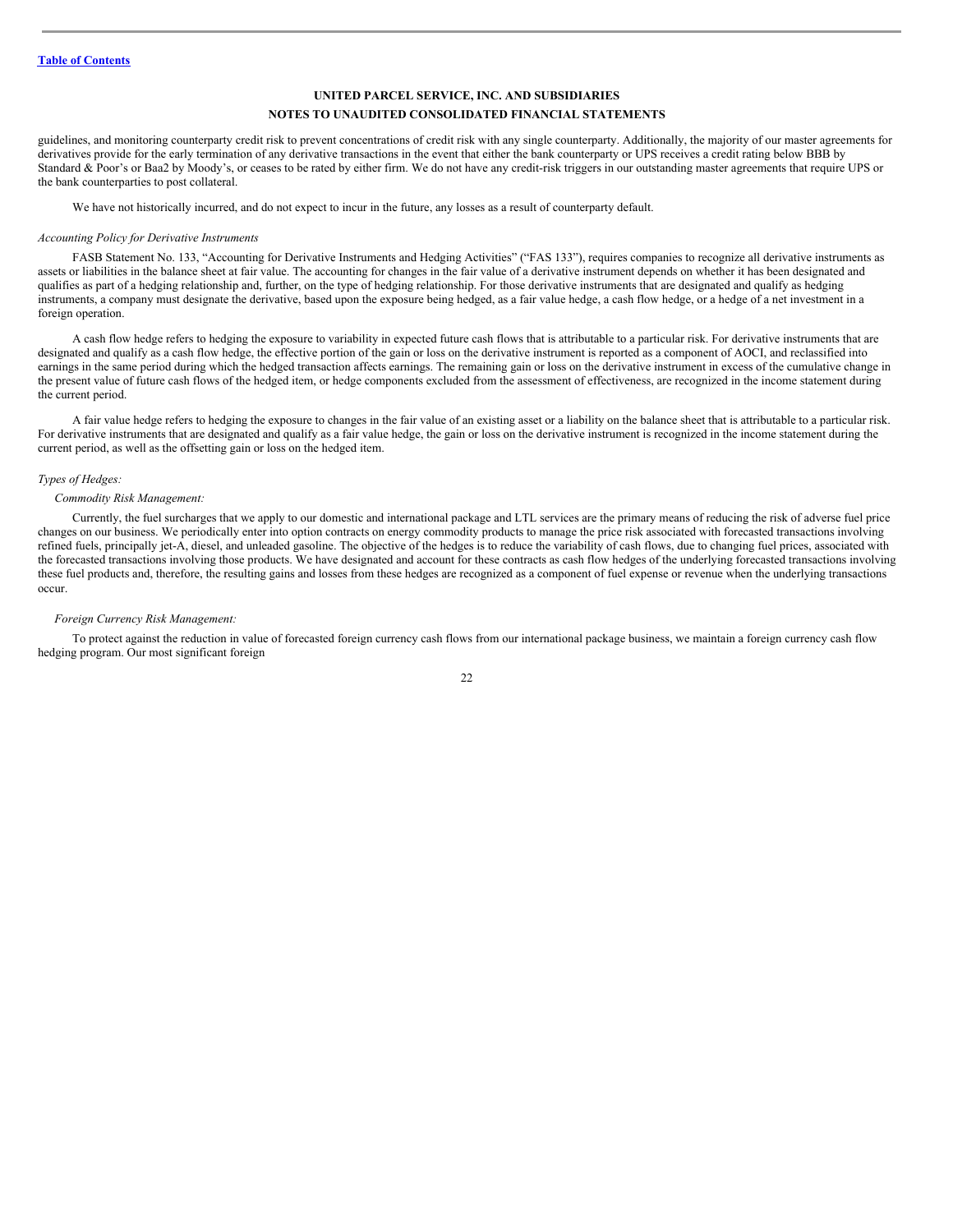# **NOTES TO UNAUDITED CONSOLIDATED FINANCIAL STATEMENTS**

currency exposures relate to the Euro, the British Pound Sterling, and the Canadian Dollar. We hedge portions of our forecasted revenue denominated in foreign currencies with option contracts. We have designated and account for these contracts as cash flow hedges of anticipated foreign currency denominated revenue and, therefore, the resulting gains and losses from these hedges are recognized as a component of international package revenue when the underlying sales transactions occur.

We have foreign currency denominated capital lease obligations associated with our aircraft. For some of these leases, we hedge the foreign currency denominated minimum lease payments using cross-currency interest rate swaps, which effectively convert the foreign currency denominated lease payments into U.S. Dollar denominated payments. We have designated and account for these swaps as cash flow hedges of the forecasted lease payments and, therefore, the resulting gains and losses from these hedges are recognized in the income statement when the currency remeasurement gains and losses on the underlying leases are incurred.

#### *Interest Rate Risk Management:*

Our indebtedness under our various financing arrangements creates interest rate risk. We use a combination of derivative instruments, including interest rate swaps and cross-currency interest rate swaps, as part of our program to manage the fixed and floating interest rate mix of our total debt portfolio and related overall cost of borrowing. These swaps are generally entered into concurrently with the issuance of the debt that they are intended to modify, and the notional amount, interest payment, and maturity dates of the swaps match the terms of the associated debt. Interest rate swaps allow us to maintain a target range of floating rate debt within our capital structure.

We have designated and account for interest rate swaps that convert fixed rate interest payments into floating rate interest payments as hedges of the fair value of the associated debt instruments. Therefore, the gains and losses resulting from fair value adjustments to the interest rate swaps and fair value adjustments to the associated debt instruments are recorded to interest expense in the period in which the gains and losses occur. We have designated and account for interest rate swaps that convert floating rate interest payments into fixed rate interest payments as cash flow hedges of the forecasted payment obligations. The gains and losses resulting from fair value adjustments to the interest rate swap are recorded to AOCI.

We periodically hedge the forecasted fixed-coupon interest payments associated with anticipated debt offerings, using forward starting interest rate swaps, interest rate locks, or similar derivatives. These agreements effectively lock a portion of our interest rate exposure between the time the agreement is entered into and the date when the debt offering is completed, thereby mitigating the impact of interest rate changes on future interest expense. These derivatives are settled commensurate with the issuance of the debt, and any gain or loss upon settlement is amortized as an adjustment to the effective interest yield on the debt.

### *Outstanding Positions:*

As of June 30, 2009, the notional amounts of our outstanding derivative positions were as follows:

|                                       |   | <b>Notional Value</b><br>(in millions) |
|---------------------------------------|---|----------------------------------------|
| <b>Currency Hedges:</b>               |   |                                        |
| Euro                                  |   | 1.220                                  |
| <b>British Pound Sterling</b>         | t | 56                                     |
| Canadian Dollar                       |   | 155                                    |
| <b>Interest Rate Hedges:</b>          |   |                                        |
| Fixed to Floating Interest Rate Swaps |   | 2.300                                  |
| Floating to Fixed Interest Rate Swaps |   | 28                                     |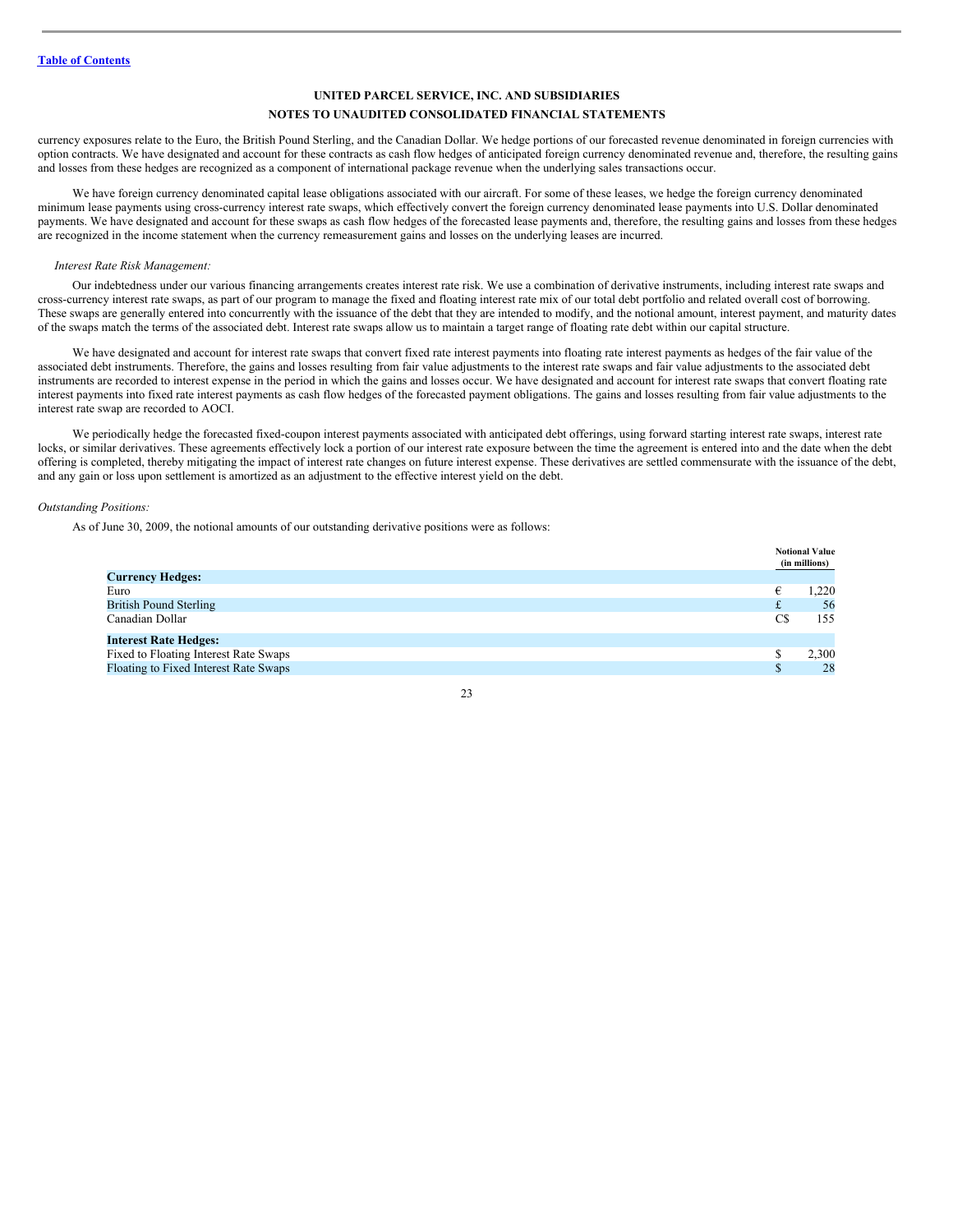As of June 30, 2009, we had no outstanding commodity hedge positions. The maximum term over which we are hedging exposures to the variability of cash flow (for all forecasted transactions, excluding interest payments on variable-rate debt) is 12 months.

### *Balance Sheet Recognition:*

The following table indicates the location on the balance sheet in which our derivative assets and liabilities have been recognized, and the related fair values of those derivatives (in millions). The table is segregated between those derivative instruments that qualify and are designated as hedging instruments and those that are not, as well as by type of contract and whether the derivative is in an asset or liability position.

| <b>Asset Derivatives</b>              | <b>Balance Sheet Location</b> | June 30, 2009<br><b>Fair Value</b>           |
|---------------------------------------|-------------------------------|----------------------------------------------|
| Derivatives designated as hedges:     |                               |                                              |
| Interest rate contracts               | Other current assets          | \$                                           |
| Interest rate contracts               | Other non-current assets      | 30                                           |
| Foreign exchange contracts            | Other current assets          | 98                                           |
| <b>Total Asset Derivatives</b>        |                               | 129                                          |
| <b>Liability Derivatives</b>          | <b>Balance Sheet Location</b> | <b>June 30,</b><br>2009<br><b>Fair Value</b> |
| Derivatives designated as hedges:     |                               |                                              |
| Interest rate contracts               | Other non-current liabilities | \$<br>(11)                                   |
| Foreign exchange contracts            | Other current liabilities     | (10)                                         |
| Derivatives not designated as hedges: |                               |                                              |
| Interest rate contracts               | Other non-current liabilities | (2)                                          |
| <b>Total Liability Derivatives</b>    |                               | (23)                                         |

#### *Income Statement Recognition:*

The following tables indicates the amount and location in the income statement for the three and six months ended June 30, 2009 in which derivative gains and losses, as well as the related amounts reclassified from AOCI, have been recognized for those derivatives designated as cash flow hedges (in millions).

#### **Three Months Ended June 30, 2009:**

|                                                                  | <b>Amount of Gain</b> |                         | <b>Amount of Gain</b>    |
|------------------------------------------------------------------|-----------------------|-------------------------|--------------------------|
|                                                                  | (Loss)                |                         | (Loss)                   |
|                                                                  | <b>Recognized in</b>  | <b>Location of Gain</b> | <b>Reclassified from</b> |
|                                                                  | OCI on                | (Loss) Reclassified     | <b>Accumulated OCI</b>   |
|                                                                  | <b>Derivative</b>     | from Accumulated        | into Income              |
|                                                                  | (Effective            | <b>OCI</b> into Income  | (Effective               |
| <b>Derivative Instruments in Cash Flow Hedging Relationships</b> | Portion)              | (Effective Portion)     | Portion)                 |
| Interest rate contracts                                          |                       | Interest Expense        | (4)                      |
| Foreign exchange contracts                                       |                       | Interest Expense        |                          |
| Foreign exchange contracts                                       | (114)                 | Revenue                 | 37                       |
| Commodity contracts                                              |                       | Revenue                 |                          |
| Total                                                            | (111)                 |                         | 35                       |
|                                                                  |                       |                         |                          |

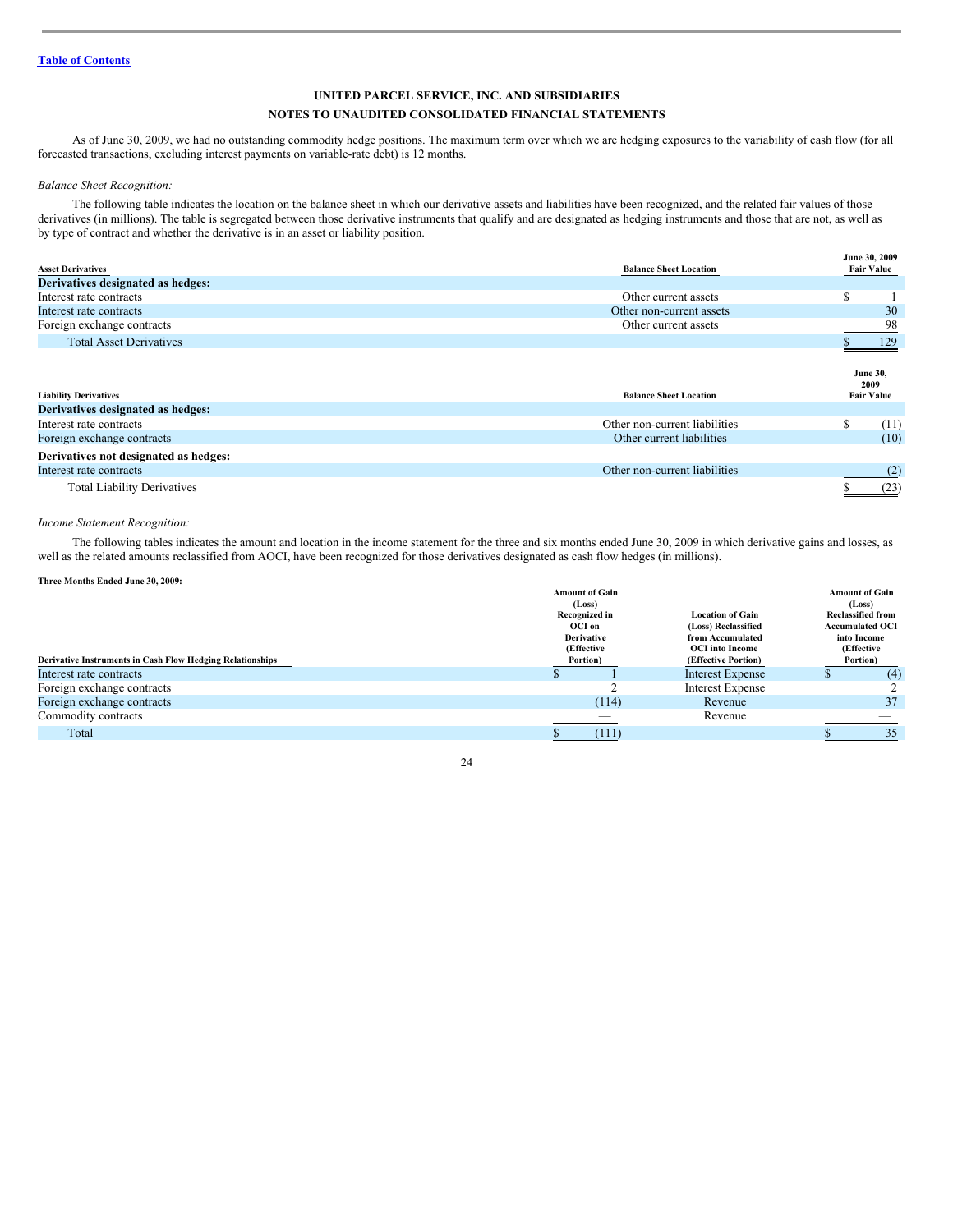#### **Six Months Ended June 30, 2009:**

| <b>Derivative Instruments in Cash Flow Hedging Relationships</b> | <b>Amount of Gain</b><br>(Loss)<br>Recognized in<br>OCI on<br><b>Derivative</b><br><b>(Effective</b><br>Portion) | <b>Location of Gain</b><br>(Loss) Reclassified<br>from Accumulated<br><b>OCI</b> into Income<br>(Effective Portion) | <b>Amount of Gain</b><br>(Loss)<br><b>Reclassified from</b><br><b>Accumulated OCI</b><br>into Income<br>(Effective<br>Portion) |
|------------------------------------------------------------------|------------------------------------------------------------------------------------------------------------------|---------------------------------------------------------------------------------------------------------------------|--------------------------------------------------------------------------------------------------------------------------------|
| Interest rate contracts                                          |                                                                                                                  | 127<br><b>Interest Expense</b>                                                                                      | (6)                                                                                                                            |
| Foreign exchange contracts                                       |                                                                                                                  | (1<br><b>Interest Expense</b>                                                                                       | $^{(1)}$                                                                                                                       |
| Foreign exchange contracts                                       |                                                                                                                  | (25)<br>Revenue                                                                                                     | 104                                                                                                                            |
| Commodity contracts                                              |                                                                                                                  | Revenue                                                                                                             | 82                                                                                                                             |
| Total                                                            |                                                                                                                  | 101                                                                                                                 | 179                                                                                                                            |

As of June 30, 2009, \$57 million of pre-tax gains related to cash flow hedges that are currently deferred in AOCI are expected to be reclassified to income over the 12 month period ended June 30, 2010. The actual amounts that will be reclassified to income over the next 12 months will vary from this amount as a result of changes in market conditions.

The amount of ineffectiveness recognized in income on derivative instruments designated in cash flow hedging relationships was immaterial for the six months ended June 30, 2009. The derivative gains and losses, as well as the associated gains and losses on the underlying exposure, for those derivatives designated as fair value hedges were immaterial for the six months ended June 30, 2009.

Additionally, we maintain some interest rate swap and foreign exchange forward contracts that are not designated as hedges under the provisions of FAS 133. The interest rate swap contracts are intended to provide an economic hedge of a portfolio of interest bearing receivables. The foreign exchange forward contracts are intended to provide an economic offset to foreign currency remeasurement risks for certain assets and liabilities in our balance sheet. For the three and six months ended June 30, 2009, we recognized \$29 and \$9 million in losses, respectively, on the fair value of the foreign exchange forward contracts, which were reported in "other operating expenses" in the consolidated income statement, while the impact of the interest rate swap contracts was not material. The foreign exchange forward contracts are settled at the end of each month, and therefore no asset or liability was recorded on the balance sheet at June 30, 2009.

### <span id="page-26-0"></span>**NOTE 15. SUBSEQUENT EVENTS**

In August 2009, we completed the formation of a new joint venture headquartered in Dubai to develop and grow UPS express package, freight forwarding and contract logistics services across the Middle East, Turkey and portions of Central Asia. We own 80% of this joint venture, and we will consolidate the financial statements of the joint venture. In conjunction with the formation of this joint venture, the joint venture acquired an 80% interest in the small package operations of Unsped Paket Servisi San ve Ticaret A.S. ("Unsped"), our existing service agent in Turkey. We will contribute certain existing UPS operations in the region to the new joint venture, along with other consideration. We maintain an option to purchase the remaining 20% of the joint venture, and the joint venture partner maintains a put option to require us to purchase the remaining 20% interest. The base payment to exercise the option can potentially be increased based on the earnings of the joint venture. The 20% portion of the joint venture that we do not own will be recorded as a noncontrolling interest in shareowners' equity.

The express package business operations of Unsped will be included in our International Package segment, while the freight forwarding and contract logistics businesses of Unsped will be included in our Supply Chain & Freight segment. Pro forma results of operations have not been presented for this acquisition, because the effects of this transaction were not material. The results of operations of Unsped will be included in our statements of consolidated income from the date of acquisition. The purchase price allocation can be modified up to one year after the date of acquisition.

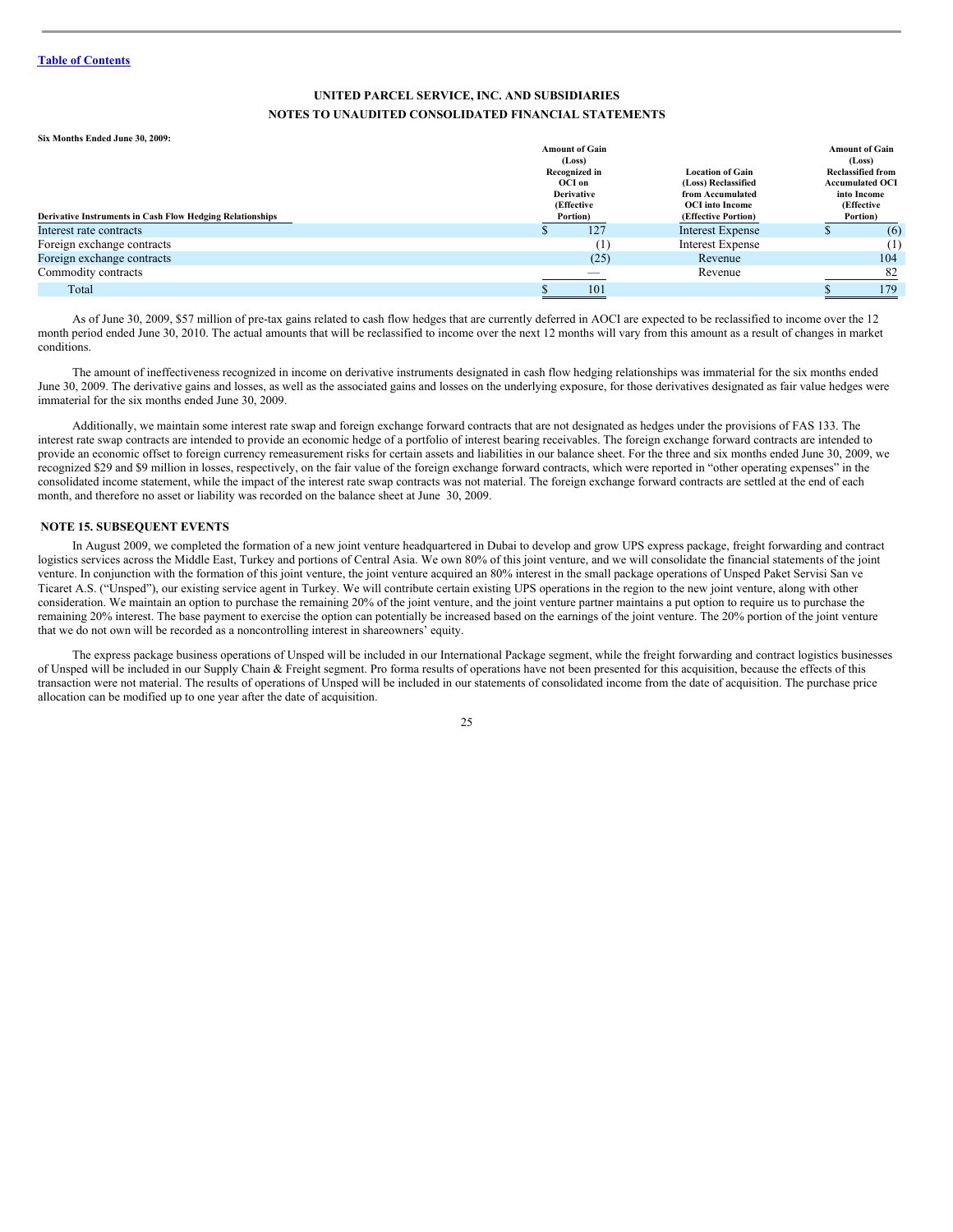# **Table of [Contents](#page-1-0)**

# <span id="page-27-1"></span><span id="page-27-0"></span>**Item 2.** *Management's Discussion and Analysis of Financial Condition and Results of Operations*

<span id="page-27-2"></span>*Revenue, Volume and Revenue Per Piece*

The following tables set forth information showing the change in revenue, average daily package volume, and average revenue per piece, both in dollars or amounts and in percentage terms:

|                                              |                      | <b>Three Months Ended</b><br><b>June 30,</b> |                | Change     |
|----------------------------------------------|----------------------|----------------------------------------------|----------------|------------|
|                                              | 2009                 | 2008                                         | S              | $\%$       |
| Revenue (in millions):                       |                      |                                              |                |            |
| U.S. Domestic Package:                       |                      |                                              |                |            |
| Next Day Air                                 | \$1,315              | \$1,648                                      | \$ (333)       | $(20.2)\%$ |
| Deferred                                     | 652                  | 789                                          | (137)          | (17.4)     |
| Ground                                       | 4,822                | 5,277                                        | (455)          | (8.6)      |
| Total U.S. Domestic Package                  | 6.789                | 7,714                                        | (925)          | (12.0)     |
| International Package:                       |                      |                                              |                |            |
| Domestic                                     | 478                  | 622                                          | (144)          | (23.2)     |
| Export                                       | 1,677                | 2,145                                        | (468)          | (21.8)     |
| Cargo                                        | 91                   | 181                                          | (90)           | (49.7)     |
| <b>Total International Package</b>           | 2,246                | 2,948                                        | (702)          | (23.8)     |
| Supply Chain & Freight:                      |                      |                                              |                |            |
| Forwarding and Logistics                     | 1,183                | 1,635                                        | (452)          | (27.6)     |
| Freight                                      | 507                  | 596                                          | (89)           | (14.9)     |
| Other                                        | 104                  | 108                                          | (4)            | (3.7)      |
| Total Supply Chain & Freight                 | 1,794                | 2,339                                        | (545)          | (23.3)     |
| Consolidated                                 | \$10,829             | \$13,001                                     | \$(2,172)      | $(16.7)\%$ |
|                                              |                      |                                              | $\#$           |            |
| Average Daily Package Volume (in thousands): |                      |                                              |                |            |
| U.S. Domestic Package:                       |                      |                                              |                |            |
| Next Day Air                                 | 1.180                | 1,183                                        | (3)            | $(0.3)\%$  |
| Deferred                                     | 879                  | 878                                          | $\overline{1}$ | 0.1        |
| Ground                                       | 10,406               | 10,999                                       | (593)          | (5.4)      |
| Total U.S. Domestic Package                  | 12,465               | 13,060                                       | (595)          | (4.6)      |
| International Package:                       |                      |                                              |                |            |
| Domestic                                     | 1,079                | 1,127                                        | (48)           | (4.3)      |
| Export                                       | 740                  | 798                                          | (58)           | (7.3)      |
|                                              | 1,819                | 1,925                                        |                |            |
| <b>Total International Package</b>           |                      |                                              | (106)          | (5.5)      |
| Consolidated                                 | 14,284               | 14,985                                       | (701)          | (4.7)%     |
| Operating days in period                     | 64                   | 64                                           |                |            |
|                                              |                      |                                              | \$             |            |
| Average Revenue Per Piece:                   |                      |                                              |                |            |
| U.S. Domestic Package:                       |                      |                                              |                |            |
| Next Day Air                                 | \$17.41              | \$21.77                                      | \$(4.36)       | $(20.0)\%$ |
| Deferred                                     | 11.59                | 14.04                                        | (2.45)         | (17.5)     |
| Ground                                       | 7.24                 | 7.50                                         | (0.26)         | (3.5)      |
| Total U.S. Domestic Package                  | 8.51                 | 9.23                                         | (0.72)         | (7.8)      |
| International Package:                       |                      |                                              |                |            |
| Domestic                                     | 6.92                 | 8.62                                         | (1.70)         | (19.7)     |
| Export                                       | 35.41                | 42.00                                        | (6.59)         | (15.7)     |
| <b>Total International Package</b>           | 18.51                | 22.46                                        | (3.95)         | (17.6)     |
| Consolidated                                 | 9.78<br>$\mathbb{S}$ | \$<br>10.93                                  | \$(1.15)       | $(10.5)\%$ |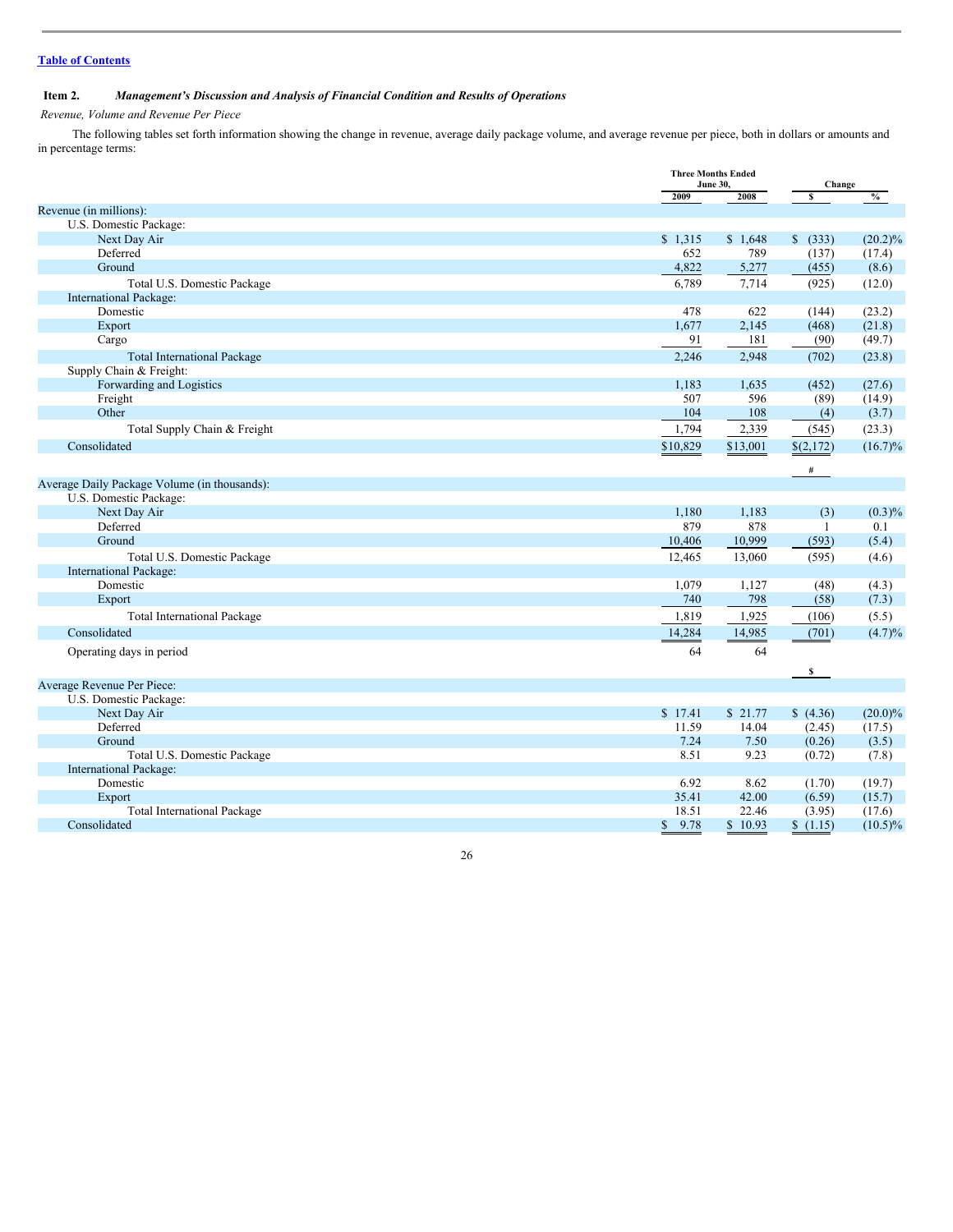|                                              |                      | <b>Six Months Ended</b><br><b>June 30,</b> |           | Change     |  |
|----------------------------------------------|----------------------|--------------------------------------------|-----------|------------|--|
|                                              | 2009                 | 2008                                       | S         | $\%$       |  |
| Revenue (in millions):                       |                      |                                            |           |            |  |
| U.S. Domestic Package:                       |                      |                                            |           |            |  |
| Next Day Air                                 | \$2.696              | \$3,286                                    | \$ (590)  | $(18.0)\%$ |  |
| Deferred                                     | 1,345                | 1,594                                      | (249)     | (15.6)     |  |
| Ground                                       | 9,697                | 10,569                                     | (872)     | (8.3)      |  |
| Total U.S. Domestic Package                  | 13,738               | 15,449                                     | (1,711)   | (11.1)     |  |
| International Package:                       |                      |                                            |           |            |  |
| Domestic                                     | 942                  | 1,205                                      | (263)     | (21.8)     |  |
| Export                                       | 3,363                | 4,167                                      | (804)     | (19.3)     |  |
| Cargo                                        | 181                  | 335                                        | (154)     | (46.0)     |  |
| <b>Total International Package</b>           | 4,486                | 5,707                                      | (1,221)   | (21.4)     |  |
| Supply Chain & Freight:                      |                      |                                            |           |            |  |
| Forwarding and Logistics                     | 2,380                | 3,198                                      | (818)     | (25.6)     |  |
| Freight                                      | 961                  | 1,109                                      | (148)     | (13.3)     |  |
| Other                                        | 202                  | 213                                        | (11)      | (5.2)      |  |
| Total Supply Chain & Freight                 | 3,543                | 4,520                                      | (977)     | (21.6)     |  |
| Consolidated                                 | \$21,767             | \$25,676                                   | \$(3,909) | $(15.2)\%$ |  |
|                                              |                      |                                            | $\#$      |            |  |
| Average Daily Package Volume (in thousands): |                      |                                            |           |            |  |
| U.S. Domestic Package:                       |                      |                                            |           |            |  |
| Next Day Air                                 | 1.185                | 1,191                                      | (6)       | $(0.5)\%$  |  |
| Deferred                                     | 890                  | 894                                        | (4)       | (0.4)      |  |
| Ground                                       | 10,495               | 11,069                                     | (574)     | (5.2)      |  |
| Total U.S. Domestic Package                  | 12,570               | 13,154                                     | (584)     | (4.4)      |  |
| International Package:                       |                      |                                            |           |            |  |
| Domestic                                     | 1.088                | 1,114                                      | (26)      | (2.3)      |  |
| Export                                       | 752                  | 788                                        | (36)      | (4.6)      |  |
| <b>Total International Package</b>           | 1,840                | 1,902                                      | (62)      | (3.3)      |  |
| Consolidated                                 | 14,410               | 15,056                                     | (646)     | $(4.3)\%$  |  |
|                                              |                      |                                            |           |            |  |
| Operating days in period                     | 127                  | 128                                        |           |            |  |
| Average Revenue Per Piece:                   |                      |                                            | S.        |            |  |
| U.S. Domestic Package:                       |                      |                                            |           |            |  |
| Next Day Air                                 | \$17.91              | \$21.55                                    | \$ (3.64) | $(16.9)\%$ |  |
| Deferred                                     | 11.90                | 13.93                                      | (2.03)    | (14.6)     |  |
| Ground                                       | 7.28                 | 7.46                                       | (0.18)    | (2.4)      |  |
| Total U.S. Domestic Package                  | 8.61                 | 9.18                                       | (0.57)    | (6.2)      |  |
| International Package:                       |                      |                                            |           |            |  |
| Domestic                                     | 6.82                 | 8.45                                       | (1.63)    | (19.3)     |  |
| Export                                       | 35.21                | 41.31                                      | (6.10)    | (14.8)     |  |
| <b>Total International Package</b>           | 18.42                | 22.07                                      | (3.65)    | (16.5)     |  |
| Consolidated                                 | $\mathbb{S}$<br>9.86 | \$10.80                                    | \$ (0.94) | $(8.7)\%$  |  |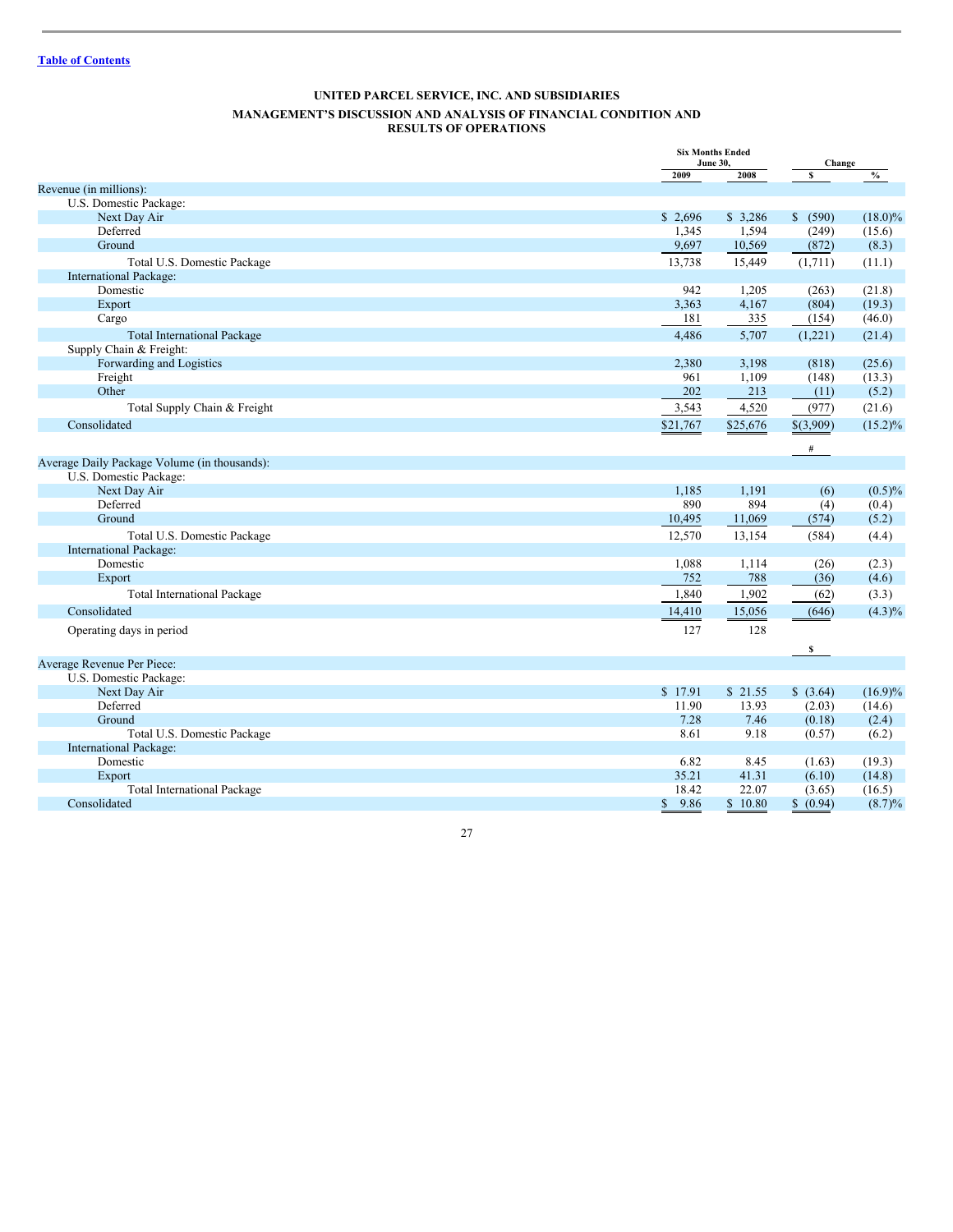The following table sets forth information showing the change in UPS Freight's less-than-truckload revenue, shipments, and weight hauled, both in dollars or amounts and in percentage terms:

|                                                 |         | <b>Three Months Ended</b> |          |            |
|-------------------------------------------------|---------|---------------------------|----------|------------|
|                                                 |         | <b>June 30.</b>           |          | Change     |
|                                                 | 2009    | 2008                      |          |            |
| LTL revenue (in millions)                       | 471     | 564                       | \$ (93)  | $(16.5)\%$ |
| LTL revenue per LTL hundredweight               | \$17.27 | \$19.28                   | \$(2.01) | $(10.4)\%$ |
| LTL shipments (in thousands)                    | 2,611   | 2,660                     | (49)     | $(1.9)\%$  |
| LTL shipments per day (in thousands)            | 40.8    | 41.6                      | (0.8)    | (1.9)%     |
| LTL gross weight hauled (in millions of pounds) | 2.728   | 2.925                     | (197)    | $(6.7)\%$  |
| LTL weight per shipment                         | 1.045   | 1,099                     | (54)     | $(4.9)\%$  |
| Operating days in period                        | 64      | 64                        |          |            |

|                                                 |         | <b>Six Months Ended</b><br><b>June 30,</b> |          | Change     |
|-------------------------------------------------|---------|--------------------------------------------|----------|------------|
|                                                 | 2009    | 2008                                       |          | %          |
| LTL revenue (in millions)                       | \$ 895  | \$1,048                                    | \$(153)  | $(14.6)\%$ |
| LTL revenue per LTL hundredweight               | \$17.28 | \$18.85                                    | \$(1.57) | $(8.3)\%$  |
| LTL shipments (in thousands)                    | 4.954   | 5,057                                      | (103)    | $(2.0)\%$  |
| LTL shipments per day (in thousands)            | 39.0    | 39.5                                       | (0.5)    | $(1.3)\%$  |
| LTL gross weight hauled (in millions of pounds) | 5,177   | 5,559                                      | (382)    | $(6.9)\%$  |
| LTL weight per shipment                         | 1.045   | 1,099                                      | (54)     | $(4.9)\%$  |
| Operating days in period                        | 127     | 128                                        |          |            |

# <span id="page-29-0"></span>*Operating Profit and Operating Margin*

The following tables set forth information showing the change in operating profit, both in dollars (in millions) and in percentage terms, as well as the operating margin for each reporting segment:

|           | <b>June 30.</b> |                                  |            |
|-----------|-----------------|----------------------------------|------------|
| 2009      | 2008            |                                  |            |
|           |                 |                                  |            |
| 476<br>S. | 899             | \$(423)                          | $(47.1)\%$ |
| 293       | 407             | (114)                            | $(28.0)\%$ |
| 126       |                 | (22)                             | $(14.9)\%$ |
| 895       | \$1,454         | $$^{(559)}$                      | $(38.4)\%$ |
|           |                 | <b>Three Months Ended</b><br>148 | Change     |

|                                      | <b>Three Months Ended</b><br><b>June 30,</b> |         |  |
|--------------------------------------|----------------------------------------------|---------|--|
|                                      | 2009                                         | 2008    |  |
| <b>Reporting Segment</b>             |                                              |         |  |
| U.S. Domestic Package                | $7.0\%$                                      | 11.7%   |  |
| <b>International Package</b>         | 13.0%                                        | 13.8%   |  |
| Supply Chain & Freight               | $7.0\%$                                      | $6.3\%$ |  |
| <b>Consolidated Operating Margin</b> | 8.3%                                         | 11.2%   |  |

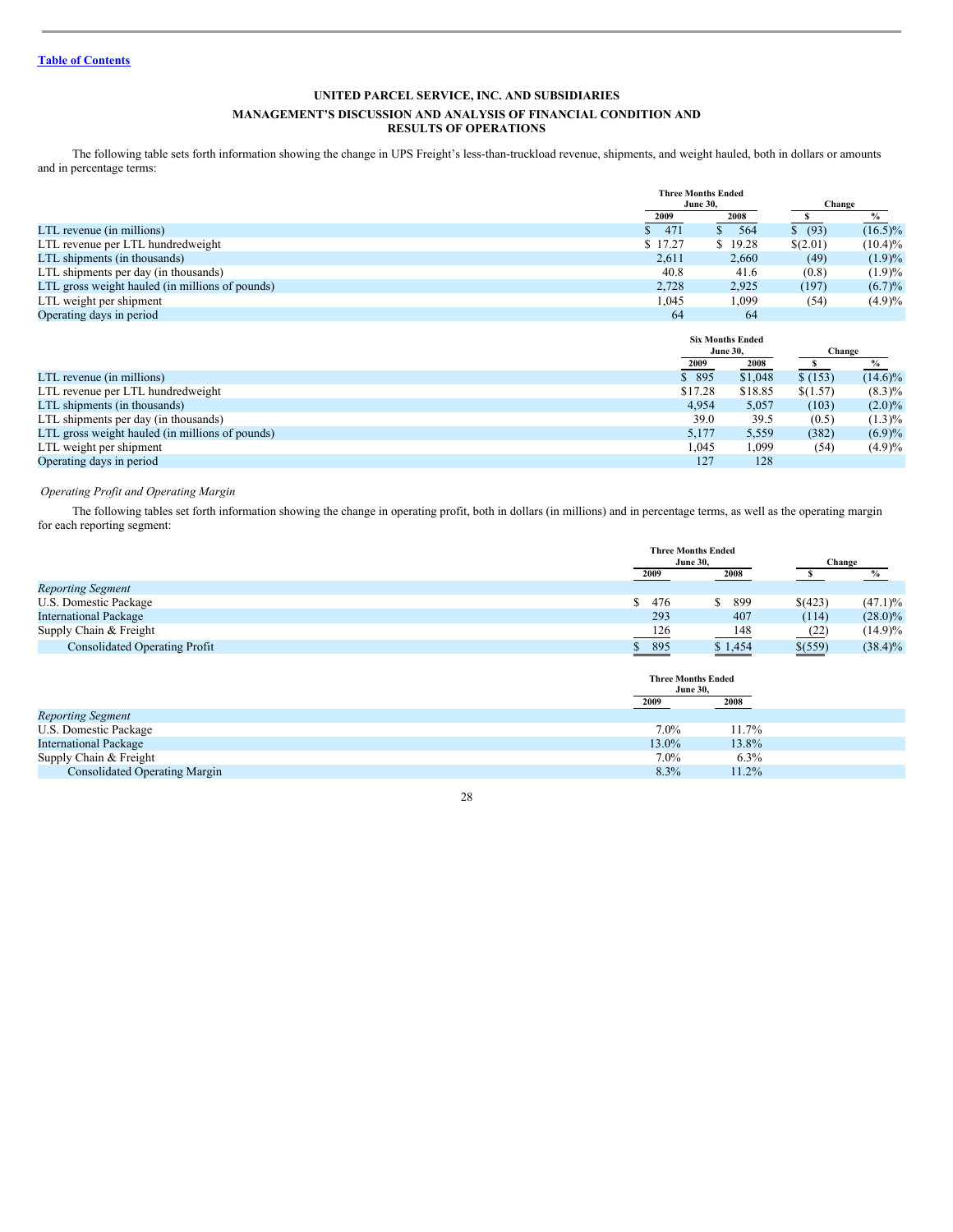|                                      |         | <b>Six Months Ended</b>                            |           |            |
|--------------------------------------|---------|----------------------------------------------------|-----------|------------|
|                                      |         | <b>June 30,</b>                                    |           | Change     |
|                                      | 2009    | 2008                                               |           | $\%$       |
| <b>Reporting Segment</b>             |         |                                                    |           |            |
| U.S. Domestic Package                | \$ 860  | \$1,858                                            | \$ (998)  | $(53.7)\%$ |
| <b>International Package</b>         | 587     | 828                                                | (241)     | $(29.1)\%$ |
| Supply Chain & Freight               | 166     | 261                                                | (95)      | $(36.4)\%$ |
| <b>Consolidated Operating Profit</b> | \$1,613 | \$2,947                                            | \$(1,334) | $(45.3)\%$ |
|                                      |         | <b>Six Months Ended</b><br><b>June 30,</b><br>2008 |           |            |
| <b>Reporting Segment</b>             | 2009    |                                                    |           |            |
| U.S. Domestic Package                | $6.3\%$ | 12.0%                                              |           |            |
| <b>International Package</b>         | 13.1%   | 14.5%                                              |           |            |
| Supply Chain & Freight               | $4.7\%$ | 5.8%                                               |           |            |
| <b>Consolidated Operating Margin</b> | 7.4%    | 11.5%                                              |           |            |

#### <span id="page-30-0"></span>*U.S. Domestic Package Operations*

U.S. domestic package revenue decreased \$925 million, or 12.0%, for the quarter (\$1.711 billion, or 11.1%, year-to-date), due to a 4.6% decrease in average daily package volume and a 7.8% decrease in revenue per piece (4.4% and 6.2%, respectively, year-to-date).

Ground volume declined 5.4% during the quarter (5.2% year-to-date), primarily as a result of weakness in the U.S. economy. Continued declines in industrial production and retail sales have reduced overall demand in the U.S. small package market, resulting in decreased package volume in our domestic package operations. The Next Day Air volume decline of 0.3% and Deferred air volume increase of only 0.1% (declines of 0.5% and 0.4%, respectively, year-to-date) were also impacted by the economic recession. The decline in air volume was partially mitigated by market share gains, as a result of the recent departure of a competitor in the U.S. market.

The decrease in overall revenue per piece of 7.8% resulted primarily from lower fuel surcharge rates, lower package weights, and unfavorable shifts in product mix. Next Day Air and Deferred revenue per piece decreased 20.0% and 17.5%, respectively (16.9% and 14.6%, respectively, year-to-date), and were negatively affected by an approximate 24% decline in the fuel surcharge rate for air products (discussed further below). Additionally, the revenue per piece decline for our air products was impacted by lower average package weights and a mix shift toward lower yielding products, reflecting the economic recession in the United States. Ground revenue per piece decreased 3.5% (2.4% year-to-date), primarily due to a lower fuel surcharge rate. The factors decreasing revenue per piece for our ground and air products were partially offset by an increase in base rates that took effect during the first quarter.

In October 2008, we announced a base rate increase and a change in the fuel surcharge that took effect on January 5, 2009. We increased the base rates 6.9% on UPS Next Day Air, UPS 2nd Day Air, and UPS 3 Day Select, and 5.9% on UPS Ground. Other pricing changes included a \$0.10 increase in the residential surcharge, and an increase of \$0.10 in the delivery area surcharge on both residential and commercial services to certain ZIP codes. These rate changes are customary and occur on an annual basis.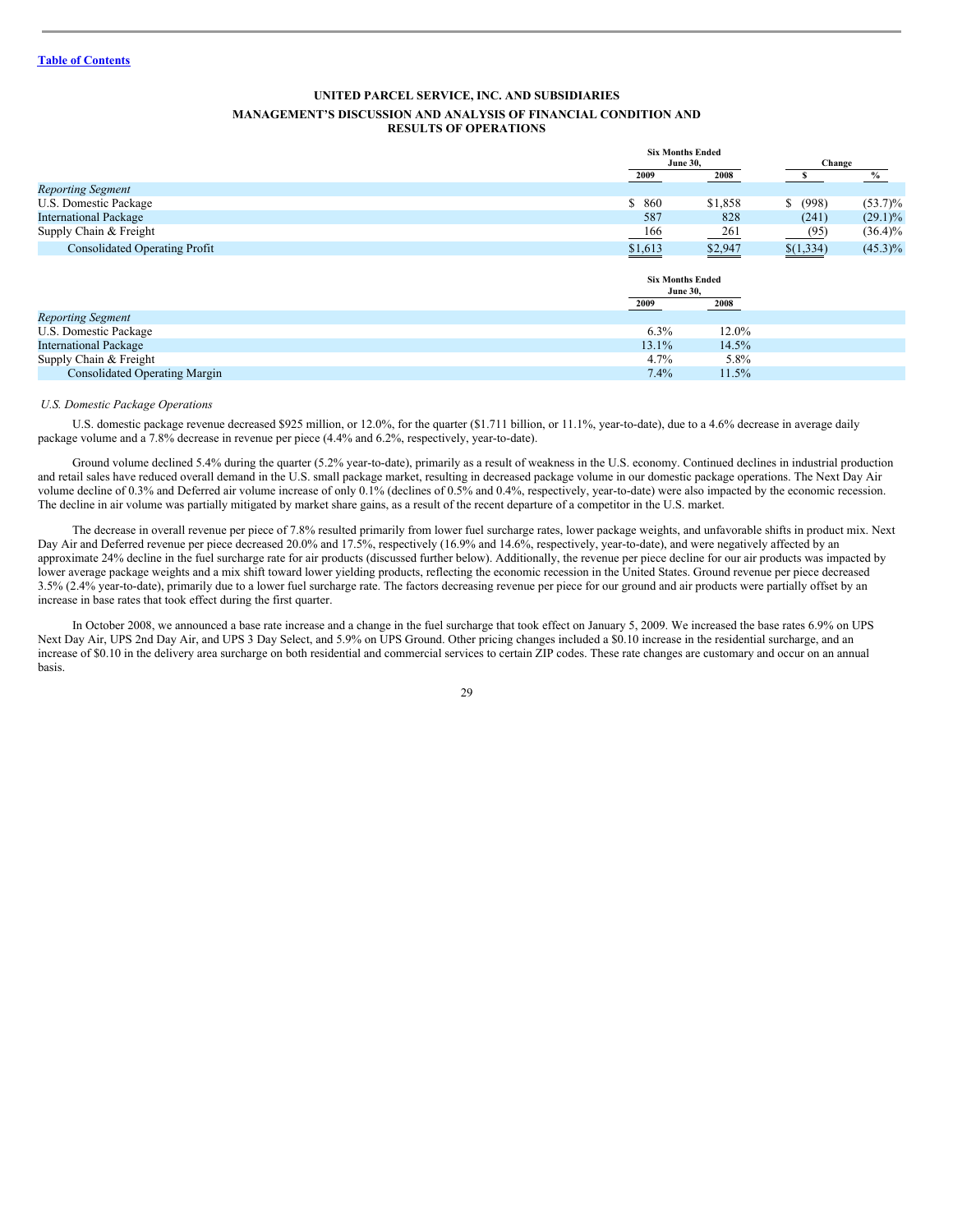# **MANAGEMENT'S DISCUSSION AND ANALYSIS OF FINANCIAL CONDITION AND RESULTS OF OPERATIONS**

We also modified the fuel surcharge on domestic air services by reducing the index used to determine the fuel surcharge by 2%. This fuel surcharge continues to be based on the U.S. Energy Department's Gulf Coast spot price for a gallon of kerosene-type jet fuel. Based on published rates, the average fuel surcharge on domestic air products was 0.34% in the second quarter of 2009, a decrease from the 24.27% in the second quarter of 2008, due to the significant decrease in jet fuel prices, in addition to the 2% reduction in the index. On a year-to-date basis, the average fuel surcharge on domestic air products declined to 2.00% in 2009 from 21.55% in 2008. The ground fuel surcharge rate continues to fluctuate based on the U.S. Energy Department's On-Highway Diesel Fuel Price. Based on published rates, the average fuel surcharge on domestic ground products decreased to 2.51% in the second quarter of 2009 from 7.48% in the second quarter of 2008, due to significantly lower diesel fuel prices. On a year-to-date basis, the average fuel surcharge on domestic ground products decreased to 3.04% in 2009 from 6.82% in 2008. Total domestic fuel surcharge revenue, net of the impact of hedging, decreased by \$512 million in the second quarter of 2009 compared with the same period of 2008 (\$775 million year-to-date), primarily due to the lower fuel surcharge rates discussed above, as well as the decline in volume for our air and ground products.

U.S. Domestic Package operating profit decreased \$423 million, or 47.1%, in the second quarter of 2009 compared with the same period in 2008 (\$998 million, or 53.7%, year-to-date). Operating profit in 2009 was adversely impacted by the U.S. economic recession, decreased network efficiencies due to the decline in volume, changes in package characteristics, and a shift in product mix away from our premium services. Additionally, year-to-date operating profit was adversely impacted by a \$181 million impairment charge on our McDonnell-Douglas DC-8-71 and DC-8-73 aircraft fleets in the first quarter of 2009 (discussed further in the "Operating Expenses" section).

#### <span id="page-31-0"></span>*International Package Operations*

International Package revenue declined \$702 million, or 23.8%, for the quarter (\$1.221 billion, or 21.4%, year-to-date), primarily as a result of a 5.5% decline in package volume and a 17.6% decrease in total revenue per piece (3.3% and 16.5%, respectively, year-to-date).

Export volume declined 7.3% for the quarter (4.6% year-to-date), primarily due to weakness in the Asia and U.S. export lanes, as the worldwide economic recession and slowdown in world trade more than offset market share gains. Transborder export volume was relatively stronger within the European Union and North American trade areas. Non-U.S. domestic volume decreased 4.3% for the quarter (2.3% year-to-date). Both export and non-U.S. domestic package volume were adversely affected by the timing of the Easter holiday.

Overall revenue per piece decreased 17.6% for the quarter (16.5% year-to-date), primarily as a result of foreign currency exchange rate movements, decreased fuel surcharge rates, and shifts in product mix. Export revenue per piece decreased 15.7% for the quarter (14.8% year-to-date), largely due to the adverse impact of currency exchange rates, lower fuel surcharge rates, and the relatively stronger volume performance of lower revenue per piece transborder products, but was partially offset by base rate increases that took effect in the first quarter of 2009. Domestic revenue per piece decreased 19.7% for the quarter (19.3% year-to-date), and was primarily caused by adverse currency exchange rate fluctuations (currency-adjusted domestic revenue per piece only declined 4.4% for the quarter), as well as the impact of lower fuel surcharge rates. Total average revenue per piece decreased 11.4% for the quarter on a currency-adjusted basis (10.5% year-to-date), and the overall quarterly change in segment revenue was negatively affected by \$193 million due to currency fluctuations, net of hedging activity (\$365 million year-to-date).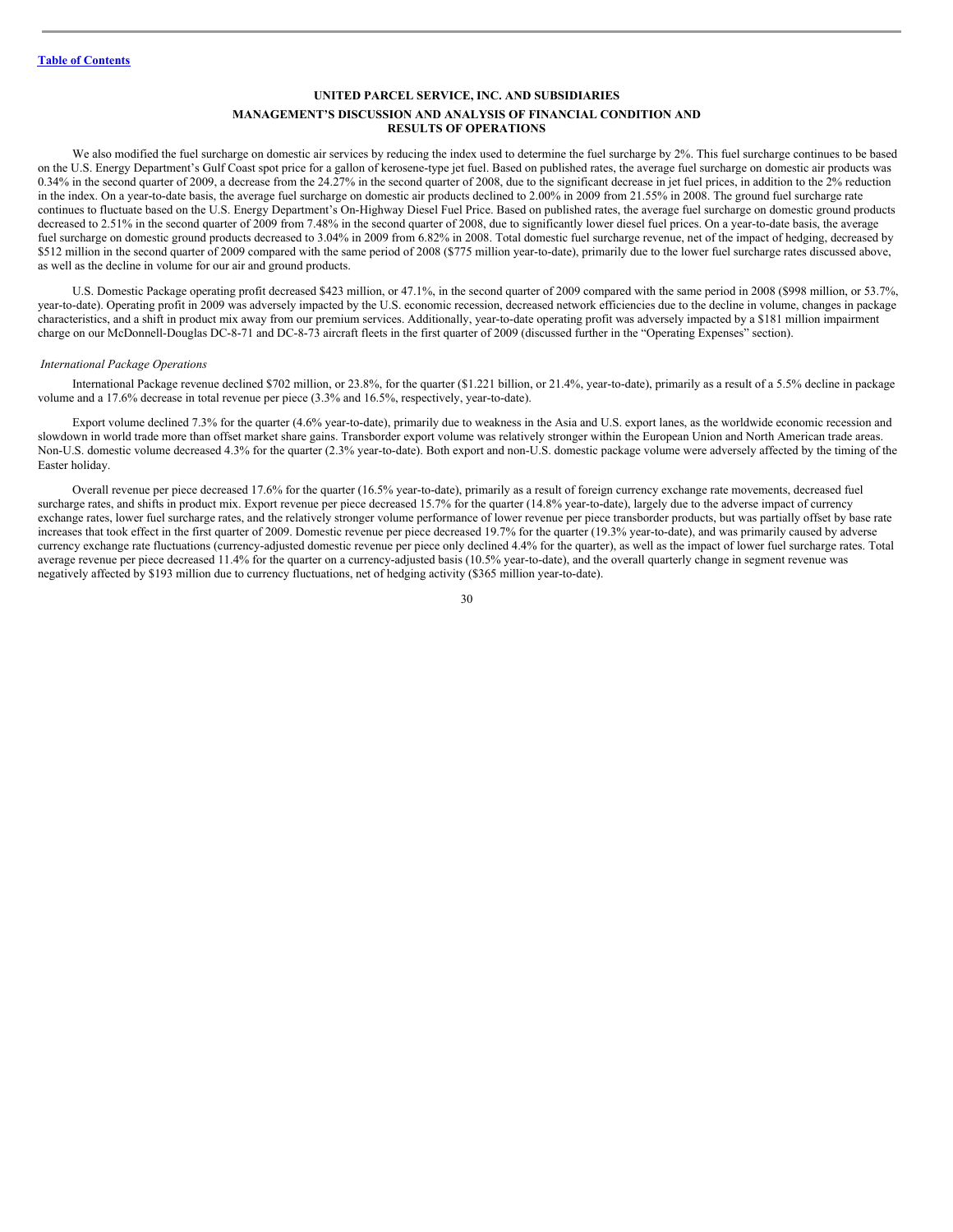# **MANAGEMENT'S DISCUSSION AND ANALYSIS OF FINANCIAL CONDITION AND RESULTS OF OPERATIONS**

On January 5, 2009, we increased the base rates 6.9% for international shipments originating in the United States (Worldwide Express, Worldwide Express Plus, UPS Worldwide Expedited and UPS International Standard service). Rate changes for shipments originating outside the U.S. are made throughout the year and vary by geographic market.

Additionally, we modified the fuel surcharge on certain U.S.-related international air services by reducing the index used to determine the fuel surcharge by 2%. The fuel surcharge for products originating outside the United States continues to be indexed to fuel prices in our different international regions, depending upon where the shipment takes place. Total international fuel surcharge revenue decreased by \$250 million in the second quarter (\$390 million year-to-date), due to lower fuel surcharge rates caused by decreased fuel prices as well as a decrease in international air volume.

International Package operating profit decreased \$114 million, or 28.0%, in the second quarter of 2009 compared with the same period of 2008 (\$241 million, or 29.1%, year-to-date). The decline in operating profit was affected by decreased network efficiencies resulting from volume declines, a shift in product mix away from our premium services, and volume declines in some of the longer export trade lanes. The change in operating profit was negatively affected by \$10 million during the quarter due to currency exchange rate fluctuations, net of hedging activity (positively affected by \$2 million year-to-date).

# <span id="page-32-0"></span>*Supply Chain & Freight Operations*

Supply Chain & Freight revenue decreased \$545 million, or 23.3%, for the quarter (\$977 million, or 21.6%, year-to-date). Forwarding and logistics revenue decreased \$452 million, or 27.6%, for the quarter (\$818 million, or 25.6%, year-to-date), and was impacted by weakness in demand for freight forwarding due to global economic weakness and declines in international trade. Forwarding revenue declined in all major transportation modes, including domestic and international air freight and ocean freight, and was impacted by lower volumes, lower fuel surcharges, and lower security and other accessorial charges. Additionally, the overall change in forwarding and logistics revenue was negatively affected by \$53 million during the quarter (\$126 million year-to-date) due to the strengthening of the U.S. Dollar against foreign currencies.

UPS Freight revenue declined \$89 million, or 14.9%, for the quarter (\$148 million, or 13.3%, year-to-date), primarily due to lower fuel surcharge rates and a decline in average daily LTL shipments. Total LTL weight per shipment declined 4.9% for the quarter and year-to-date periods, reflecting the weak LTL market and the ongoing economic recession in the United States in 2009. Average LTL shipments per day also declined 1.9% for the quarter (1.3% year-to-date), as market share gains were more than offset by the impact of the weak economy.

LTL revenue per hundredweight decreased 10.4% for the quarter (8.3% year-to-date), primarily as a result of the lower fuel surcharge rates, as total fuel surcharge revenue declined \$70 million for the quarter (\$113 million year-to-date) primarily resulting from lower diesel fuel prices. However, this decline was partially offset by an increase in base prices that took effect in the first quarter of 2009. On January 5, 2009, UPS Freight increased minimum charge, LTL, and TL rates an average of 5.9%, covering non-contractual shipments in the United States and Canada.

The other businesses within Supply Chain & Freight, which include our retail franchising business and our financial business, experienced a decline in revenue of 3.7% during the quarter (5.2% year-to-date). This decline in revenue was primarily in our financial business, and was impacted by lower interest rates and decreased loan volume.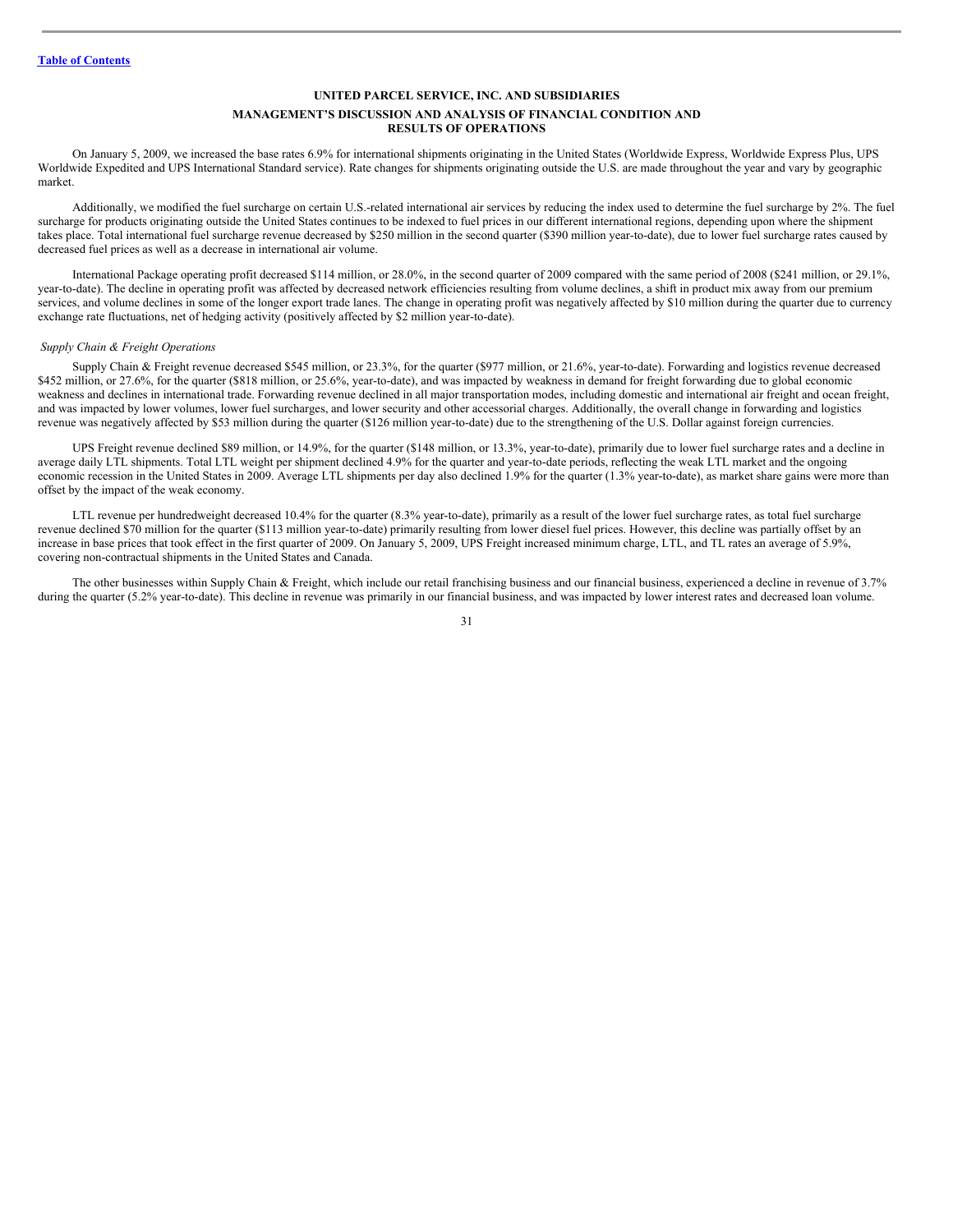# **MANAGEMENT'S DISCUSSION AND ANALYSIS OF FINANCIAL CONDITION AND RESULTS OF OPERATIONS**

Operating profit for the Supply Chain & Freight segment decreased by \$22 million, or 14.9%, for the quarter (\$95 million, or 36.4%, year-to-date), primarily due to lower operating profit in the forwarding and logistics business and our UPS Freight unit. The lower operating profit in the forwarding and logistics business was impacted by the weak demand for forwarding services. However, the operating margin in this business experienced only a small decline as costs were reduced commensurate with the decline in revenues. Our UPS Freight unit experienced breakeven results for the second quarter, but operating losses in the year-to-date period. The decline in operating profits for these two businesses were partially offset by a net increase in combined operating income for all of our other businesses in this segment. This net increase was primarily driven by a gain on sale of substantially all of our international Mail Boxes Etc operations during the quarter. The change in operating profit for the segment was also negatively affected by \$4 million in the quarter (\$12 million year-to-date) due to the strengthening of the U.S. Dollar against foreign currencies.

#### <span id="page-33-0"></span>*Operating Expenses*

Consolidated operating expenses decreased by \$1.613 billion, or 14.0%, for the quarter (\$2.575 billion, or \$11.3%, year-to-date), of which approximately \$232 million (\$481 million year-to-date) was due to currency fluctuations in our International Package and Supply Chain & Freight segments.

Compensation and benefits expense decreased by \$192 million, or 2.9%, for the quarter (\$360 million, or 2.8%, year-to-date), and was impacted by several items. A large component of this decrease was related to employee payroll costs, as union labor hours declined approximately 7% as a result of lower U.S. Domestic Package volume, and management payroll declined as a result of a reduction in the total number of management employees through attrition combined with a wage freeze. Benefits expense increased slightly due to higher employee health and welfare program costs, which were impacted by higher union contribution rates, and increased pension expense. Pension expense increases resulted from higher union contribution rates for multiemployer pension plans, combined with increased interest costs, a decrease in our expected return on plan assets and the amortization of actuarial losses for company-sponsored plans (see Note 6) to the unaudited consolidated financial statements. The increase in interest costs was impacted by changes in discount rates, while the decrease in expected return on plan assets and the actuarial losses were primarily due to the negative asset returns experienced in 2008.

The expense associated with our self-insurance accruals for workers' compensation claims was \$13 million less than the second quarter of 2008 (\$36 million less year-todate). Insurance reserves are established for estimates of the loss that we will ultimately incur on reported claims, as well as estimates of claims that have been incurred but not yet reported. Recorded balances are based on reserve levels, which incorporate historical loss experience and judgments about the present and expected levels of cost per claim. The lower expense reflects reduced labor hours combined with favorable claims experience, which results from a strong internal safety program, including initiatives to decrease accident frequencies and continuous improvement in claims management.

Repairs and maintenance expense declined \$30 million, or 9.9%, for the quarter (\$52 million, or 8.7%, year-to-date), largely due to reduced vehicle maintenance expense resulting from a reduction in miles driven. Depreciation and amortization expense decreased \$26 million, or 5.8%, for the quarter (\$48 million, or 5.3%, year-to-date), and was influenced by several factors, including lower depreciation expense on equipment and facilities, as certain assets became fully depreciated, as well as lower software amortization resulting from fewer new capitalized software projects. This was partially offset by higher depreciation expense on aircraft and vehicles resulting from new deliveries. The \$491 million, or 29.2%, quarterly decrease in purchased transportation (\$874 million, or 26.7%, year-to-date) was driven by a combination of lower volume in our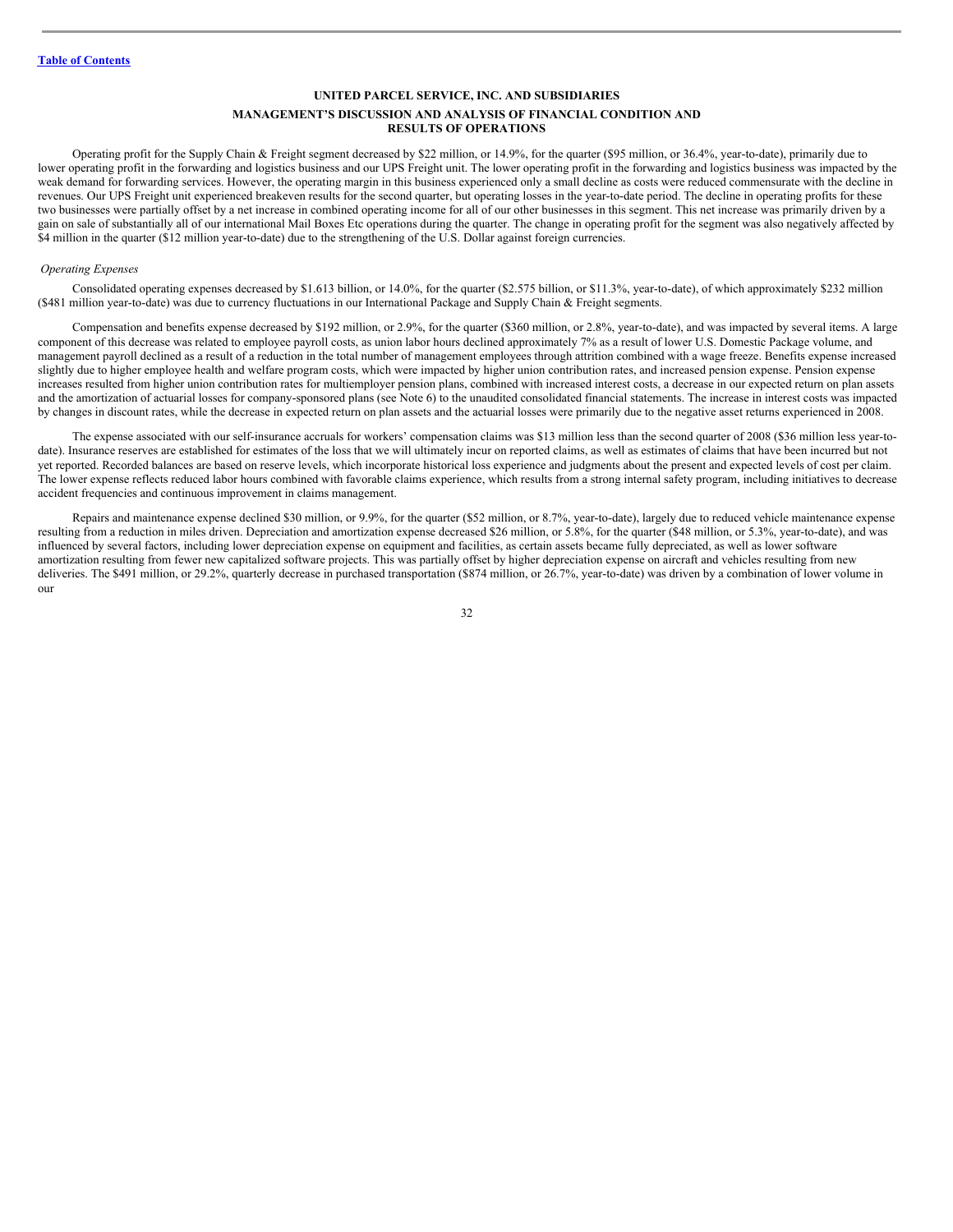## **MANAGEMENT'S DISCUSSION AND ANALYSIS OF FINANCIAL CONDITION AND RESULTS OF OPERATIONS**

international package and forwarding businesses, the impact of currency exchange rates, and decreased fuel surcharge rates charged to us by third-party carriers. The \$628 million, or 53.8%, quarterly decrease in fuel expense (\$1.082 billion, or 51.1%, year-to-date) was impacted by significantly lower prices for jet-A fuel, diesel, and unleaded gasoline, as well as lower usage of these products in our operations. Other occupancy expense decreased by \$19 million, or 7.8% (\$27 million, or 5.2%, year-to-date), for the quarter and was influenced by lower electricity and natural gas costs, as well as lower rent expense.

Other operating expenses declined \$227 million, or 19.2%, in the second quarter of 2009 compared with the same period of 2008 (\$132 million, or 5.8%, year-to-date). The decline for the quarter and year-to-date periods was partially due to certain variable costs that declined as a result of lower package volume, such as the expense associated with customer claims for lost or damaged packages, rent expense for transportation equipment, cargo handling costs, and aircraft landing fees. Additionally, certain other costs declined primarily as a result of cost containment programs, such as employee expense reimbursements, office supplies, professional services, and advertising costs.

The \$132 million, or 5.8%, year-to-date decline in other operating expenses was partially offset by a \$181 million impairment charge on certain of our aircraft. We continually monitor our aircraft fleet utilization in light of current and projected volume levels, aircraft fuel prices, and other factors. In 2008, we had announced that we were in negotiations with DHL to provide air transportation services for all of DHL's express, deferred and international package volume within the United States, as well as air transportation services between the United States, Canada and Mexico. In early April 2009, UPS and DHL mutually agreed to terminate further discussions on providing these services. Additionally, our U.S. Domestic Package air delivery volume has declined since the first quarter of 2008 as a result of persistent economic weakness and shifts in product mix from our premium air services to our lower cost ground services. As a result of these factors, the utilization of certain aircraft fleet types has declined and is expected to be lower in the future.

Based on the factors noted above, as well as FAA aging aircraft directives that would require significant future maintenance expenditures, we determined that a triggering event had occurred that required an impairment assessment of our McDonnell-Douglas DC-8-71 and DC-8-73 aircraft fleets. We conducted an impairment analysis as of March 31, 2009, and determined that the cost basis of these fleets was not recoverable due to the accelerated expected retirement dates of the aircraft. Based on anticipated residual values for the airframes, engines, and parts, we recognized an impairment charge of \$181 million in the first quarter of 2009. This charge is included in the caption "Other expenses" in the Statement of Consolidated Income, and impacted our U.S. Domestic Package segment. We currently continue to utilize and operate all of our other aircraft fleets.

#### <span id="page-34-0"></span>*Investment Income and Interest Expense*

In the second quarter of 2009, we recorded an investment loss of \$22 million, compared with the investment income of \$14 million in the second quarter of 2008 (\$9 million loss year-to-date in 2009, compared to year-to-date income of \$71 million in 2008). This decline in investment income was partially due to a \$17 million impairment charge on certain preferred equity and auction rate securities. The remainder of the decline was largely due to a lower average balance of interest-earning investments, a significantly lower yield earned on our invested assets as a result of declines in short-term interest rates in the United States, and a loss on the fair value adjustments of certain real estate investment partnerships.

During the second quarter of 2009, we recorded impairment losses on certain perpetual preferred securities, and an auction rate security collateralized by preferred securities, issued by large financial institutions. The impairment charge results from conversion offers from the issuers of these securities at prices well below the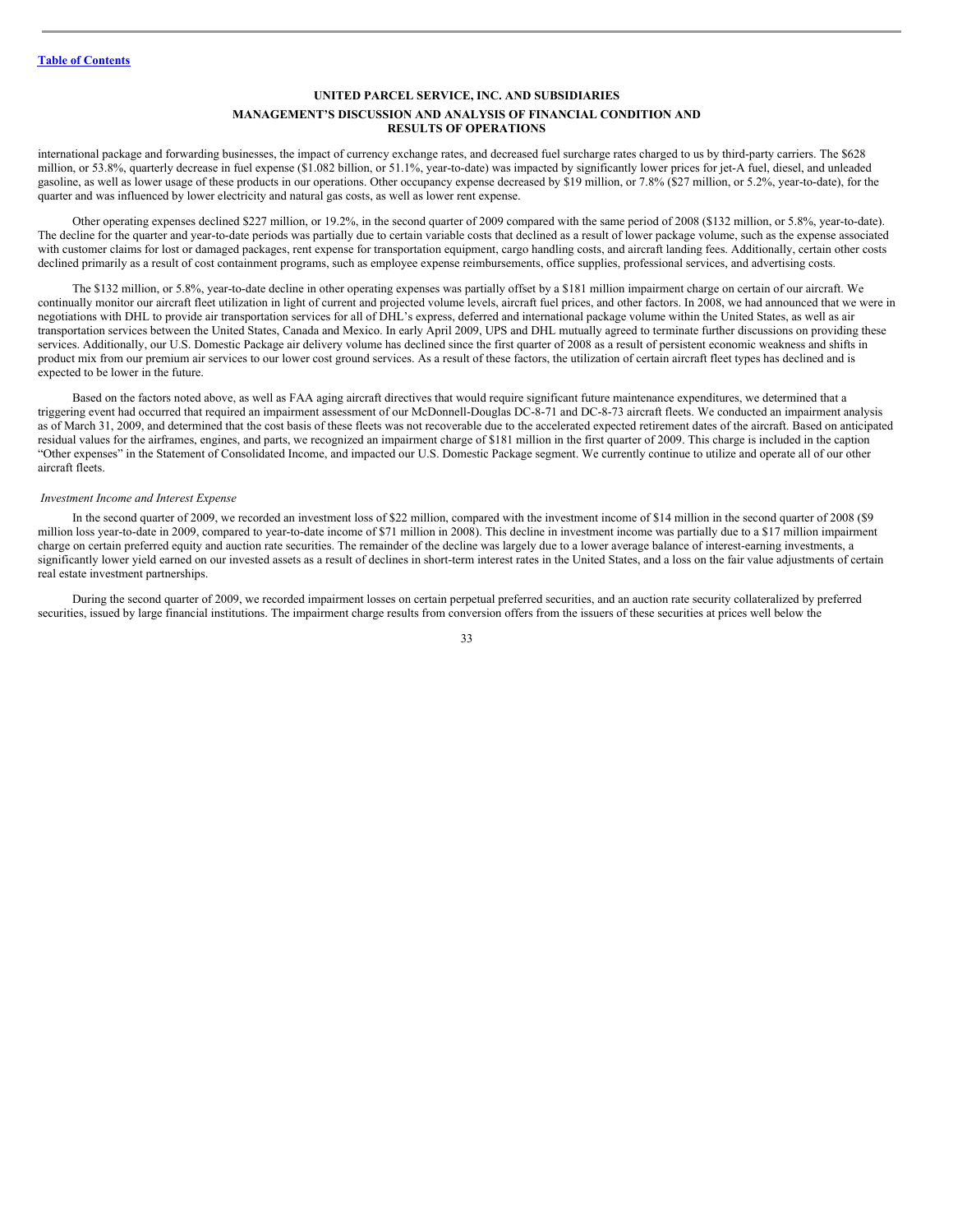### **MANAGEMENT'S DISCUSSION AND ANALYSIS OF FINANCIAL CONDITION AND RESULTS OF OPERATIONS**

stated redemption value of the preferred shares. These securities, which had a cost basis of \$42 million, were written down to their fair value of \$25 million as of June 30, 2009, as an other-than-temporary impairment. The \$17 million total impairment charge during the quarter was recorded in investment income (loss) on the income statement.

For the remaining auction rate securities, and equity and debt securities, we have concluded that no additional other-than-temporary impairment losses existed as of June 30, 2009. In making this determination, we considered the financial condition and prospects of the issuer, the magnitude of the losses in market value compared with the investments' cost, the length of time the investments have been in an unrealized loss position, the probability that we will be unable to collect all amounts due according to the contractual terms of the security, the credit rating of the security, and our ability and intent to hold these investments until the anticipated recovery in market value or maturity occurs.

The \$77 million, or 74.0%, increase in interest expense during the quarter was primarily due to a \$77 million non-cash, pre-tax currency remeasurement charge on certain long-term foreign currency denominated obligations. On a year-to-date basis, interest expense increased \$25 million, or 10.5%, due to the \$77 million currency remeasurement charge, which was partially offset by a lower average debt balance and a lower average interest rate incurred on our variable rate debt and interest rate swap agreements as a result of recent declines in short-term interest rates in the United States.

#### <span id="page-35-0"></span>*Income Tax Expense*

Income tax expense declined by \$244 million, or 49.7%, for the quarter (\$506 million, or 50.5%, year-to-date), primarily due to lower pre-tax income. For the year-todate 2009 period, our effective tax rate increased to 36.9% compared with 36.0% in the comparable period of 2008, due to an increase in our first quarter 2009 income tax provision as a result of providing a valuation allowance of \$14 million against certain deferred tax assets in our International Package business.

# <span id="page-35-1"></span>*Net Income and Earnings Per Share*

Net income for the second quarter of 2009 was \$445 million, a 49.0% decrease from the \$873 million earned in the second quarter of 2008, resulting in a 48.2% decrease in diluted earnings per share to \$0.44 in 2009 from \$0.85 in the second quarter of 2008. Net income for the year-to-date period of 2009 was \$846 million, a 52.4% decrease from the \$1.779 billion recorded in the comparable period of 2008, resulting in a 51.2% decrease in diluted earnings per share to \$0.84 in 2009 from the \$1.72 earned in the comparable period of 2008. The decline in net income for the quarter and year-to-date periods was primarily caused by the decline in operating profits in all three of our business segments, as previously discussed. Additionally, second quarter and year-to-date 2009 net income was reduced by \$48 million due to the after-tax effects of the currency remeasurement charge discussed previously. Year-to-date 2009 net income was also reduced by \$116 million due to the aircraft impairment charge discussed previously. These two charges reduced second quarter and year-to-date diluted earnings per share by \$0.05 and \$0.17, respectively. Earnings per share in the second quarter and year-to-date periods of 2009 was favorably impacted by a reduction in the weighted average shares outstanding of 2.3% and 3.0%, respectively, compared to the same periods of 2008, as a result of our ongoing share repurchase program.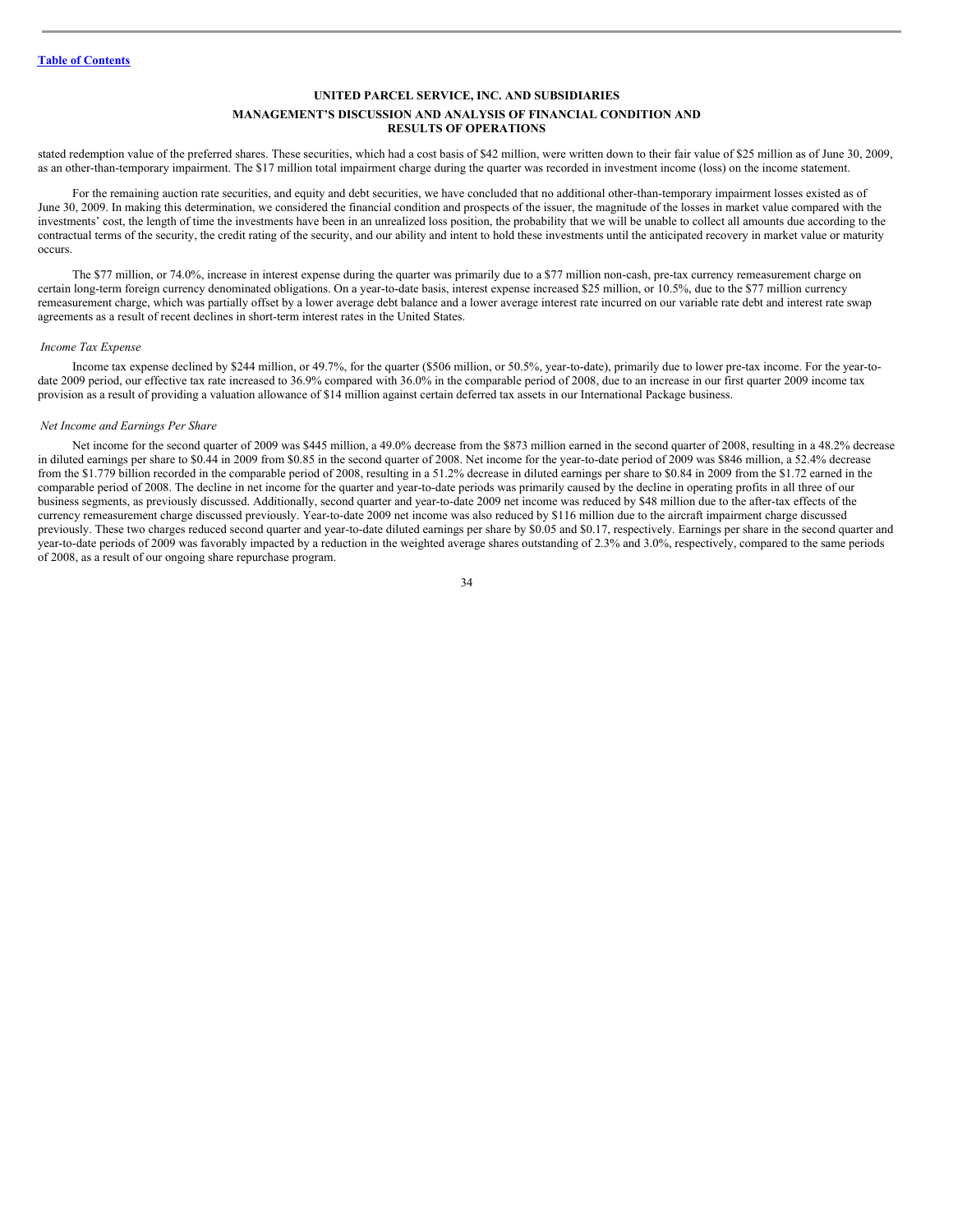### <span id="page-36-0"></span>*Liquidity and Capital Resources*

#### <span id="page-36-1"></span>*Net Cash From Operating Activities*

Net cash provided by operating activities decreased to \$3.155 billion in the first six months of 2009 from \$5.028 billion during the same period of 2008. The decrease in operating cash flow was impacted by approximately \$1.035 billion in cash tax benefits received in 2008 (including an \$850 million tax refund) resulting from a U.S. Federal tax deduction for the payment made to withdraw from the Central States Pension Fund in 2007. The absence of these tax benefits in 2009 adversely affected the comparison with 2008. Operating cash flow also decreased as a result of lower net income in 2009 compared with 2008.

Partially offsetting these factors were changes in our working capital position, as the collection of accounts receivable had a larger impact in the first six months of 2009 compared with the same period in 2008. Accounts receivable normally declines in the first half of each year, due to the collection of receivables generated in the seasonally strong fourth quarter, however the decline was larger in the first half of 2009 as a result of the decrease in revenue among all three of our business segments.

The contributions to our company-sponsored pension plans are expected to increase significantly in 2009, compared with 2008, primarily as a result of required minimum pension fundings for the UPS-IBT Pension Plan. As discussed in Note 6 to the unaudited consolidated financial statements, we expect to contribute \$682 million and \$47 million over the remainder of the year to our company-sponsored pension and postretirement medical benefit plans, respectively.

#### *Net Cash Used In Investing Activities*

Net cash used in investing activities decreased to \$415 million in the first six months of 2009 from \$1.939 billion during the same period of 2008. In the first six months of 2009, we had net sales of \$2 million of marketable securities, compared with \$275 million of net purchases in the comparable period of 2008, as a result of the timing of debt issuances and repayments, income tax refunds, and certain other cash receipts and disbursements.

We had capital expenditures of \$671 million in the first six months of 2009, a decrease from the \$1.387 billion in the same period of 2008. We fund our capital expenditures with our cash from operations. We have commitments for the purchase of aircraft, vehicles, technology equipment and other fixed assets to provide for the replacement of existing capacity and anticipated future growth. Capital expenditures on aircraft declined primarily as a result of fewer deliveries of new aircraft, as we took delivery of one Boeing 747-400 in the first six months of 2009, compared with five Boeing 747-400 deliveries in 2008. Vehicle deliveries and spending on information technology also declined, as a result of reduced investment needs and initiatives to reduce our capital spending. Capital expenditures on facilities and equipment decreased in 2009, primarily resulting from the completion of work on portions of our Worldport hub expansion.

Other investing activities reflected a cash inflow of \$82 million in the first six months of 2009 as compared with a \$282 million outflow in the same period of 2008, largely due to cash settlements of derivative contracts used in our energy and currency hedging programs, as well as the timing of aircraft purchase contract deposits on our Boeing 767-300 and Boeing 747-400 aircraft orders.

### <span id="page-36-2"></span>*Net Cash Used In Financing Activities*

Net cash used in financing activities decreased to \$435 million in the first six months of 2009 from \$3.986 billion during the same period in 2008. Our primary use of cash in financing activities is to repurchase shares, pay dividends, and repay debt obligations.

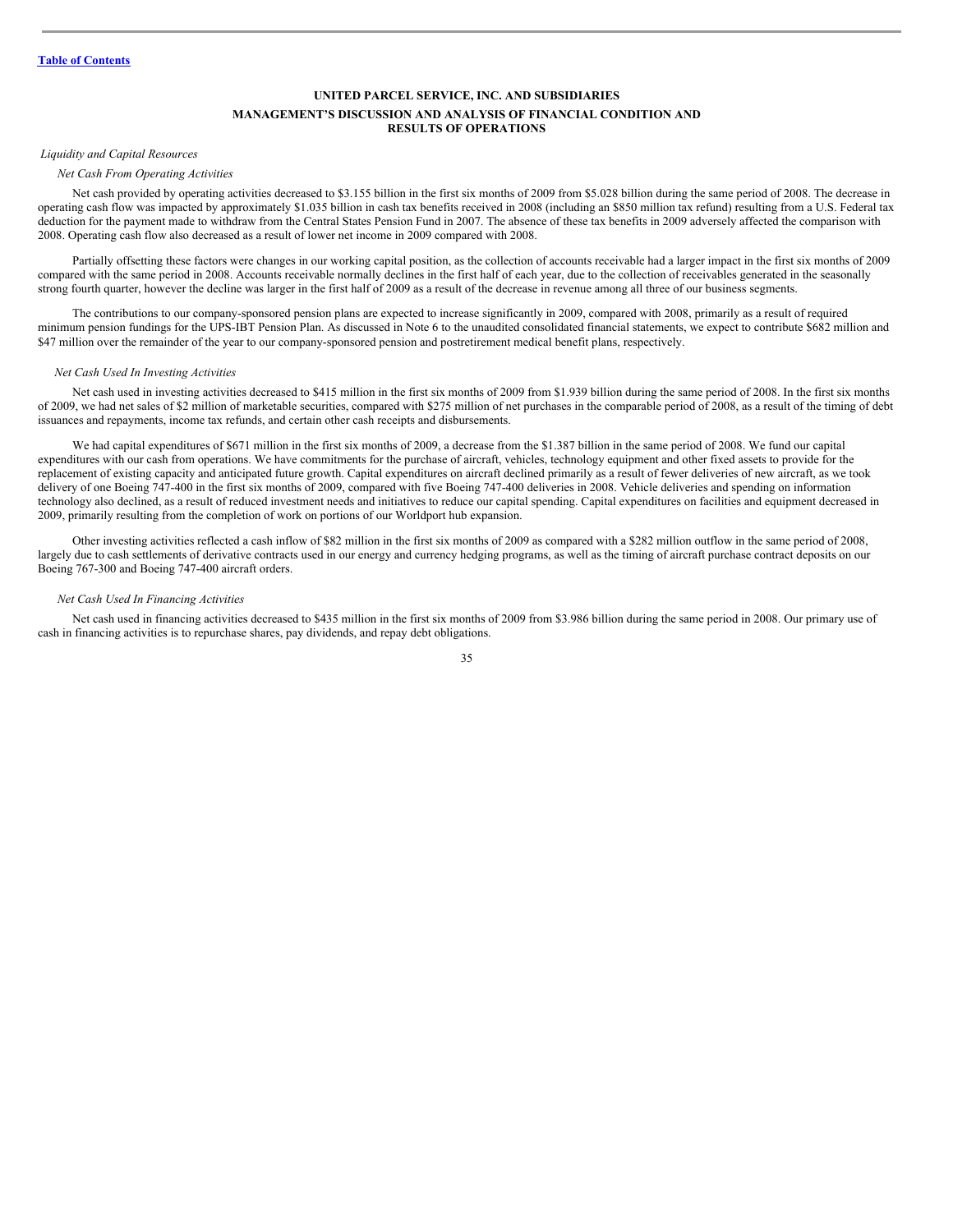### **MANAGEMENT'S DISCUSSION AND ANALYSIS OF FINANCIAL CONDITION AND RESULTS OF OPERATIONS**

We had net issuances of debt of \$903 million in the first six months of 2009, compared with net repayments of debt of \$170 million in the first six months of 2008. Issuances of debt in each period consisted primarily of commercial paper and offerings of fixed rate senior notes. Repayments of debt consisted primarily of paydowns of commercial paper, scheduled principal payments on our capitalized lease obligations and early redemptions of certain tranches of UPS Notes. We consider the overall fixed and floating interest rate mix of our portfolio and the related overall cost of borrowing when planning for future issuances and non-scheduled repayments of debt.

In March 2009, we completed an offering of \$1.0 billion of 3.875% senior notes due April 2014 and \$1.0 billion of 5.125% senior notes due April 2019. These notes pay interest semiannually, and we may redeem the notes at any time by paying the greater of the principal amount or a "make-whole" amount, plus accrued interest. After pricing and underwriting discounts, we received a total of \$1.989 billion in cash proceeds from the offering. The proceeds from the offering are being used for general corporate purposes, including the reduction of our outstanding commercial paper balance.

In January 2008, we completed an offering of \$1.750 billion of 4.50% senior notes due January 2013, \$750 million of 5.50% senior notes due January 2018, and \$1.500 billion of 6.20% senior notes due January 2038. After pricing and underwriting discounts, we received a total of \$3.961 billion in cash proceeds from the offering. Our debt balance increased at the end of 2007 as a result of commercial paper issuances used to fund our withdrawal from the Central States Pension Fund. In the first six months of 2008, we repaid most of this commercial paper with the proceeds from the senior notes offering, as well as the \$850 million U.S. federal tax refund received.

As a result of the uncertain economic environment, we have slowed our share repurchase activity. We currently intend to repurchase shares in 2009 at a rate that should approximately offset the dilution from our stock compensation programs. We repurchased a total of 5.1 million shares of Class A and Class B common stock for \$248 million for the first six months of 2009, compared with repurchases of  $35.7$  million shares for \$2.486 billion for the comparable period of 2008 (\$247 million and \$2.294 billion are reported on the cash flow statement for 2009 and 2008, respectively, due to the timing of settlements). As of June 30, 2009, we had \$6.324 billion of our share repurchase authorization remaining.

The declaration of dividends is subject to the discretion of the Board of Directors and will depend on various factors, including our net income, financial condition, cash requirements, future prospects, and other relevant factors. We maintained our quarterly cash dividend payment at \$0.45 per share in 2009, consistent with the rate in 2008. We expect to continue the practice of paying regular cash dividends.

Our total cash dividends paid for the first six months of 2009 declined to \$876 million from \$1.337 billion in 2008. This decline was primarily a result of three dividend payments being made in the first six months of 2008, compared with only two dividend payments being made in the first six months of 2009, due to a change in our dividend payment schedule. We also had a reduction in the number of outstanding shares on which dividends are paid, as a result of our share repurchase program.

The cash outflows in other financing activities primarily relate to hedging activities. In conjunction with the senior fixed rate debt offerings in the first quarter of 2009 and 2008, we settled several interest rate derivatives that were designated as hedges of these debt offerings, which resulted in cash outflows of \$243 and \$84 million in 2009 and 2008, respectively. In the second quarter of 2008, we entered into a forward purchase agreement for UPS Class B shares for \$220 million, which was completed on July 31, 2008. A total of 3.6 million shares were repurchased under this agreement, approximately 0.8 million of which were in the second quarter of 2008. The cash outflow for the forward purchase agreement that had not been used on share repurchases as of June 30, 2008 (approximately \$167 million) was reported in other financing activities on the cash flow statement.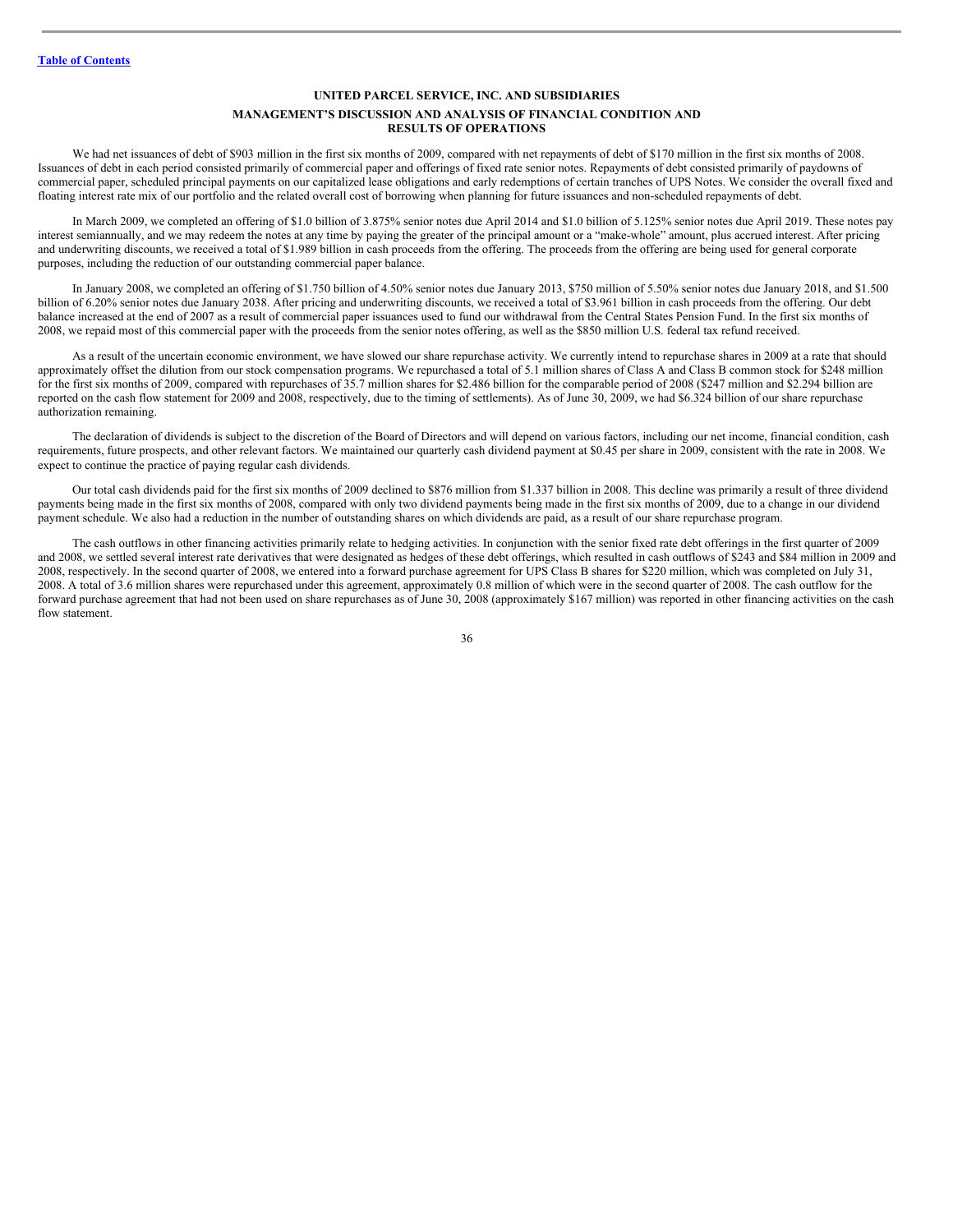#### <span id="page-38-0"></span>*Sources of Credit*

We are authorized to borrow up to \$10.0 billion under our U.S. commercial paper program. We had \$1.878 billion outstanding under this program as of June 30, 2009, with an average interest rate of 0.21%. All of this commercial paper was classified as a current liability as of June 30, 2009. At December 31, 2008, we classified \$1.0 billion of our commercial paper as long-term debt on our balance sheet, based on our intent and ability to refinance this debt on a long-term basis in the future. We also maintain a European commercial paper program under which we are authorized to borrow up to  $61.0$  billion in a variety of currencies, however no amounts were outstanding under this program as of June 30, 2009.

We maintain two credit agreements with a consortium of banks. One of these agreements provides revolving credit facilities of \$3.0 billion, and expires on April 15, 2010. Interest on any amounts we borrow under this facility would be charged at 90-day LIBOR plus a percentage determined by quotations from Markit Group Ltd. for our 1 year credit default swap spread, subject to certain minimum rates and maximum rates based on our public debt ratings from Standard & Poor's and Moody's. If our public debt ratings are A / A2 or above, the minimum applicable margin is 1.00% and the maximum applicable margin is 2.00%; if our public debt ratings are lower than A / A2, the minimum applicable margin is 1.50% and the maximum applicable margin is 3.00%.

The second agreement provides revolving credit facilities of \$1.0 billion, and expires on April 19, 2012. Interest on any amounts we borrow under this facility would be charged at 90-day LIBOR plus 15 basis points. At June 30, 2009, there were no outstanding borrowings under either of these facilities.

In addition to these credit facilities, we have an automatically effective registration statement on Form S-3 filed with the SEC that is available for registered offerings of short or long-term debt securities.

Our Moody's and Standard & Poor's short-term credit ratings are P-1 and A-1+, respectively. Our Moody's and Standard & Poor's long-term credit ratings are Aa3 and AA-, respectively. We have a stable outlook from both of these credit rating agencies.

Our existing debt instruments and credit facilities do not have cross-default or ratings triggers, however these debt instruments and credit facilities do subject us to certain financial covenants. As of June 30, 2009 and for all prior periods, we have satisfied these financial covenants. These covenants limit the amount of secured indebtedness that we may incur, and limit the amount of attributable debt in sale-leaseback transactions, to 10% of net tangible assets. As of June 30, 2009, 10% of net tangible assets is equivalent to \$2.289 billion, however we have no covered sale-leaseback transactions or secured indebtedness outstanding. Additionally, we are required to maintain a minimum net worth, as defined, of \$5.0 billion on a quarterly basis. As of June 30, 2009, our net worth, as defined, was equivalent to \$12.421 billion. We do not expect these covenants to have a material impact on our financial condition or liquidity.

Except as described in this quarterly report, the nature and amounts of our payment obligations under our debt, capital and operating lease agreements, purchase commitments, and other liabilities as of June 30, 2009 have not materially changed from those at December 31, 2008, as described in our Annual Report on Form 10-K for the year ended December 31, 2008.

### <span id="page-38-1"></span>*Contingencies*

We are a defendant in a number of lawsuits filed in state and federal courts containing various class-action allegations under state wage-and-hour laws. In one of these cases, Marlo v. UPS, which was certified as a class action in a California federal court in June 2004, plaintiffs allege that they improperly were denied overtime, and

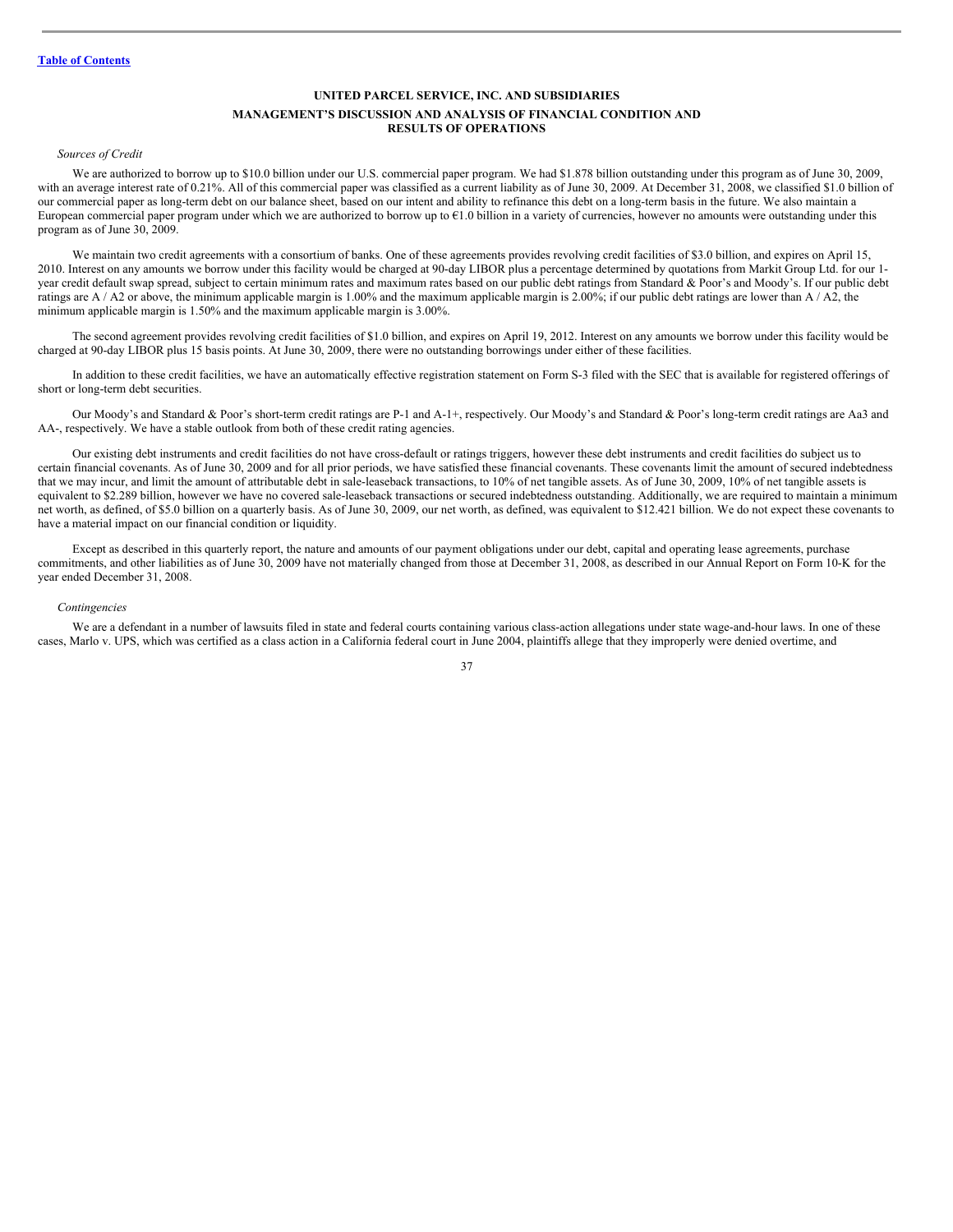## **MANAGEMENT'S DISCUSSION AND ANALYSIS OF FINANCIAL CONDITION AND RESULTS OF OPERATIONS**

seek penalties for missed meal and rest periods, and interest and attorneys' fees. Plaintiffs purport to represent a class of 1,300 full-time supervisors. In August 2005, the court granted summary judgment in favor of UPS on all claims, and plaintiffs appealed the ruling. In October 2007, the appeals court reversed the lower court's ruling. In April 2008, the Court decertified the class and vacated the trial scheduled for April 29, 2008. We have denied any liability with respect to these claims and intend to vigorously defend ourselves in this case. At this time, we have not determined the amount of any liability that may result from this matter or whether such liability, if any, would have a material adverse effect on our financial condition, results of operations, or liquidity.

In another case, Hohider v. UPS, which in July 2007 was certified as a class action in a Pennsylvania federal court, plaintiffs have challenged certain aspects of the Company's interactive process for assessing requests for reasonable accommodation under the Americans with Disabilities Act. Plaintiffs purport to represent a class of over 35,000 current and former employees, and seek back-pay, and compensatory and punitive damages, as well as attorneys' fees. In August 2007, the Third Circuit Court of Appeals granted our petition to hear the appeal of the trial court's certification order. In July 2009, the Third Circuit issued its decision decertifying the class and remanding the case to the trial court for further proceedings. We have denied any liability with respect to these claims and intend to vigorously defend ourselves in this case. At this time, we have not determined the amount of any liability that may result from this matter or whether such liability, if any, would have a material adverse effect on our financial condition, results of operations, or liquidity.

UPS and Mail Boxes Etc., Inc. are defendants in various lawsuits brought by franchisees who operate Mail Boxes Etc. centers and The UPS Store locations. These lawsuits relate to the rebranding of Mail Boxes Etc. centers to The UPS Store, The UPS Store business model, the representations made in connection with the rebranding and the sale of The UPS Store franchises, and UPS's sale of services in the franchisees' territories. In one of the actions, which is pending in California state court, the court recently certified a class consisting of all Mail Boxes Etc. branded stores that rebranded to The UPS Store in March 2003. We have denied any liability with respect to these claims and intend to defend ourselves vigorously. At this time, we have not determined the amount of any liability that may result from these matters or whether such liability, if any, would have a material adverse effect on our financial condition, results of operations, or liquidity.

In January 2008, a class action complaint was filed in the United States District Court for the Eastern District of New York alleging price-fixing activities relating to the provision of freight forwarding services. UPS was not named in this case. On July 21, 2009, the plaintiffs filed a first amended complaint naming numerous global freight forwarders as defendants. UPS and UPS Supply Chain Solutions are among the 60 defendants named in the amended complaint. We intend to vigorously defend ourselves in this case. At this time, we have not determined the amount of any liability that may result from these matters or whether such liability, if any, would have a material adverse effect on our financial condition, results of operations, or liquidity.

We are a defendant in various other lawsuits that arose in the normal course of business. We believe that the eventual resolution of these cases will not have a material adverse effect on our financial condition, results of operations, or liquidity.

We file income tax returns in the U.S. federal jurisdiction, most U.S. state and local jurisdictions, and many non-U.S. jurisdictions. As of June 30, 2009, we had substantially resolved all U.S. federal income tax matters for tax years prior to 2003. During the second quarter of 2009, we resolved tax years 1999 through 2002 with the Internal Revenue Service ("IRS") Appeals Office. In July 2008, the IRS completed its audit of the tax years 2003 through 2004, with only a limited number of issues that will be considered by the IRS Appeals Office by the end of 2009. In late 2008, the IRS began the initial planning phase of the income tax audit for tax years 2005 through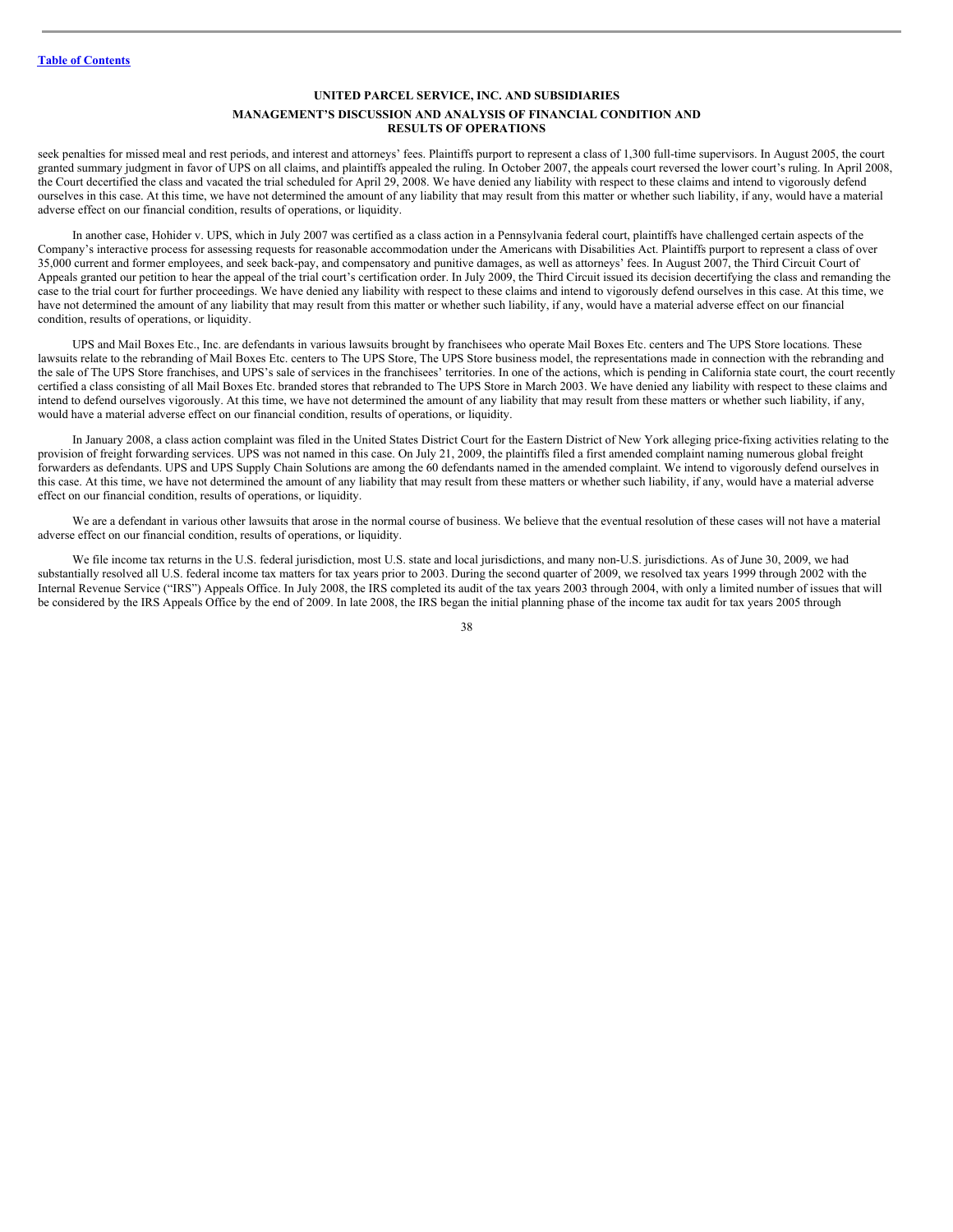# **MANAGEMENT'S DISCUSSION AND ANALYSIS OF FINANCIAL CONDITION AND RESULTS OF OPERATIONS**

2007. Along with this audit for tax years 2005 through 2007, the IRS is currently examining non-income based taxes, including employment taxes and excise taxes on transportation of property by air and fuel purchases, which could lead to proposed assessments. The IRS has not presented an official position with regard to these taxes at this time, and therefore we are not able to determine the technical merit of any potential assessment; however, we do not believe that the resolution of this matter would have a material adverse effect on our financial condition, results of operations, or liquidity. Certain foreign jurisdictions are reviewing transfer pricing transactions between U.S. and related foreign companies. The Italian Guardia di Finanza, under the authority of the Minister of Economy and Finance, has challenged whether a UPS entity has a permanent establishment in Italy beginning with tax year 2005. No final report or assessment has been issued. We disagree with the basis for these challenges and intend to defend our position vigorously. However, it is reasonably possible that the amount of unrecognized tax benefits could change within the next 12 months as we continue to pursue resolution of this matter with the Italian authorities. At this time, we do not expect this matter to have a material adverse effect on our financial condition, results of operations, or liquidity. With few exceptions, we are no longer subject to U.S. state and local and non-U.S. income tax examinations by tax authorities for tax years prior to 1999, but certain U.S. state and local matters are subject to ongoing litigation.

As of December 31, 2008, we had approximately 260,000 employees employed under a national master agreement and various supplemental agreements with local unions affiliated with the International Brotherhood of Teamsters ("Teamsters"). In September 2007, we reached a new national master agreement with the Teamsters, which was ratified in December 2007. The new agreement provides for wage increases as well as contributions to healthcare and pension plans, and most economic provisions of the new five year agreement took effect on August 1, 2008, with the exception of our withdrawal from the Central States Pension Fund which occurred in 2007. We have approximately 2,900 pilots who are employed under a collective bargaining agreement with the Independent Pilots Association, which becomes amendable at the end of 2011. Our airline mechanics are covered by a collective bargaining agreement with Teamsters Local 2727, which became amendable in November 2006. We began formal negotiations with Teamsters Local 2727 in October 2006. In addition, the majority (approximately 3,000) of our ground mechanics who are not employed under agreements with the Teamsters are employed under collective bargaining agreements with the International Association of Machinists and Aerospace Workers ("IAM"). In June of 2009, we reached a new agreement with the IAM, which was subsequently ratified in July 2009. The new agreement runs through July 31, 2014.

We participate in a number of trustee-managed multi-employer pension and health and welfare plans for employees covered under collective bargaining agreements. Several factors could cause us to make significantly higher future contributions to these plans, including unfavorable investment performance, changes in demographics, and increased benefits to participants. At this time, we are unable to determine the amount of additional future contributions, if any, or whether any material adverse effect on our financial condition, results of operations, or liquidity would result from our participation in these plans.

#### <span id="page-40-0"></span>*Other Matters*

We received grand jury subpoenas from the Antitrust Division of the U.S. Department of Justice ("DOJ") regarding the DOJ's investigations into certain pricing practices in the air cargo industry in July 2006, and into certain pricing practices in the freight forwarding industry in December 2007. In October 2007, June 2008, and February 2009, we received information requests from the European Commission relating to its investigation of certain pricing practices in the freight forwarding industry. We also received and responded to related information requests from competition authorities in other jurisdictions. We are cooperating with these inquiries.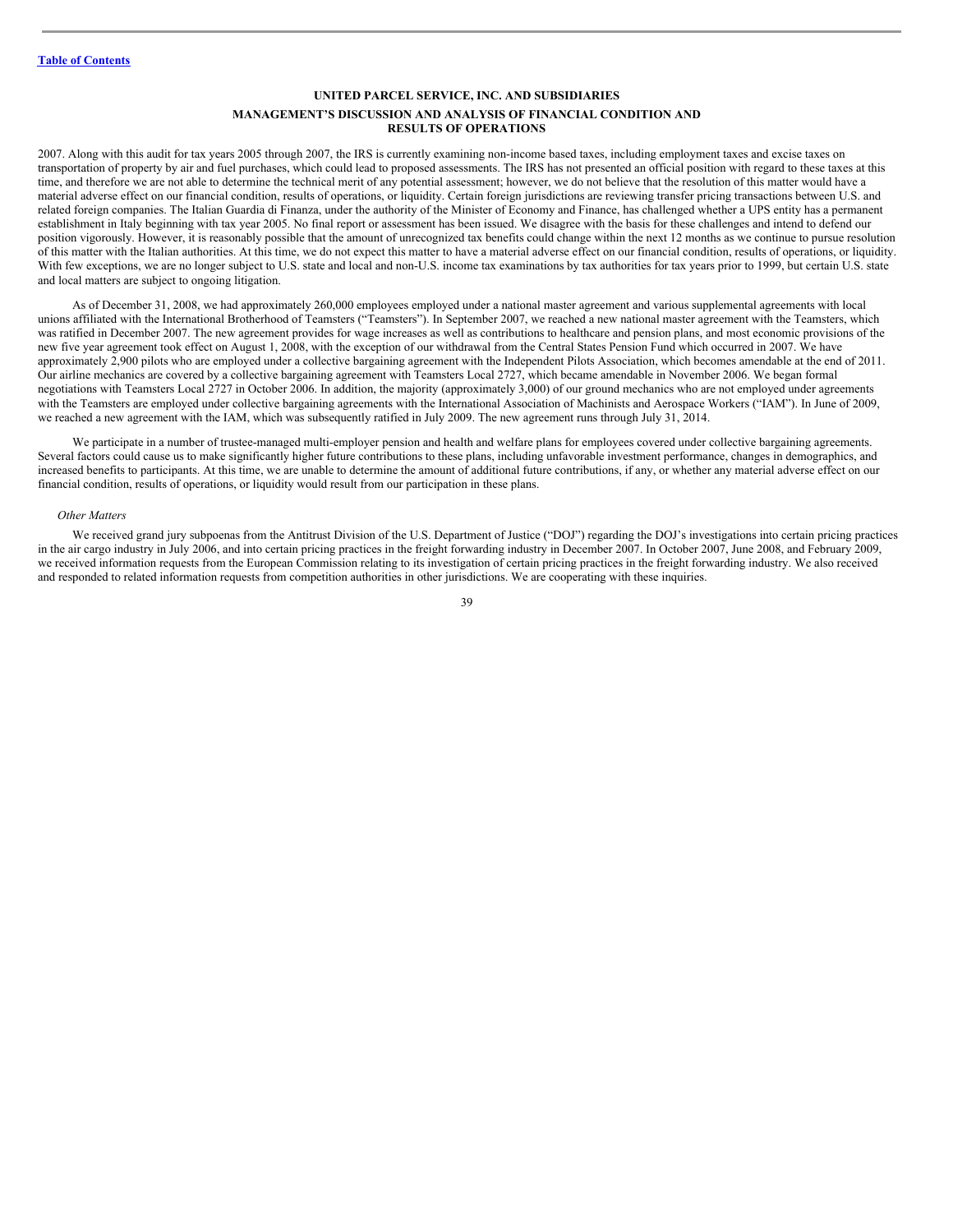# <span id="page-41-0"></span>*Recent Accounting Pronouncements*

*Adoption of New Accounting Standards*

- The disclosure requirements of Statement No. 157 "Fair Value Measurements" ("FAS 157"), which took effect on January 1, 2008, are presented in Note 12 to the unaudited consolidated financial statements. On January 1, 2009, we implemented the previously deferred provisions of FAS 157 for nonfinancial assets and liabilities recorded at fair value, as required.
- The disclosure requirements of Statement No. 161 "Disclosures about Derivative Instruments and Hedging Activities" ("FAS 161"), which took effect on January 1, 2009, are presented in Note 14 to the unaudited consolidated financial statements.
- The accounting requirements of Statement No. 141(R) "Business Combinations" ("FAS 141(R)"), which took effect on January 1, 2009, were adopted but had no impact on our financial statements.
- The accounting and presentation requirements of Statement No. 160 "Noncontrolling Interests in Consolidated Financial Statements—an amendment of Accounting Research Bulletin No. 51" ("FAS 160"), which took effect on January 1, 2009, had an immaterial impact on the financial statements.
- The disclosure requirements of FASB Staff Position ("FSP") FAS 107-1 and APB 28-1 "Interim Disclosures about Fair Value of Financial Instruments" are presented in Note 12 to the unaudited consolidated financial statements.
- The accounting requirements of FSP 157-4—"Determining Fair Value When the Volume and Level of Activity for the Asset or Liability Have Significantly Decreased and Identifying Transactions That Are Not Orderly" ("FSP 157-4"), which took effect on April 1, 2009, were adopted but had an immaterial impact on our financial statements. The disclosure requirements of FSP 157-4 are presented in Note 4 and Note 12 to the unaudited consolidated financial statements.

### *Standards Issued But Not Yet Ef ective*

- In June 2009, the FASB issued Statement No. 168, "The FASB Accounting Standards Codification (Codification) and the Hierarchy of GAAP" ("FAS No. 168"), which replaces Statement No. 162, "The Hierarchy of GAAP" and establishes the Codification as the single source of authoritative U.S. GAAP recognized by the FASB to be applied by nongovernmental entities. SEC rules and interpretive releases are also sources of authoritative GAAP for SEC registrants. FAS 168 modifies the GAAP hierarchy to include only two levels of GAAP: authoritative and nonauthoritative. FAS 168 is effective beginning for periods ended after September 15, 2009. As FAS 168 is not intended to change or alter existing GAAP, it will not impact our results of operations, cash flows or financial position. We will adjust historical GAAP references in our third quarter 2009 Form 10-Q to reflect accounting guidance references included in the codification.
- In December 2008, the FASB issued FSP FAS 132(R)-1, "Employers' Disclosures about Postretirement Benefit Plan Assets." This FSP amends Statement No. 132 (revised 2003), "Employers' Disclosures about Pensions and Other Postretirement Benefits," to provide guidance on an employer's disclosures about plan assets of a defined benefit pension or other postretirement plan, investment policies and strategies, major categories of plan assets, inputs and valuation techniques used to measure the fair value of plan assets and significant concentrations of risk within plan assets. This FSP will be effective for fiscal years ending after December 15, 2009, with earlier application permitted. Upon initial application, the provisions of this FSP are not required for earlier periods that are presented for comparative purposes.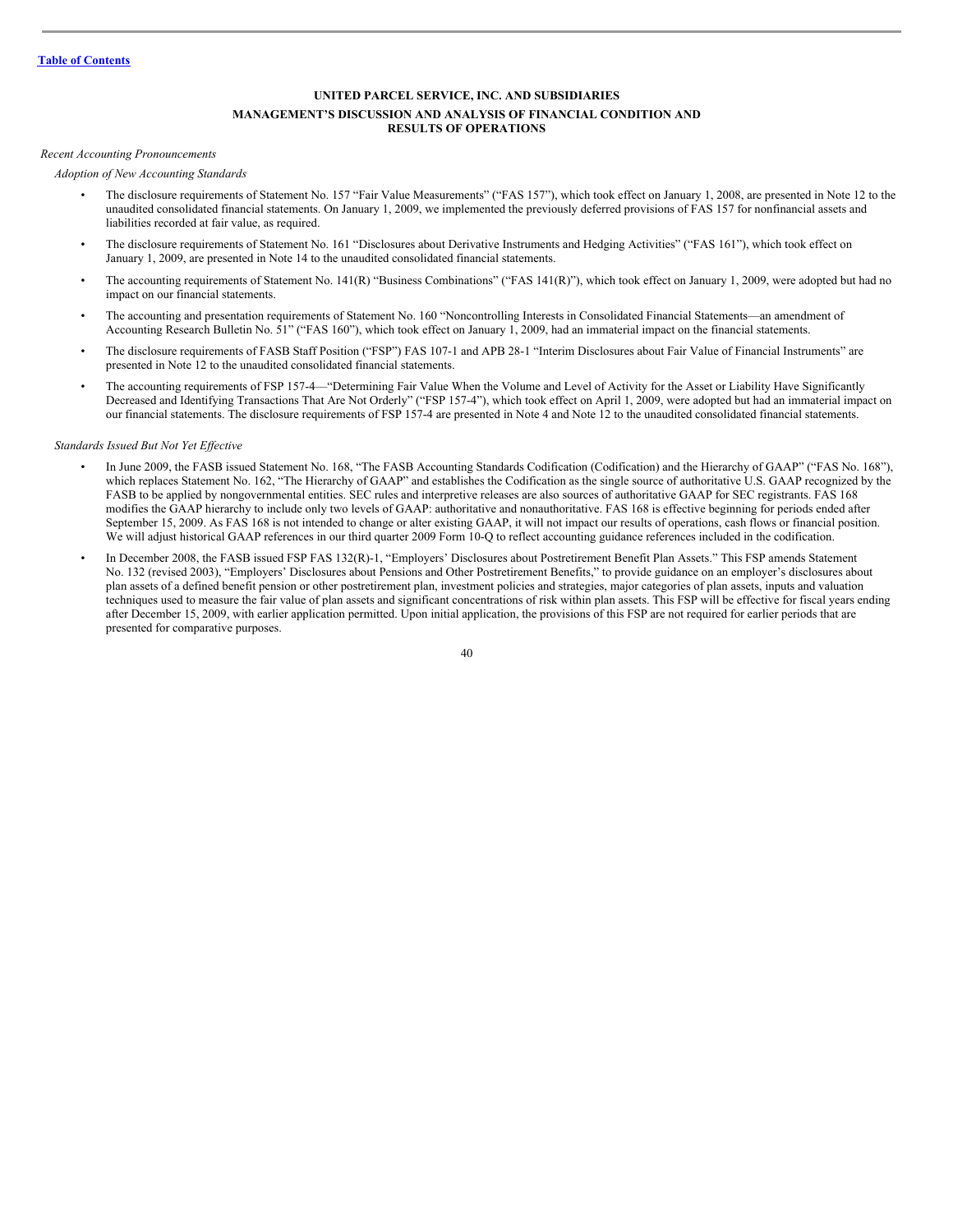# **Table of [Contents](#page-1-0)**

Other new pronouncements issued but not effective until after June 30, 2009, are not expected to have a significant effect on our consolidated financial position or results of operations.

### <span id="page-42-0"></span>*Forward-Looking Statements*

"Management's Discussion and Analysis of Financial Condition and Results of Operations" and other parts of this report contain "forward-looking" statements about matters that inherently are difficult to predict. The words "believes," "expects," "anticipates," and similar expressions are intended to identify forward-looking statements. These statements include statements regarding our intent, belief and current expectations about our strategic direction, prospects and future results. We have described some of the important factors that affect these statements as we discussed each subject. Forward-looking statements involve risks and uncertainties, and certain factors may cause actual results to differ materially from those contained in the forward-looking statements. Some of the factors that could cause our actual results to differ materially from the expected results are described in our Annual Report on Form 10-K for the year ended December 31, 2008.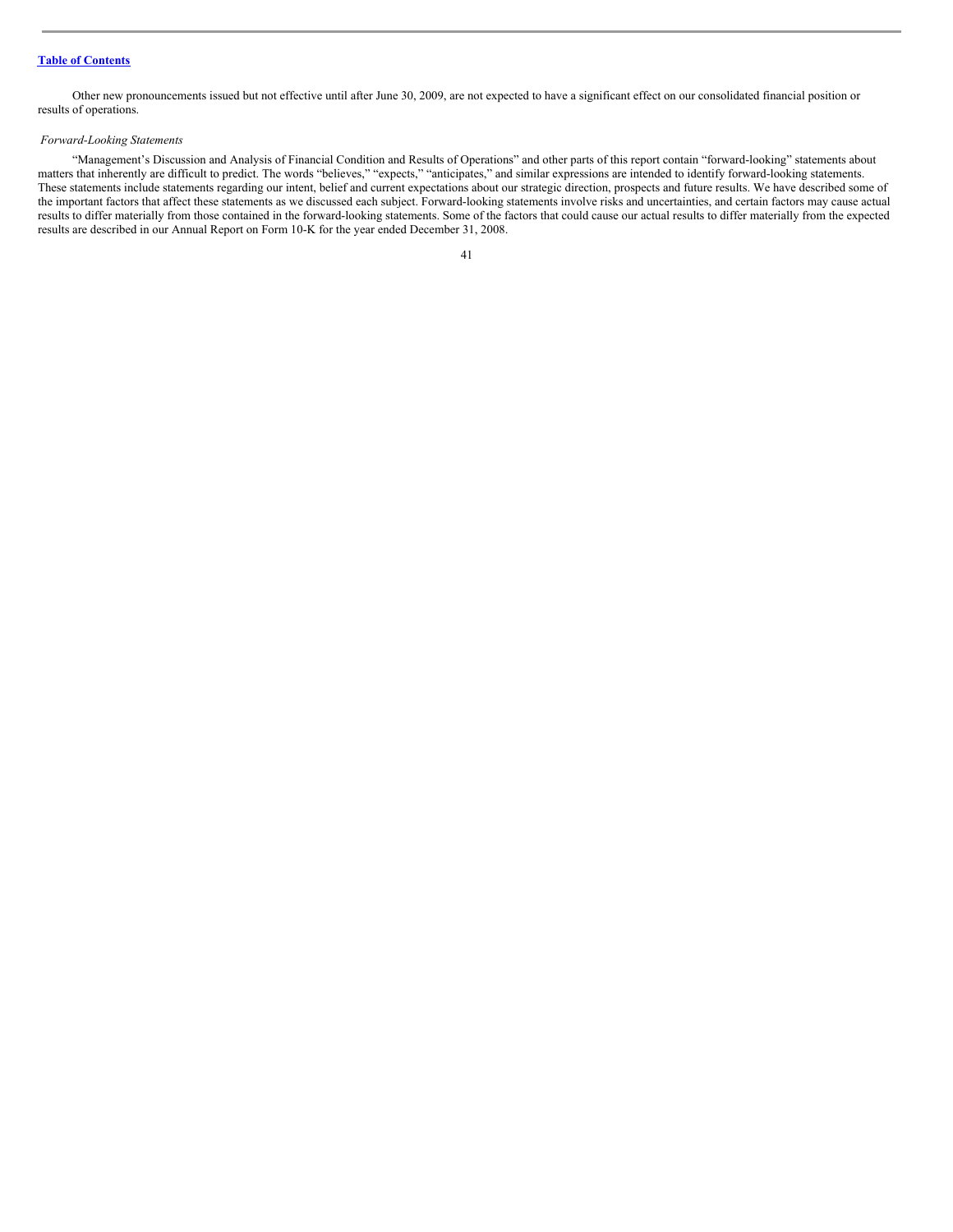### <span id="page-43-0"></span>**Item 3.** *Quantitative and Qualitative Disclosures About Market Risk*

We are exposed to market risk from changes in foreign currency exchange rates, interest rates, equity prices, and certain commodity prices. This market risk arises in the normal course of business, as we do not engage in speculative trading activities. In order to manage the risk arising from these exposures, we utilize a variety of foreign exchange, interest rate, equity and commodity forward contracts, options, and swaps.

The total fair value asset (liability) of our derivative financial instruments is summarized in the following table (in millions):

|                                  | <b>June 30,</b><br>2009  | December 31,<br>2008 |
|----------------------------------|--------------------------|----------------------|
| <b>Energy Derivatives</b>        | $\overline{\phantom{a}}$ |                      |
| <b>Currency Derivatives</b>      | 88                       | 241                  |
| <b>Interest Rate Derivatives</b> | $_{18}$                  | (388)                |
|                                  | \$106<br>_____           | (147)                |

Other than noted below, our market risks, hedging strategies, and financial instrument positions at June 30, 2009 have not materially changed from those disclosed in our Annual Report on Form 10-K for the year ended December 31, 2008. In the first quarter of 2009, we settled several interest rate hedges in conjunction with issuing five and ten year notes and made a cash payment of \$243 million. In the second quarter of 2009, we entered into interest rate swap agreements for a notional amount of \$2.250 billion that effectively converted the fixed interest rate on the associated debt instruments to a variable interest rate. The potential change in annual interest expense resulting from a hypothetical 100 basis point change in short-term interest rates applied to our floating rate debt (including commercial paper) and swap instruments as of June 30, 2009 would be approximately \$49 million. The market risk sensitivities of the currency derivative contracts noted above are not materially different from the amounts described in our Annual Report on Form 10-K for the year ended December 31, 2008.

The forward contracts, swaps, and options previously discussed contain an element of risk that the counterparties may be unable to meet the terms of the agreements. However, we minimize such risk exposures for these instruments by limiting the counterparties to banks and financial institutions that meet established credit guidelines. We do not expect to incur any losses as a result of counterparty default.

The information concerning market risk under the caption "Quantitative and Qualitative Disclosures about Market Risk" on pages 47-48 of our consolidated financial statements contained in our Annual Report on Form 10-K for the year ended December 31, 2008, is hereby incorporated by reference in this Quarterly Report on Form 10-Q.

#### <span id="page-43-1"></span>**Item 4.** *Controls and Procedures*

### *Evaluation of Disclosure Controls and Procedures:*

As of the end of the period covered by this report, management, including our chief executive officer and chief financial officer, evaluated the effectiveness of the design and operation of our disclosure controls and procedures (as defined in Rules 13a-15(e) and 15d-15(e) of the Securities Exchange Act of 1934 ("Exchange Act")). Based upon that evaluation, our chief executive officer and chief financial officer concluded that the disclosure controls and procedures were effective to ensure that information required to be disclosed in reports we file or submit under the Exchange Act is (1) recorded, processed, summarized and reported within the time periods specified in Securities and Exchange Commission rules and forms, and (2) accumulated and communicated to our management to allow their timely decisions regarding required disclosure.

#### *Changes in Internal Control over Financial Reporting:*

There were no changes in the Company's internal controls over financial reporting during the quarter ended June 30, 2009 that have materially affected, or are reasonably likely to materially affect, the Company's internal control over financial reporting.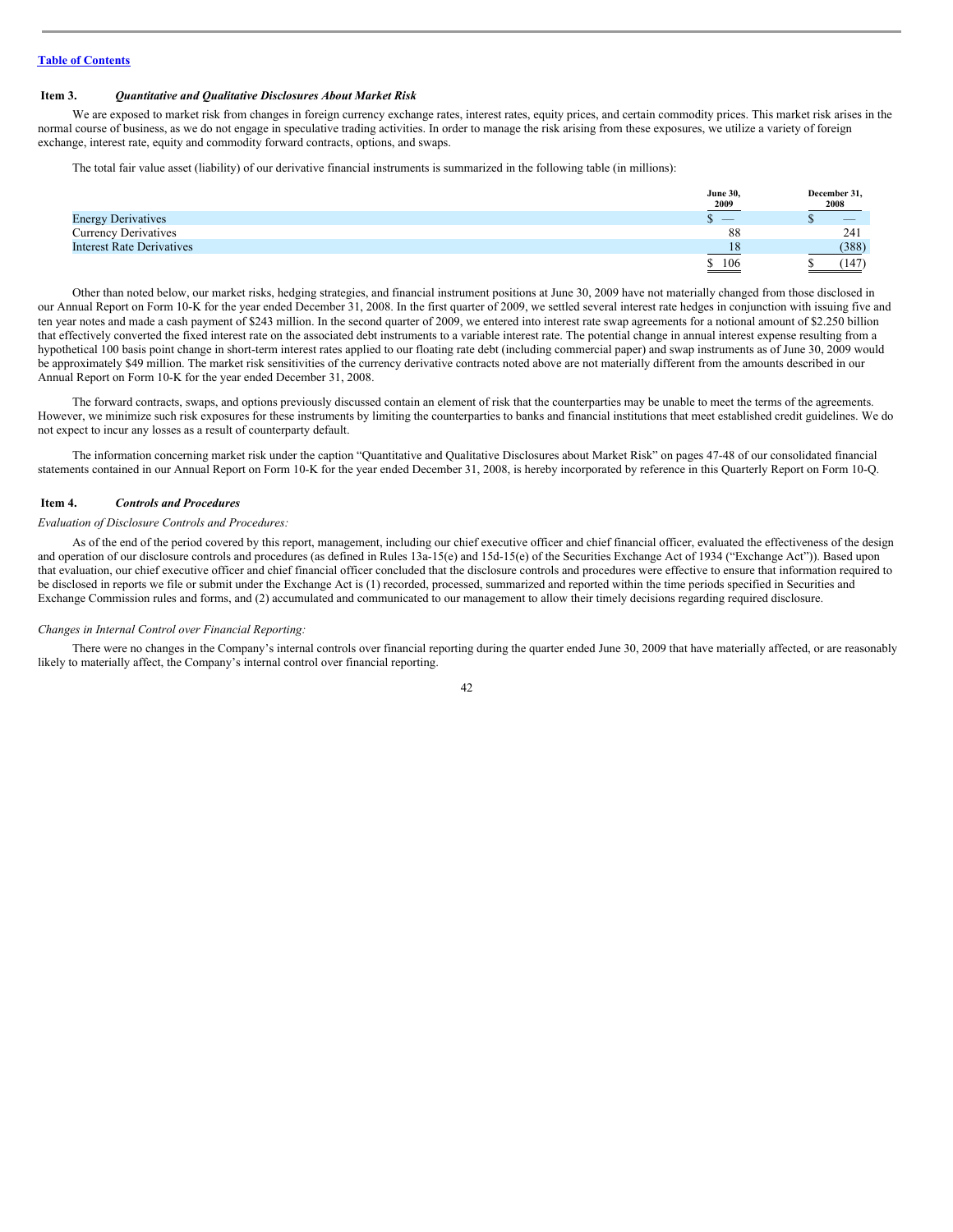# **PART II. OTHER INFORMATION**

### <span id="page-44-0"></span>**Item 1.** *Legal Proceedings*

For a discussion of legal proceedings affecting us and our subsidiaries, please see the information under the sub-caption "Contingencies" of the caption "Management's Discussion and Analysis of Financial Condition and Results of Operations" included in this report.

### <span id="page-44-1"></span>**Item 1A.** *Risk Factors*

There have been no material changes to the risk factors described in Part 1, Item 1A in our Annual Report on Form 10-K for the year ended December 31, 2008.

# <span id="page-44-2"></span>**Item 2.** *Unregistered Sales of Equity Securities and Use of Proceeds*

(c) A summary of our repurchases of our Class A and Class B common stock during the second quarter of 2009 is as follows (in millions, except per share amounts):

|                                 |                     |                   | <b>Total Number</b>      |                      | <b>Approximate Dollar</b> |
|---------------------------------|---------------------|-------------------|--------------------------|----------------------|---------------------------|
|                                 | <b>Total Number</b> | Average           | of Shares Purchased      | Value of Shares that |                           |
|                                 | of Shares           | <b>Price Paid</b> | as Part of Publicly      |                      | May Yet be Purchased      |
|                                 | Purchased(1)        | Per Share         | <b>Announced Program</b> |                      | <b>Under the Program</b>  |
| April 1 – April 30, 2009        | 0.9                 | \$52.95           | 0.9                      |                      | 6,413                     |
| May $1 -$ May 31, 2009          | 0.9                 | 53.14             | 0.8                      |                      | 6,368                     |
| June $1 -$ June 30, 2009        | 0.9                 | 49.47             | 0.9                      |                      | 6,324                     |
| Total April $1 -$ June 30, 2009 | 2.7                 | \$ 51.83          | 2.6                      |                      |                           |

(1) Includes shares repurchased through our publicly announced share repurchase program and shares tendered to pay the exercise price and tax withholding on employee stock options.

In January 2008, we announced a new financial policy regarding our capital structure to enhance shareowner value. We intend to manage our balance sheet to a target debt ratio of approximately 50%-60% funds from operations to total debt. In connection with this policy, the Board of Directors authorized an increase in our share repurchase authorization to \$10.0 billion. Share repurchases may take the form of accelerated share repurchases, open market purchases, or other such methods as we deem appropriate. The timing of our share repurchases will depend upon market conditions. Unless terminated earlier by the resolution of our Board, the program will expire when we have purchased all shares authorized for repurchase under the program.

# **Item 3.** *Defaults Upon Senior Securities*

None.

### <span id="page-44-3"></span>**Item 4.** *Submission of Matters to a Vote of Security Holders*

Our annual meeting of shareowners was held on May 7, 2009.

Proxies for the meeting were solicited pursuant to Regulation 14A under the Securities Exchange Act of 1934. There was no solicitation in opposition to management's nominees for director as listed in Item No. 1 in the proxy statement, and all of such nominees were elected.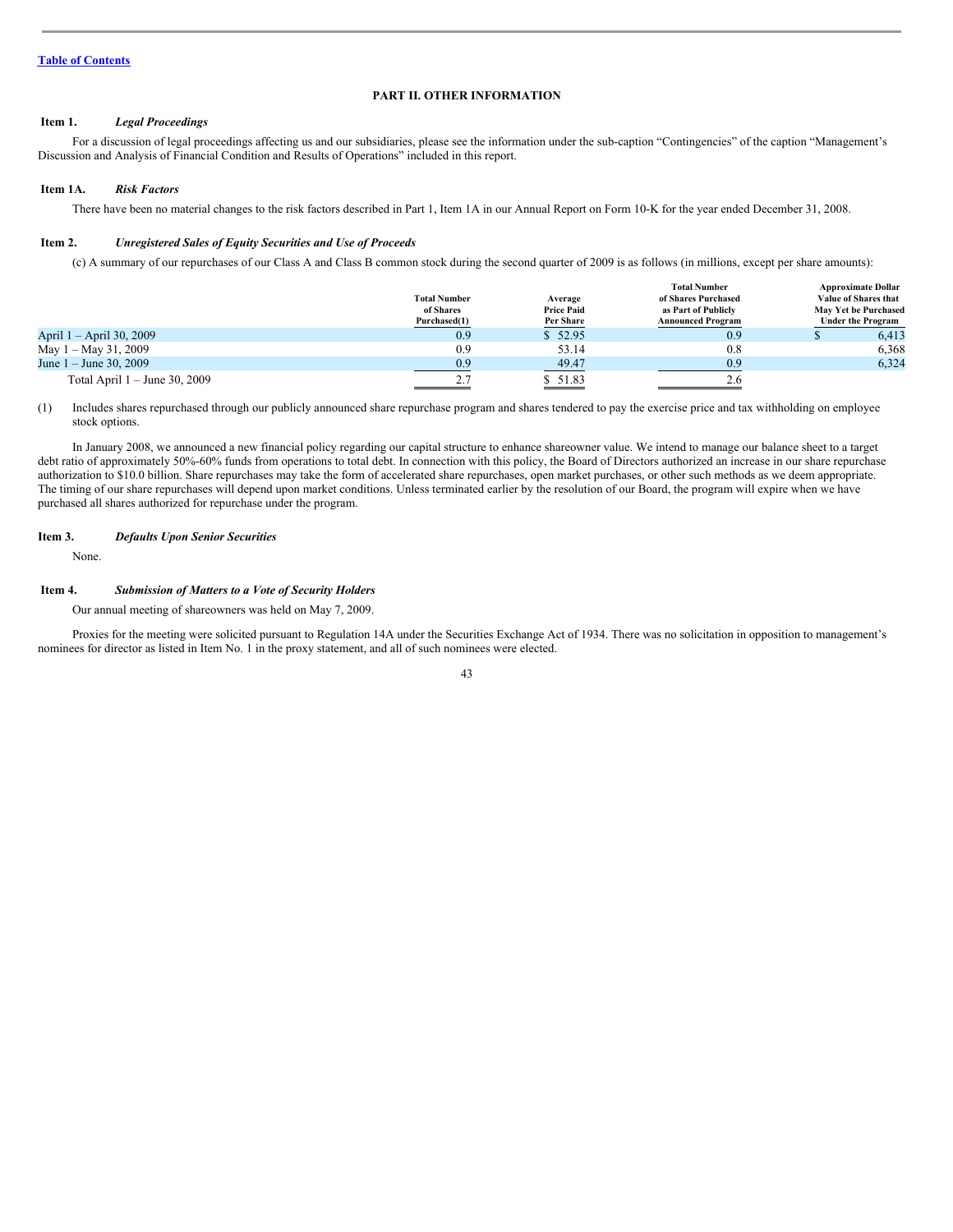# **Table of [Contents](#page-1-0)**

1. The results of the voting by the shareowners for directors are presented below.

| Director            |          | <b>Number of Votes</b> | Percent of<br>Total |
|---------------------|----------|------------------------|---------------------|
|                     | For      | 2,401,893,386          | 94.92%              |
| F. Duane Ackerman   |          |                        |                     |
|                     | Withheld | 128,625,414            | 5.08%               |
| Michael J. Burns    | For      | 2,435,841,055          | 96.26%              |
|                     | Withheld | 94,677,745             | $3.74\%$            |
| D. Scott Davis      | For      | 2,424,832,196          | 95.82%              |
|                     | Withheld | 105,686,604            | 4.18%               |
| Stuart E. Eizenstat | For      | 2,415,374,504          | 95.45%              |
|                     | Withheld | 115, 144, 296          | 4.55%               |
| Michael L. Eskew    | For      | 2,432,449,198          | 96.12%              |
|                     | Withheld | 98,069,602             | 3.88%               |
| William R. Johnson  | For      | 2,416,098,444          | 95.48%              |
|                     | Withheld | 114,420,356            | $4.52\%$            |
| Ann M. Livermore    | For      | 2,414,811,743          | 95.43%              |
|                     | Withheld | 115,707,057            | 4.57%               |
| Rudy A. Markham     | For      | 2,428,970,164          | 95.99%              |
|                     | Withheld | 101,548,636            | $4.01\%$            |
| John W. Thompson    | For      | 2,410,912,896          | 95.27%              |
|                     | Withheld | 119,605,904            | 4.73%               |
| Carol B. Tomé       | For      | 2,415,599,330          | 95.46%              |
|                     | Withheld | 114,919,470            | 4.54%               |

2. The proposal and the results of the voting by the shareowners for ratification of our appointment of independent registered public accountants are presented below.

|                                                                                          |         |                        | Percent of |
|------------------------------------------------------------------------------------------|---------|------------------------|------------|
|                                                                                          |         | <b>Number of Votes</b> | Total      |
| To ratify the appointment of Deloitte & Touche LLP, as the independent registered public | For     | 2.463.997.254          | 97.37%     |
| accountants for the Company for the year ending December 31, 2009                        | Against | 41.067.096             | $1.62\%$   |
|                                                                                          | Abstain | 25.454.450             | $.01\%$    |

3. The proposal and the results of the voting by the shareowners for the approval of the 2009 Omnibus Incentive Compensation Plan are presented below.

|                                                         |           |                        | Percent of |
|---------------------------------------------------------|-----------|------------------------|------------|
|                                                         |           | <b>Number of Votes</b> | Total      |
| To approve the 2009 Omnibus Incentive Compensation Plan | For       | 2.040.406.067          | 80.63%     |
|                                                         | Against   | 286,119,087            | 11.31%     |
|                                                         | Abstain   | 89.301.441             | $3.53\%$   |
|                                                         | Non-Votes | 114,692,205            | 4.53%      |

# **Item 5.** *Other Information*

None.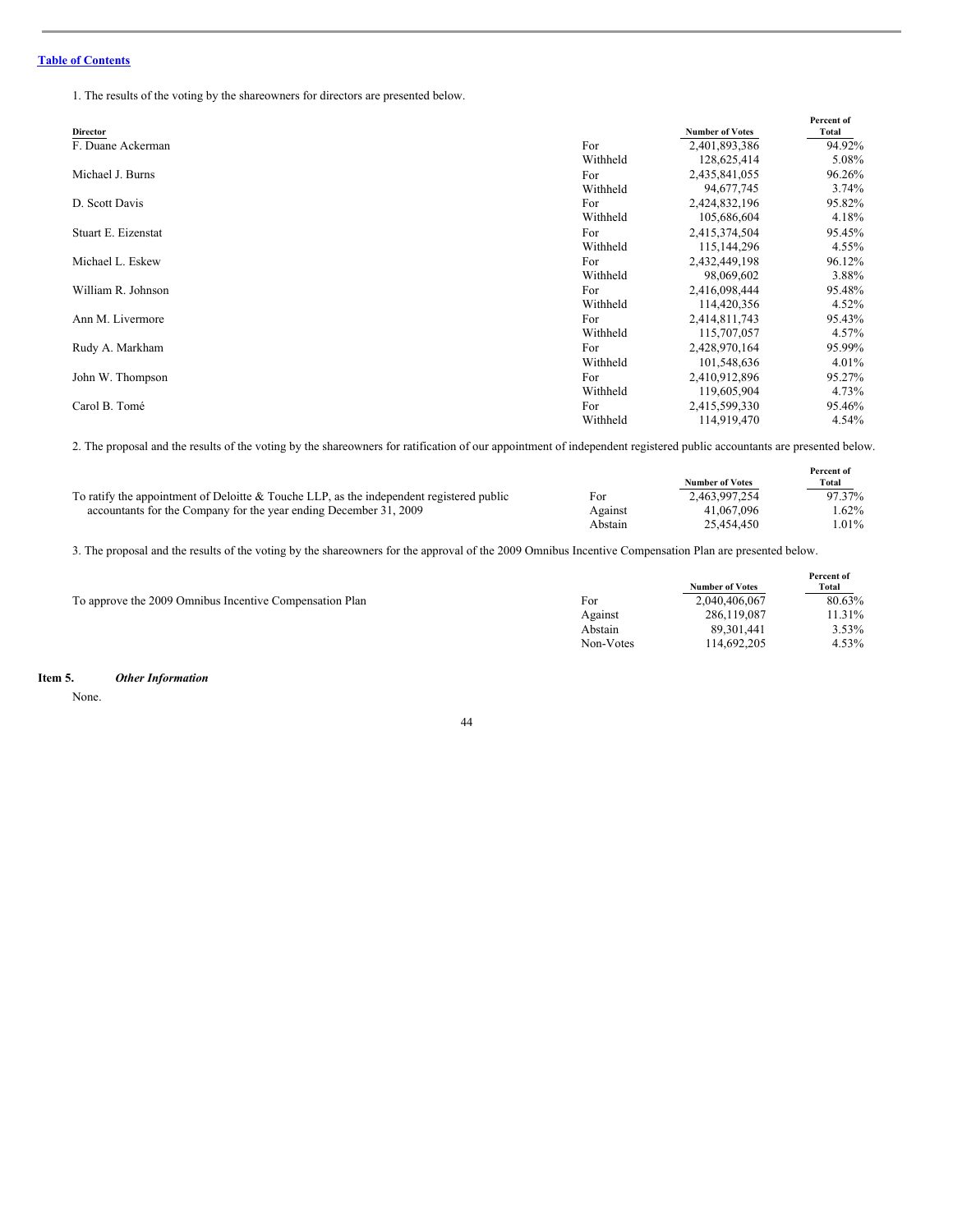# **Table of [Contents](#page-1-0)**

### <span id="page-46-0"></span>**Item 6.** *Exhibits*

These exhibits are either incorporated by reference into this report or filed with this report as indicated below.

Index to Exhibits:

- 3.1 Form of Restated Certificate of Incorporation of United Parcel Service, Inc. (incorporated by reference to Exhibit 3.2 to Form 10-Q for the Quarter Ended September 30, 2002).
- 3.2 Form of Bylaws of United Parcel Service, Inc. (incorporated by reference to Exhibit 3.1 to Form 8-K, filed on November 12, 2008).
- 4.1 Underwriting agreement relating to 3.875% Senior Notes due April 1, 2014 and 5.125% Senior Notes due April 1, 2019 (incorporated by reference to Exhibit 1.1 to Form 8-K, filed on March 24, 2009).
- 4.2 Form of Note for 3.875% Senior Notes due April 1, 2014 (incorporated by reference to Exhibit 4.1 to Form 8-K, filed on March 24, 2009).
- 4.3 Form of Note for 5.125% Senior Notes due April 1, 2019 (incorporated by reference to Exhibit 4.2 to Form 8-K, filed on March 24, 2009).
- 10.1 Credit Agreement (364-Day Facility) dated April 16, 2009 among United Parcel Service, Inc., the initial lenders named therein, Citigroup Global Markets Inc. and J.P. Morgan Securities Inc. as joint arrangers and book managers, Barclays Bank PLC and BNP Paribas as co-documentation agents, Citibank, N.A. as administrative agent, and JPMorgan Chase Bank, N.A., as syndication agent (incorporated by reference to Exhibit 10.1 to Form 10-Q for the Quarter Ended March 31, 2009).
- 10.2 Credit Agreement (5-Year Facility) dated April 19, 2007 among United Parcel Service, Inc., the initial lenders named therein, Citigroup Global Markets Inc. and J.P. Morgan Securities Inc. as joint arrangers and book managers, Barclays Bank PLC, BNP Paribas, Mellon Bank N.A., and Wells Fargo Bank, N.A. as co-documentation agents, Citibank, N.A. as administrative agent, and JPMorgan Chase Bank, N.A., as syndication agent (incorporated by reference to Exhibit 10.2 to Form 10-Q for the Quarter Ended March 31, 2009).
- 10.3 Form of Restricted Stock Unit Award Agreement for the 2009 Long-Term Incentive Performance (LTIP) Awards (incorporated by reference to Exhibit 10.1 to Form 8-K, filed on February 17, 2009).
- 11 Statement regarding Computation of per Share Earnings (incorporated by reference to Note 13 to "Item 1. Financial Statements" of this quarterly report on Form  $10-Q$ ).
- †12 Computation of Ratio of Earnings to Fixed Charges.
- †31.1 Certification of the Chief Executive Officer Pursuant to Rule 13a-14(a), as adopted pursuant to Section 302 of the Sarbanes-Oxley Act of 2002.
- †31.2 Certification of the Chief Financial Officer Pursuant to Rule 13a-14(a), as adopted pursuant to Section 302 of the Sarbanes-Oxley Act of 2002.
- †32.1 Certification of the Chief Executive Officer Pursuant to 18 U.S.C. Section 1350, as Adopted Pursuant to Section 906 of the Sarbanes-Oxley Act of 2002.
- †32.2 Certification of the Chief Financial Officer Pursuant to 18 U.S.C. Section 1350, as Adopted Pursuant to Section 906 of the Sarbanes-Oxley Act of 2002.
- ††101 The following financial information from the Quarterly Report on Form 10-Q for the quarter ended June 30, 2009, formatted in XBRL (Extensible Business Reporting Language): (i) the Consolidated Balance Sheets, (ii) the Consolidated Statements of Income, (iii) the Consolidated Statements of Comprehensive Income, (iv) the Consolidated Statements of Cash Flows, and (v) the Notes to the Consolidated Financial Statements, tagged as blocks of text.
- † Filed herewith.
- †† Furnished electronically herewith.

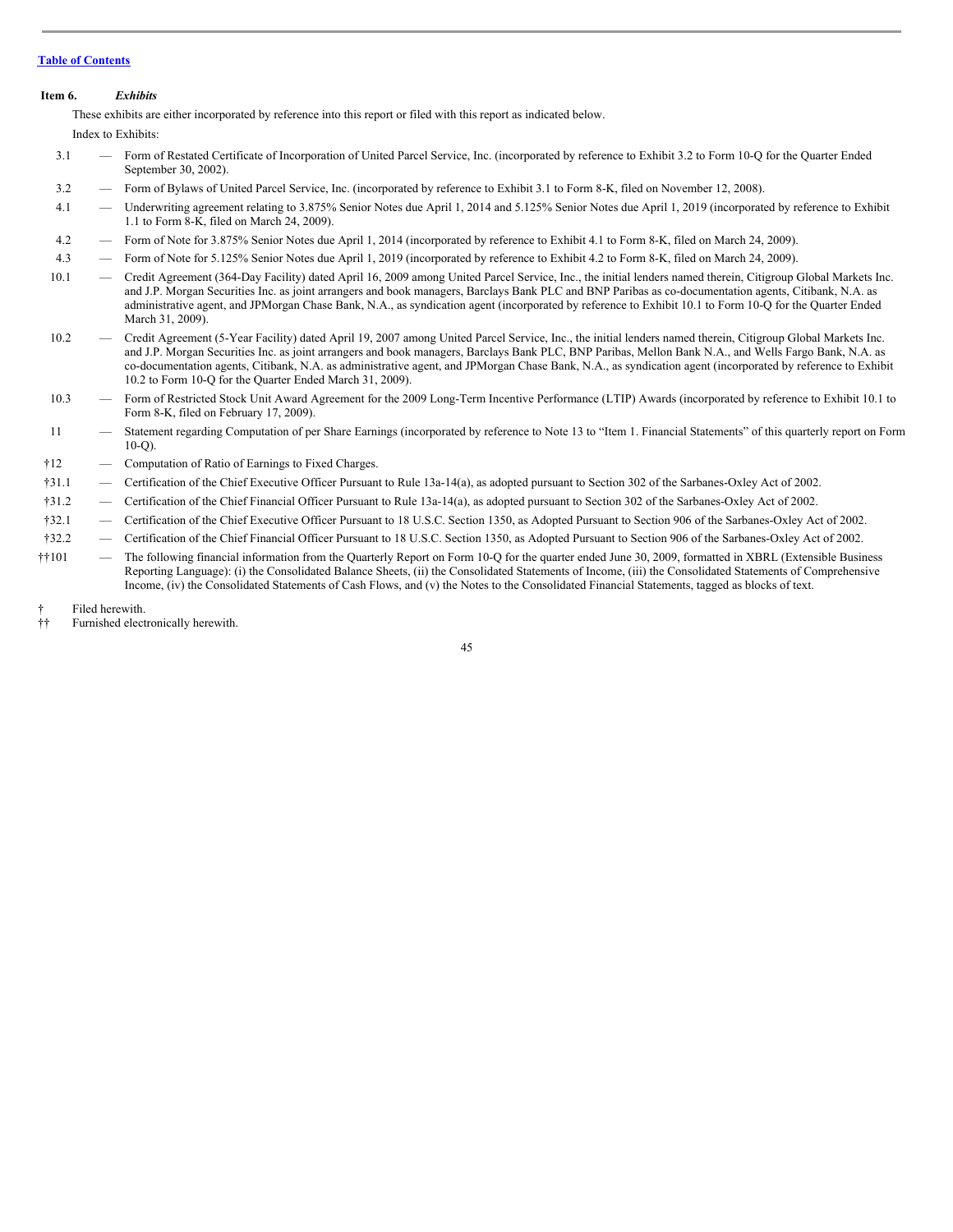# **SIGNATURES**

Pursuant to the requirements of the Securities Exchange Act of 1934, the registrant has duly caused this report to be signed on its behalf by the undersigned thereunto duly authorized.

> UNITED PARCEL SERVICE, INC. (Registrant)

Date: August 7, 2009 By:

/s/ KURT P. KUEHN

Kurt P. Kuehn<br>Senior Vice President,<br>Chief Financial Officer and Treasurer<br>(Duly Authorized Officer and<br>Principal Accounting Officer)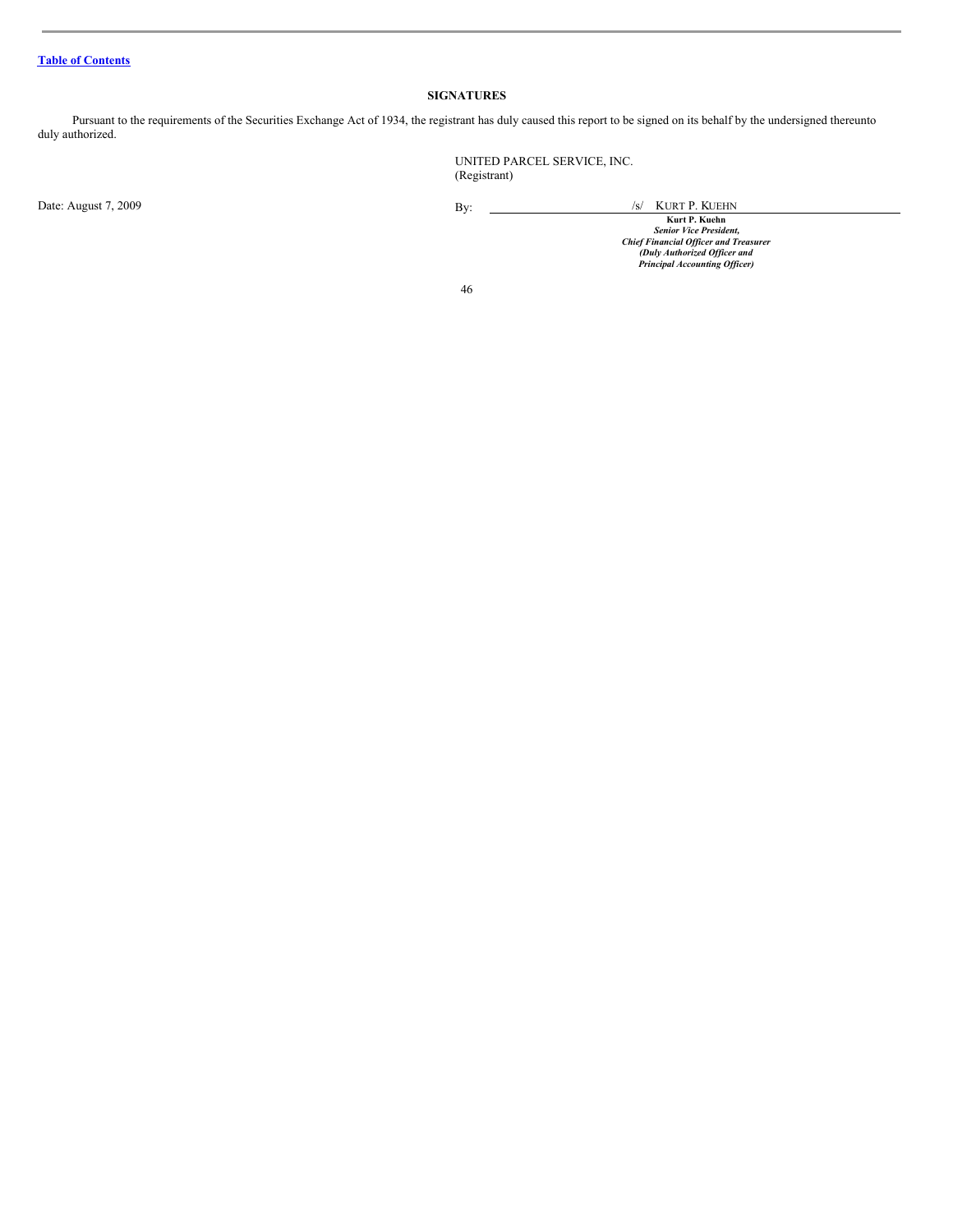#### **United Parcel Service, Inc. and Subsidiaries Ratio of Earnings to Fixed Charges**

| Ended<br><b>June 30,</b><br>2008<br>2007<br>2006<br>2005<br>2009                       | 2004<br>4,922 |
|----------------------------------------------------------------------------------------|---------------|
|                                                                                        |               |
| Earnings:                                                                              |               |
| Income before income taxes<br>\$<br>\$6,510<br>6,075<br>S.<br>.341<br>\$5,015<br>\$431 |               |
| 172<br>Add: Interest expense<br>263<br>442<br>246<br>211                               | 149           |
| Add: Interest factor in rental expense<br>278<br>296<br>304<br>281<br>101              | 253           |
| Total earnings<br>\$973<br>\$7,025<br>\$6,528<br>1,705<br>\$5,735                      | \$5,324       |
| Fixed charges:                                                                         |               |
| 172<br>$\mathbb{S}$<br>263<br>442<br>246<br>S.<br>211<br>Interest expense<br>S.        | 149           |
| Interest capitalized<br>22<br>48<br>67<br>48<br>32                                     | 25            |
| Interest factor in rental expense<br>278<br>281<br>101<br>296<br>304                   | 253           |
| \$609<br>563<br>485<br>386<br>768<br>Total fixed charges                               | 427           |
| 13.5<br>7.5<br>12.5<br>Ratio of earnings to fixed charges<br>4.4<br>1.6                | 12.5          |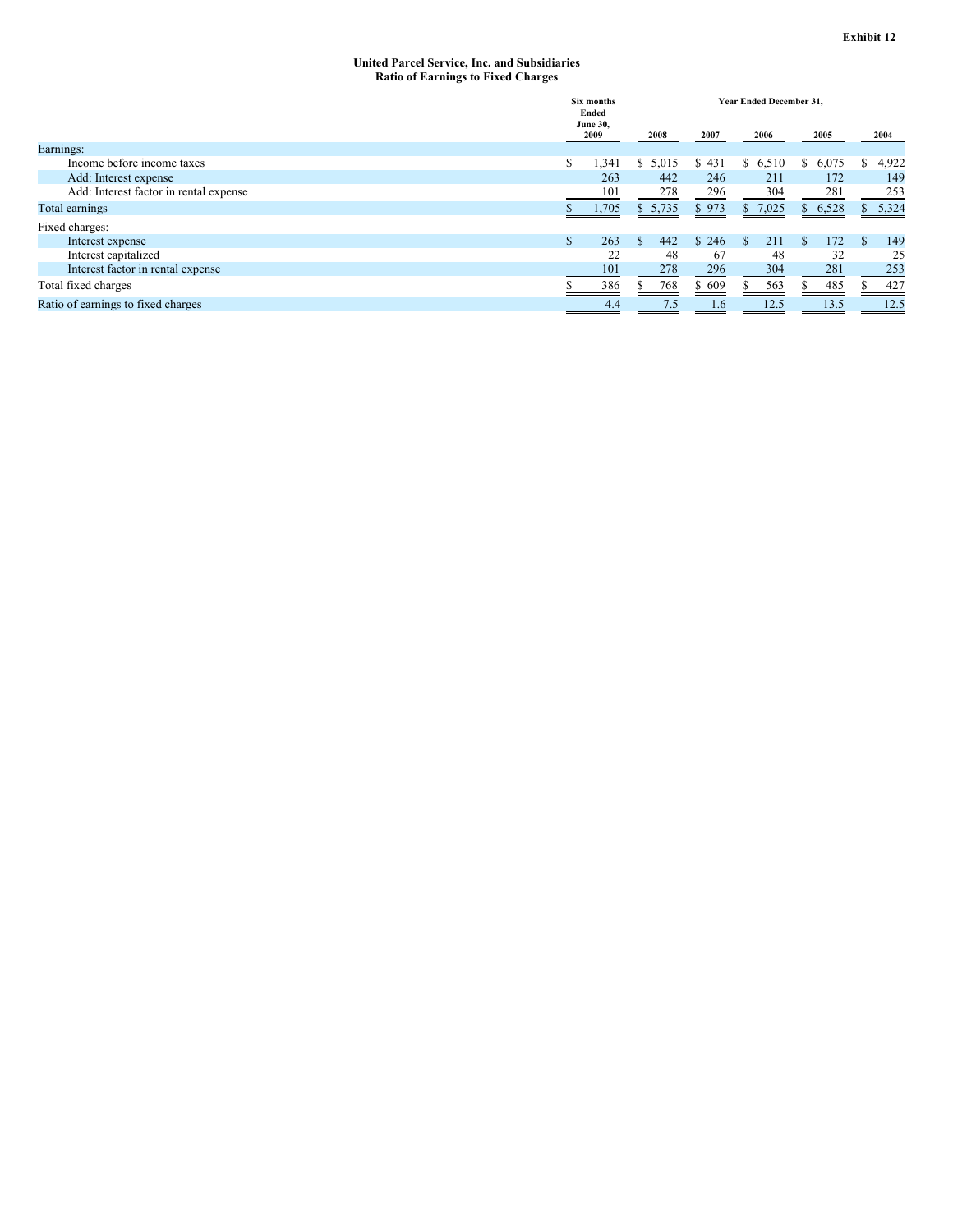# **CERTIFICATE OF CHIEF EXECUTIVE OFFICER**

I, D. Scott Davis, certify that:

- 1. I have reviewed this quarterly report on Form 10-Q of United Parcel Service, Inc.;
- 2. Based on my knowledge, this report does not contain any untrue statement of a material fact or omit to state a material fact necessary to make the statements made, in light of the circumstances under which such statements were made, not misleading with respect to the period covered by this report;
- 3. Based on my knowledge, the financial statements, and other financial information included in this report, fairly present in all material respects the financial condition, results of operations and cash flows of the registrant as of, and for, the periods presented in this report;
- 4. The registrant's other certifying officer and I are responsible for establishing and maintaining disclosure controls and procedures (as defined in Exchange Act Rules 13a-15(e) and 15d-15(e)) and internal control over financial reporting (as defined in Exchange Act Rules 13a-15(f) and 15d-15(f)) for the registrant and have:
	- a. designed such disclosure controls and procedures, or caused such disclosure controls and procedures to be designed under our supervision, to ensure that material information relating to the registrant, including its consolidated subsidiaries, is made known to us by others within those entities, particularly during the period in which this report is being prepared;
	- b. designed such internal control over financial reporting, or caused such internal control over financial reporting to be designed under our supervision, to provide reasonable assurance regarding the reliability of financial reporting and the preparation of financial statements for external purposes in accordance with generally accepted accounting principles:
	- c. evaluated the effectiveness of the registrant's disclosure controls and procedures and presented in this report our conclusions about the effectiveness of disclosure controls and procedures, as of the end of the period covered by this report based on such evaluation; and
	- d. disclosed in this report any change in the registrant's internal control over financial reporting that occurred during the registrant's most recent fiscal quarter that has materially affected, or is reasonably likely to materially affect, the registrant's internal control over financial reporting; and
- 5. The registrant's other certifying officer and I have disclosed, based on our most recent evaluation of internal control over financial reporting, to the registrant's auditors and the audit committee of the registrant's board of directors (or persons performing the equivalent functions):
	- a. all significant deficiencies and material weaknesses in the design or operation of internal control over financial reporting which are reasonably likely to adversely affect the registrant's ability to record, process, summarize and report financial information; and
	- b. any fraud, whether or not material, that involves management or other employees who have a significant role in the registrant's internal control over financial reporting.

/s/ D. SCOTT DAVIS **D. Scott Davis**

**Chairman and Chief Executive Officer**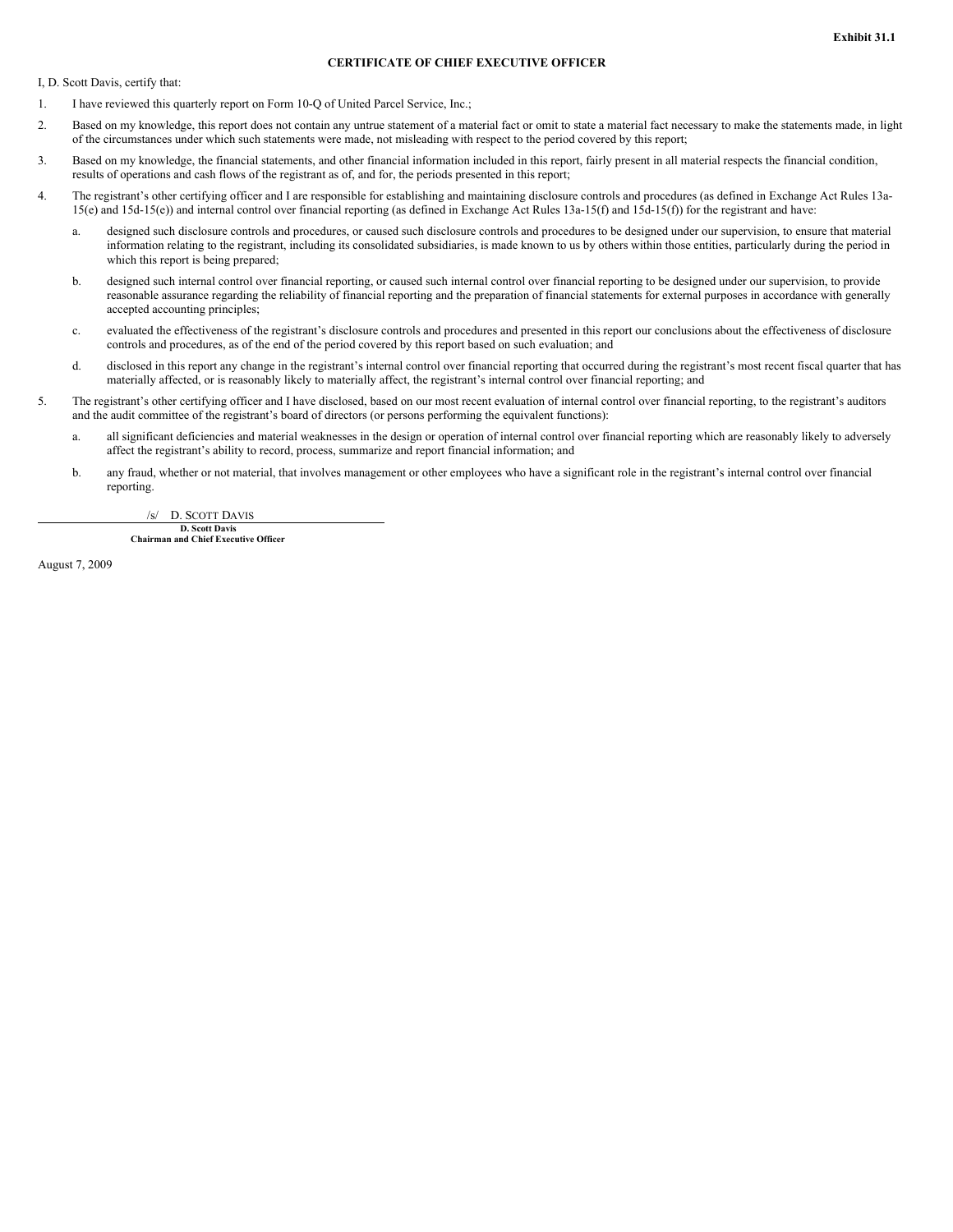# **CERTIFICATE OF CHIEF FINANCIAL OFFICER**

I, Kurt P. Kuehn, certify that:

- 1. I have reviewed this quarterly report on Form 10-Q of United Parcel Service, Inc.;
- 2. Based on my knowledge, this report does not contain any untrue statement of a material fact or omit to state a material fact necessary to make the statements made, in light of the circumstances under which such statements were made, not misleading with respect to the period covered by this report;
- 3. Based on my knowledge, the financial statements, and other financial information included in this report, fairly present in all material respects the financial condition, results of operations and cash flows of the registrant as of, and for, the periods presented in this report;
- 4. The registrant's other certifying officer and I are responsible for establishing and maintaining disclosure controls and procedures (as defined in Exchange Act Rules 13a-15(e) and 15d-15(e)) and internal control over financial reporting (as defined in Exchange Act Rules 13a-15(f) and 15d-15(f)) for the registrant and have:
	- a. designed such disclosure controls and procedures, or caused such disclosure controls and procedures to be designed under our supervision, to ensure that material information relating to the registrant, including its consolidated subsidiaries, is made known to us by others within those entities, particularly during the period in which this report is being prepared;
	- b. designed such internal control over financial reporting, or caused such internal control over financial reporting to be designed under our supervision, to provide reasonable assurance regarding the reliability of financial reporting and the preparation of financial statements for external purposes in accordance with generally accepted accounting principles;
	- c. evaluated the effectiveness of the registrant's disclosure controls and procedures and presented in this report our conclusions about the effectiveness of disclosure controls and procedures, as of the end of the period covered by this report based on such evaluation; and
	- d. disclosed in this report any change in the registrant's internal control over financial reporting that occurred during the registrant's most recent fiscal quarter that has materially affected, or is reasonably likely to materially affect, the registrant's internal control over financial reporting; and
- 5. The registrant's other certifying officer and I have disclosed, based on our most recent evaluation of internal control over financial reporting, to the registrant's auditors and the audit committee of the registrant's board of directors (or persons performing the equivalent functions):
	- a. all significant deficiencies and material weaknesses in the design or operation of internal control over financial reporting which are reasonably likely to adversely affect the registrant's ability to record, process, summarize and report financial information; and
	- b. any fraud, whether or not material, that involves management or other employees who have a significant role in the registrant's internal control over financial reporting.

/s/ KURT P. KUEHN

**Kurt P. Kuehn Senior Vice President, Chief Financial Officer and Treasurer**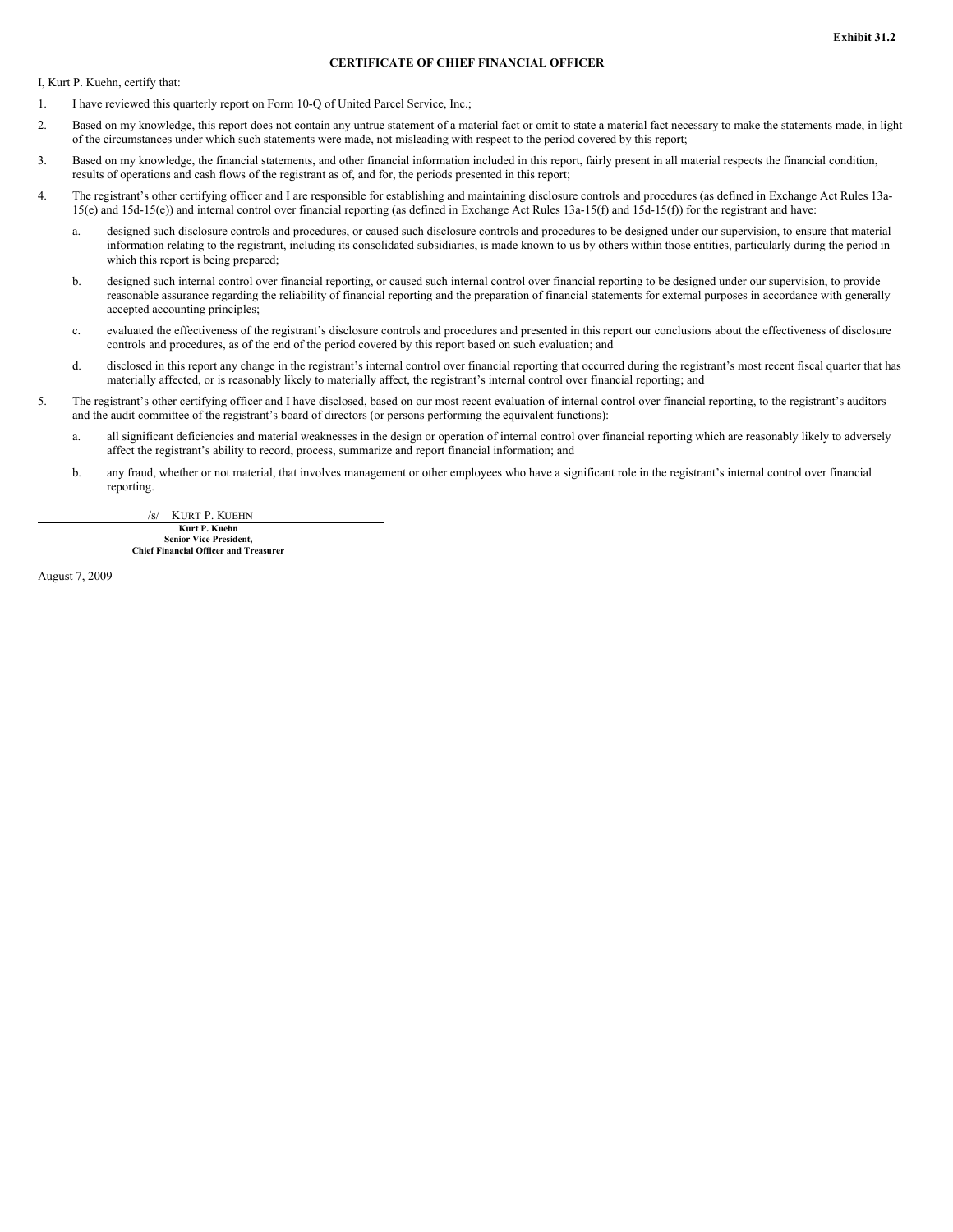### **CERTIFICATION PURSUANT TO 18 U.S.C. SECTION 1350, AS ADOPTED PURSUANT TO SECTION 906 OF THE SARBANES-OXLEY ACT OF 2002**

Pursuant to Section 906 of the Sarbanes-Oxley Act of 2002 and in connection with the Quarterly Report on Form 10-Q of United Parcel Service, Inc. (the "Corporation") for the period ended June 30, 2009, as filed with the Securities and Exchange Commission on the date hereof (the "Report"), the undersigned, the Chairman and Chief Executive Officer of the Corporation, certifies that:

- (1) The Report fully complies with the requirements of Section 13(a) or 15(d) of the Securities Exchange Act of 1934; and
- (2) The information contained in the Report fairly presents, in all material respects, the financial condition and results of operations of the Corporation.

/s/ D. SCOTT DAVIS **D. Scott Davis**

**Chairman and Chief Executive Officer**